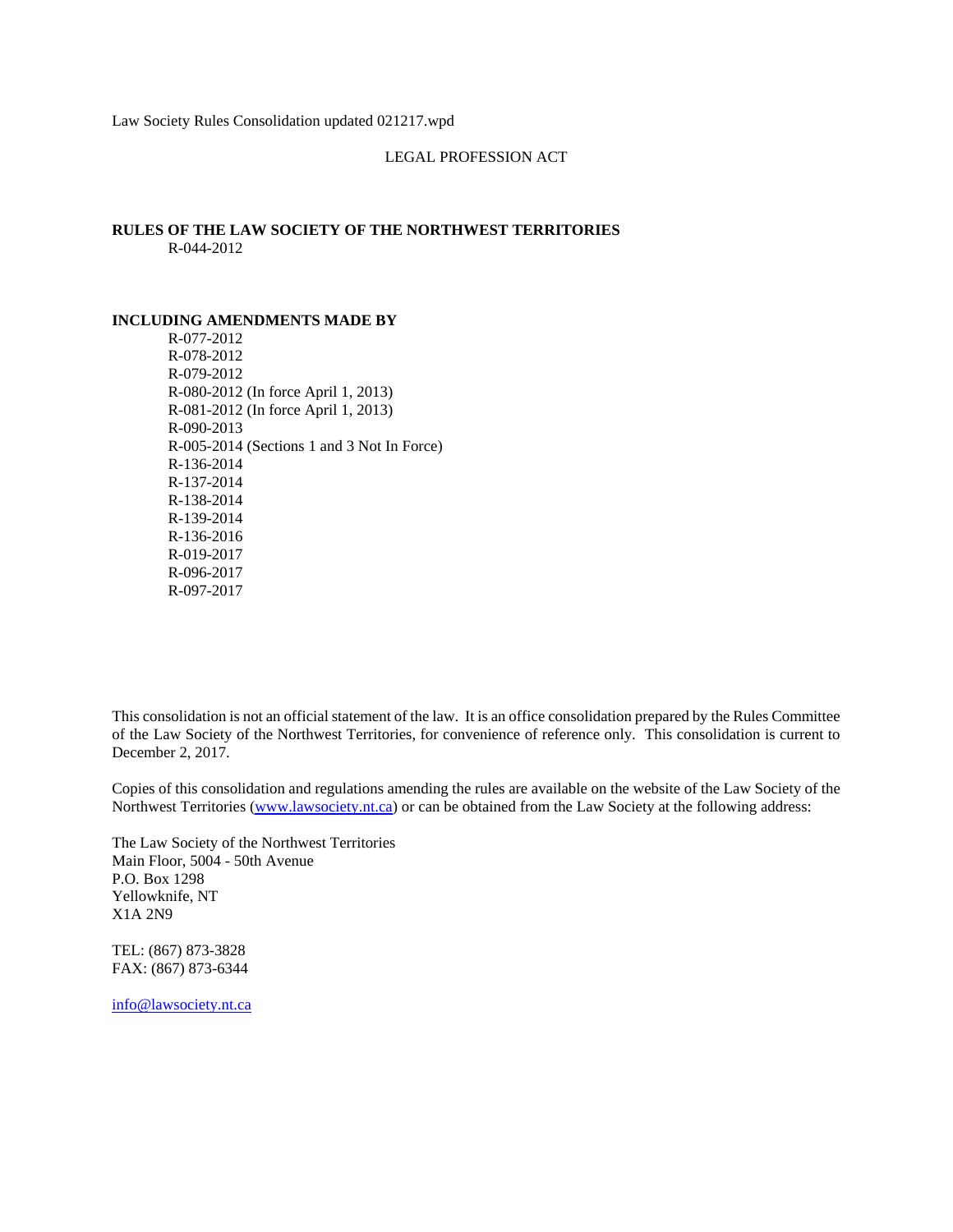|                   | <b>INTERPRETATION</b>                                     | $\mathbf{1}$   |
|-------------------|-----------------------------------------------------------|----------------|
| PART <sub>1</sub> |                                                           |                |
|                   | THE SOCIETY                                               | $\overline{c}$ |
|                   | Honorary Executive Members                                | $\overline{4}$ |
|                   | Election of the Executive                                 | $\sqrt{5}$     |
|                   | <b>Executive Meetings and Duties of Officers</b>          | 19             |
|                   | <b>Expenses</b>                                           | 27             |
|                   | <b>Banking and Financial Matters</b>                      | 28             |
|                   | Committees                                                | 31             |
|                   | <b>Special Counsel</b>                                    | 32             |
| PART <sub>2</sub> | MEMBERSHIP AND ENROLLMENT                                 |                |
|                   | The Roll                                                  | 34             |
|                   | The Record                                                | 35             |
|                   | <b>Bar Admission Examinations</b>                         | 39             |
|                   | <b>Regular Members</b>                                    | 40             |
|                   | Students-at-law                                           | 41             |
|                   | Legal Services a Student-at-law May Provide               | 50             |
|                   | <b>Restricted Appearance Certificate</b>                  | 51             |
|                   | Canadian Legal Advisor                                    | 52             |
|                   | Law Students and Temporary Articles                       | 53             |
|                   | General Rules Applying to All Applications for Membership | 54             |
|                   | Change of Membership Status                               | 57             |
|                   | Renewal of Membership                                     | 58             |
|                   | Withdrawal from Private Practice                          | 62             |
|                   | Resignation of Member                                     | 63             |
|                   | General                                                   | 64             |
|                   | <b>Continuing Professional Development</b>                | 70             |
| PART <sub>3</sub> | <b>DISCIPLINE</b>                                         | 72             |
|                   | Reinstatement of and Striking off Suspended Members       | 82             |
|                   | Appointment to the Bench and Reinstatement as a Member    | 86             |
|                   | Code of Professional Conduct                              | 86.1           |
| PART <sub>4</sub> |                                                           |                |
|                   | <b>ASSURANCE FUND</b>                                     | 87             |
| PART <sub>5</sub> |                                                           |                |
|                   | <b>ACCOUNTS</b><br><b>Cash Transactions</b>               | 90<br>92       |
|                   | Maintaining Books of Accounts                             | 93             |
|                   | Monthly Trust Reconciliation                              | 100            |
|                   | <b>Fiscal Year</b>                                        | 103            |
|                   | Forms Required on Termination or Commencement of Practice | 104            |
|                   | <b>Clients' Trust Accounts</b>                            | 105            |
|                   | Spot Audits                                               | 114            |
|                   | Annual Certificates of Member and Accountant              | 117            |
|                   | Professional Liability Claims                             | 119            |
|                   |                                                           |                |

# **TABLE OF CONTENTS**

Rule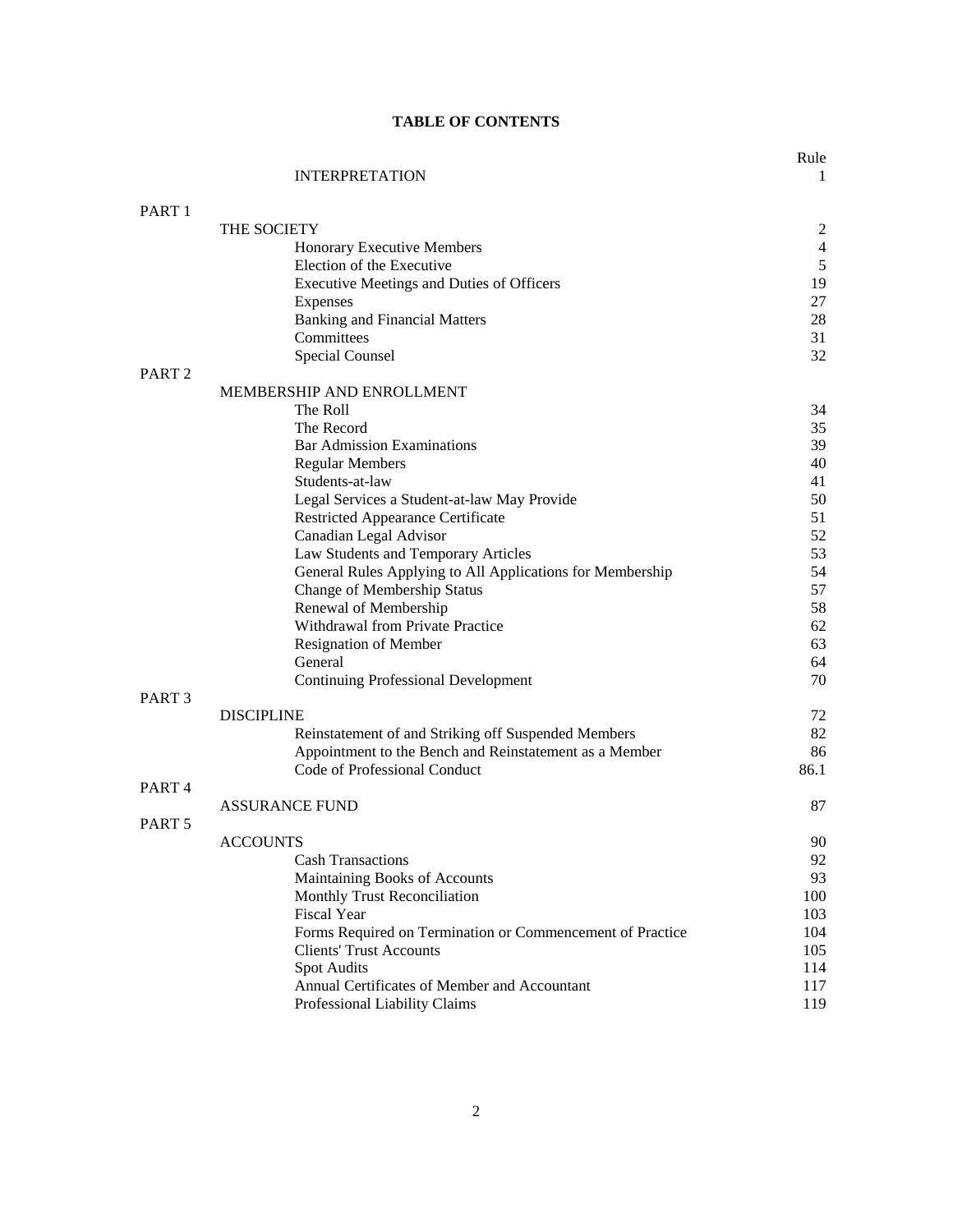# PART 6

|                    | <b>CLIENT IDENTITY AND VERIFICATION</b>                                 |     |
|--------------------|-------------------------------------------------------------------------|-----|
|                    | Interpretation                                                          | 124 |
|                    | Application                                                             | 125 |
|                    | <b>Client Identification</b>                                            | 126 |
|                    | Exemptions                                                              | 127 |
|                    | Verification                                                            | 128 |
|                    | Identifying Directors, Shareholders and Owners                          | 129 |
|                    | Client Identification and Verification in Non-face-to-face Transactions | 130 |
|                    | Timing of Verification of Individuals                                   | 131 |
|                    | Timing of Verification for Organizations                                | 132 |
|                    | Record Keeping and Retention                                            | 133 |
|                    | <b>Existing Matters</b>                                                 | 134 |
|                    | Criminal Activity                                                       | 135 |
| PART <sub>7</sub>  |                                                                         |     |
|                    | <b>SELF-REPORTING</b>                                                   |     |
|                    | <b>Reporting Criminal Charges</b>                                       | 136 |
|                    | Reporting Member's Insolvency                                           | 137 |
| PART <sub>8</sub>  |                                                                         |     |
|                    | <b>TERRITORIAL MOBILITY</b>                                             |     |
|                    | Interpretation                                                          | 138 |
|                    | Application                                                             | 139 |
|                    | Transfer under Territorial Mobility Agreement                           | 140 |
|                    | Liability Insurance                                                     | 141 |
| PART <sub>9</sub>  |                                                                         |     |
|                    | LIMITED LIABILITY PARTNERSHIPS                                          |     |
|                    | Interpretation                                                          | 142 |
|                    | Register of Llps                                                        | 143 |
|                    | Certification of Northwest Territories Llp                              | 144 |
|                    | Certification of Extra-territorial Llp                                  | 145 |
|                    | <b>Insurance Requirements</b>                                           | 146 |
|                    | Other Eligibility Requirements                                          | 147 |
|                    | Notification of Non-compliance                                          | 148 |
|                    | Renewal of Permit                                                       | 149 |
| PART <sub>10</sub> | PROFESSIONAL CORPORATIONS                                               |     |
|                    | Interpretation                                                          | 150 |
|                    | Corporate Register of Professional Corporations                         | 151 |
|                    | Registration of Territorial Professional Corporation                    | 152 |
|                    | Registration of Extra-territorial Professional Corporation              | 153 |
|                    | Corporate Name                                                          | 154 |
|                    | <b>Change of Corporate Name</b>                                         | 155 |
|                    | <b>Annual Permit</b>                                                    | 156 |
|                    | Renewal                                                                 | 157 |
|                    | Notice of Change in Corporate Information                               | 158 |
|                    | Dissolution, Insolvency or Bankruptcy                                   | 159 |
|                    | Revocation of Annual Permit                                             | 160 |
|                    | Public Disclosure of Corporate Status                                   | 161 |
|                    | Disclosure of Corporate Information                                     | 162 |
|                    |                                                                         |     |
| <b>SCHEDULE A</b>  |                                                                         |     |

FEES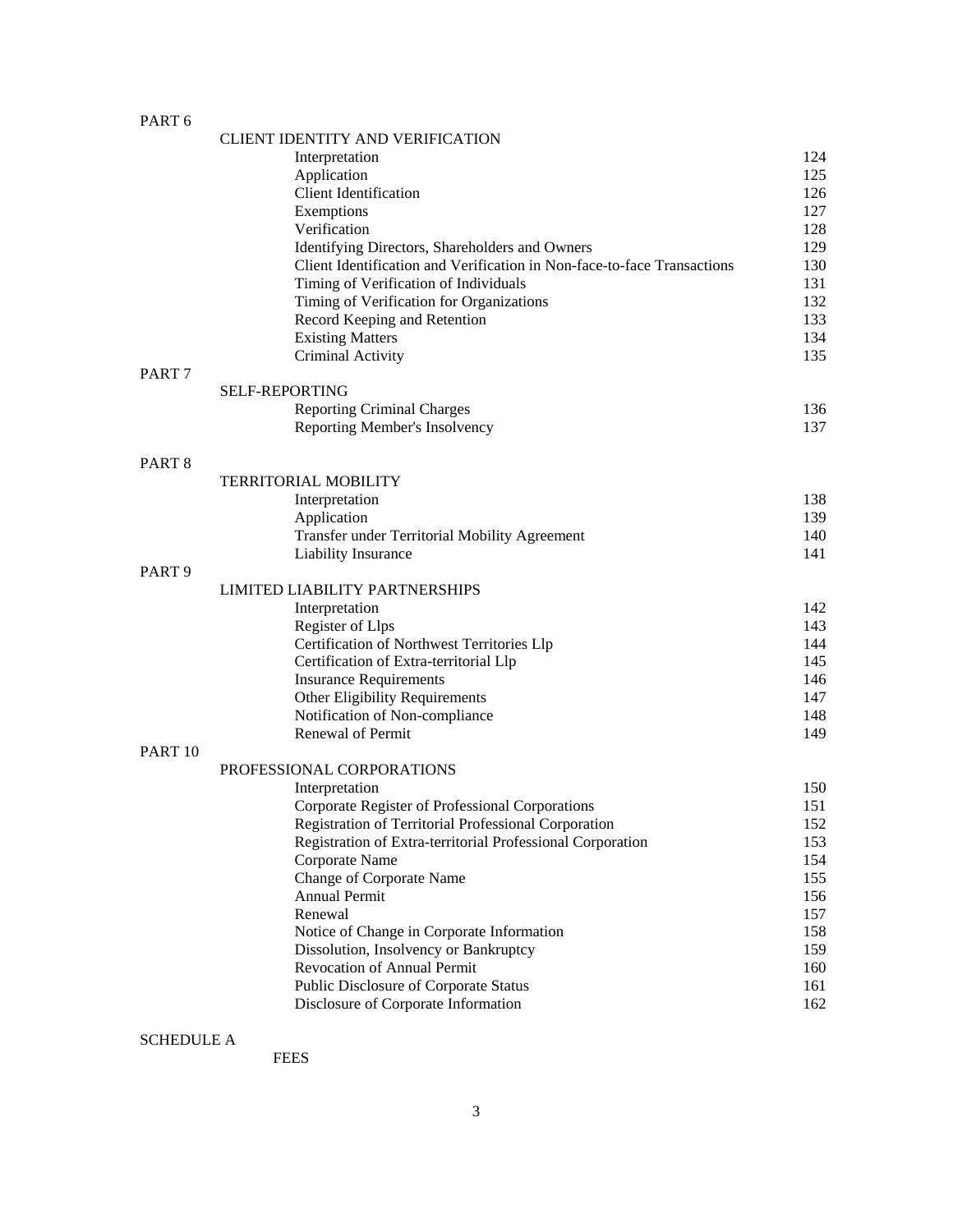## SCHEDULE B

| Form | 1.1     | $\overline{a}$              | Notice of Election                                           |
|------|---------|-----------------------------|--------------------------------------------------------------|
| Form | 1.2     | $\mathbb{Z}^{\mathbb{Z}^2}$ | Instructions to Vote                                         |
| Form | $1.3 -$ | $\equiv$                    | <b>Ballot</b>                                                |
| Form | 2.1     | $\overline{\phantom{a}}$    | Application for Admission as Member                          |
| Form | 2.2     | $\blacksquare$              | <b>Accountant's Report</b>                                   |
| Form | 2.3     | $\blacksquare$              | Application and Lawyer's Undertaking                         |
| Form | 2.4     | $\blacksquare$              | Certificate of Accountant and Member                         |
| Form | 2.5     | $\overline{a}$              | Application for Admission as Student-at-law                  |
| Form | 2.6     | $\blacksquare$              | Articles of Clerkship                                        |
| Form | 2.7     | $\blacksquare$              | Assignment of Articles of Clerkship                          |
| Form | 2.8     | $\blacksquare$              | Temporary Assignment of Articles of Clerkship                |
| Form | 2.9     | $\blacksquare$              | Application for Admission as Member by Student-at-law        |
| Form | 2.10    | $\blacksquare$              | Declaration of Principal                                     |
| Form | 2.11    | $\overline{a}$              | Declaration of Student-at-law                                |
| Form | 2.12    | $\frac{1}{2}$               | Application for Restricted Appearance Certificate            |
| Form | 2.13    |                             | Application for Admission as Canadian Legal Advisor          |
| Form | 2.14    | $\sim$                      | Certificate of Entitlement                                   |
| Form | 2.15    |                             | - Certificate                                                |
| Form | 2.16    |                             | - Certificate of Enrolment                                   |
| Form | 2.17    | $\sim$                      | <b>Restricted Appearance Certificate</b>                     |
| Form | 2.18    |                             | Canadian Legal Advisor Certificate                           |
| Form | 2.19    | $\omega_{\rm{eff}}$         | Annual Certificate                                           |
| Form | 2.20    |                             | Application for Change of Status from Active to Inactive     |
|      |         |                             | Member                                                       |
| Form | 2.21    | $\blacksquare$              | Application for Change of Status from Inactive to Active     |
|      |         |                             | Member                                                       |
| Form | 2.22    | $\blacksquare$              | Notice to Pay Annual Fees and Assurance Levy                 |
| Form | 2.23    | $\frac{1}{2}$               | <b>Application for Renewal</b>                               |
| Form | 5.1     | $\overline{a}$              | Declaration of Undisbursable Trust Money                     |
| Form | 5.2     | $\overline{\phantom{a}}$    | Claim to Trust Money                                         |
| Form | 9.1     | $\blacksquare$              | Application by Northwest Territories LLP                     |
| Form | 9.2     | $\overline{\phantom{a}}$    | Application by Extra-territorial LLP                         |
| Form | 10.1    | $\overline{\phantom{a}}$    | Application for Registration by Territorial Law Professional |
|      |         |                             | Corporation                                                  |
| Form | 10.2    | $\overline{\phantom{a}}$    | Application for Registration by Extra-territorial Law        |
|      |         |                             | Professional Corporation                                     |
| Form | 10.3    | $\blacksquare$              | Application for an Annual Permit by Law Professional         |
|      |         |                             | Corporation                                                  |
| Form | 10.4    | $\blacksquare$              | Application for Renewal of an Annual Permit for Law          |
|      |         |                             | Professional Corporation                                     |
|      |         |                             |                                                              |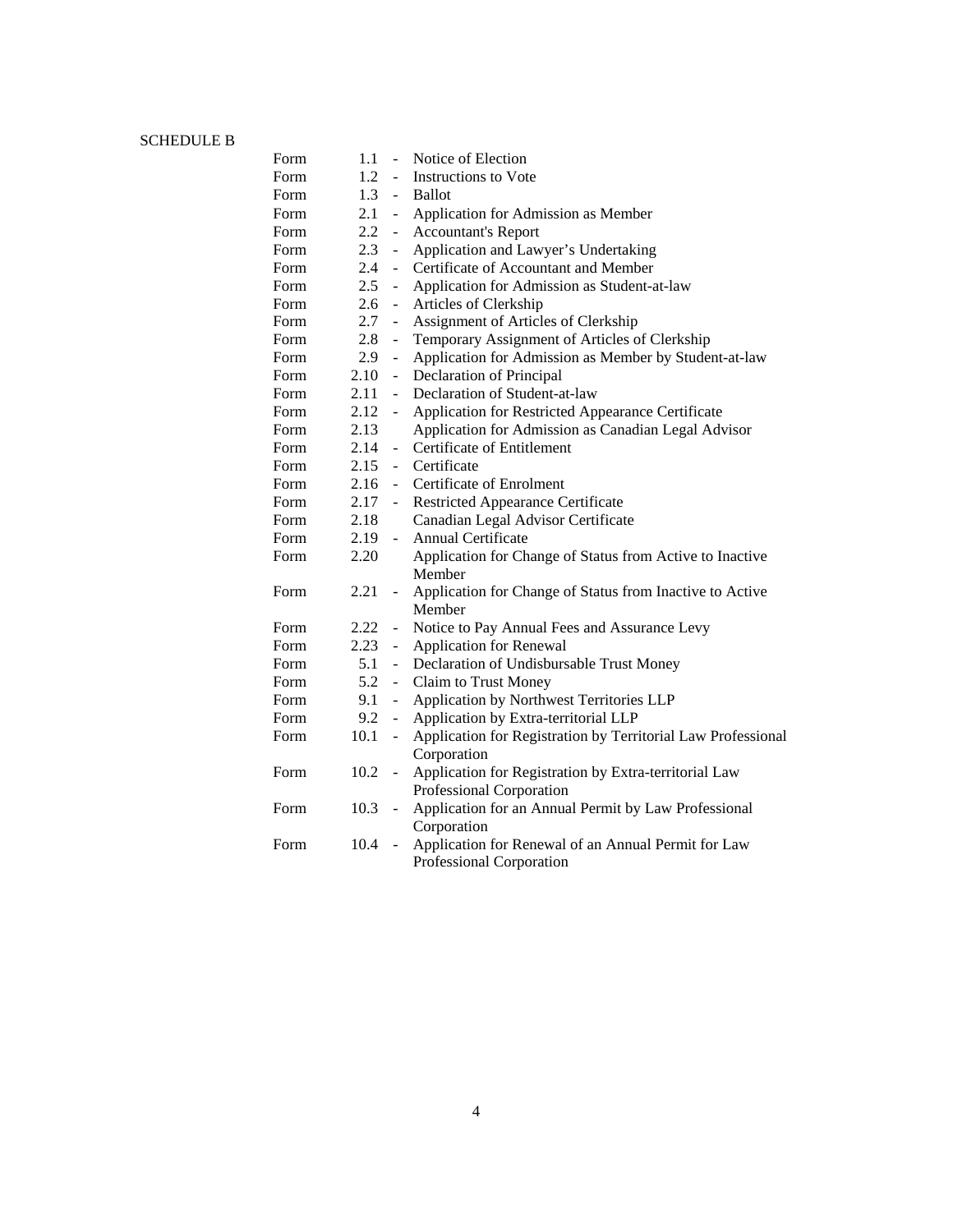## LEGAL PROFESSION ACT

### **RULES OF THE LAW SOCIETY OF THE NORTHWEST TERRITORIES**

The Executive of the Law Society of the Northwest Territories, under section 8 of the *Legal Profession Act* and every enabling power, makes the *Rules of the Law Society of the Northwest Territories*.

## INTERPRETATION

 **1.** (1) In these rules,

"Act" means the *Legal Profession Act*;

"assurance fund levy" means the annual assessment levied by the Society under rule 87;

"auditor" means the auditor for the Society appointed under subsection 9(1) of the Act;

"*Code of Professional Conduct*" means the *Code of Professional Conduct* adopted under rule 86.1;

"conduct deserving of discipline" means unprofessional conduct by a barrister and solicitor or student-at-law;

"Deputy Secretary" means the Deputy Secretary appointed under subsection 6(2) of the Act;

"Executive member" means a person elected or appointed to the Executive;

"insurance levy" means the annual assessment levied by the Society under subrule 119(2);

"lawyer" means, in the Province of Québec, an advocate or a notary and, in any other province or territory, a barrister and solicitor;

"principal" means a member to whom articles of clerkship are being served by a student-at-law;

"Record" means the record referred to in section 14 of the Act;

"resident" means resident in the Northwest Territories;

"Secretary", unless the context otherwise requires, includes the Deputy Secretary;

"Treasurer" includes the Deputy Treasurer.

(2) A term defined in the Act has the same meaning when used in these rules.

(3) A reference in these rules to a form shall be construed as a reference to the appropriate form set out in Schedule B. R-136-2014,s.1.

## **PART 1 THE SOCIETY**

 **2.** The registered office of the Society is in Yellowknife in the Northwest Territories.

 **3.** (1) Subject to these rules, each instrument to which the seal of the Society is affixed must be signed by the President or Vice-President and countersigned by the Secretary or Treasurer.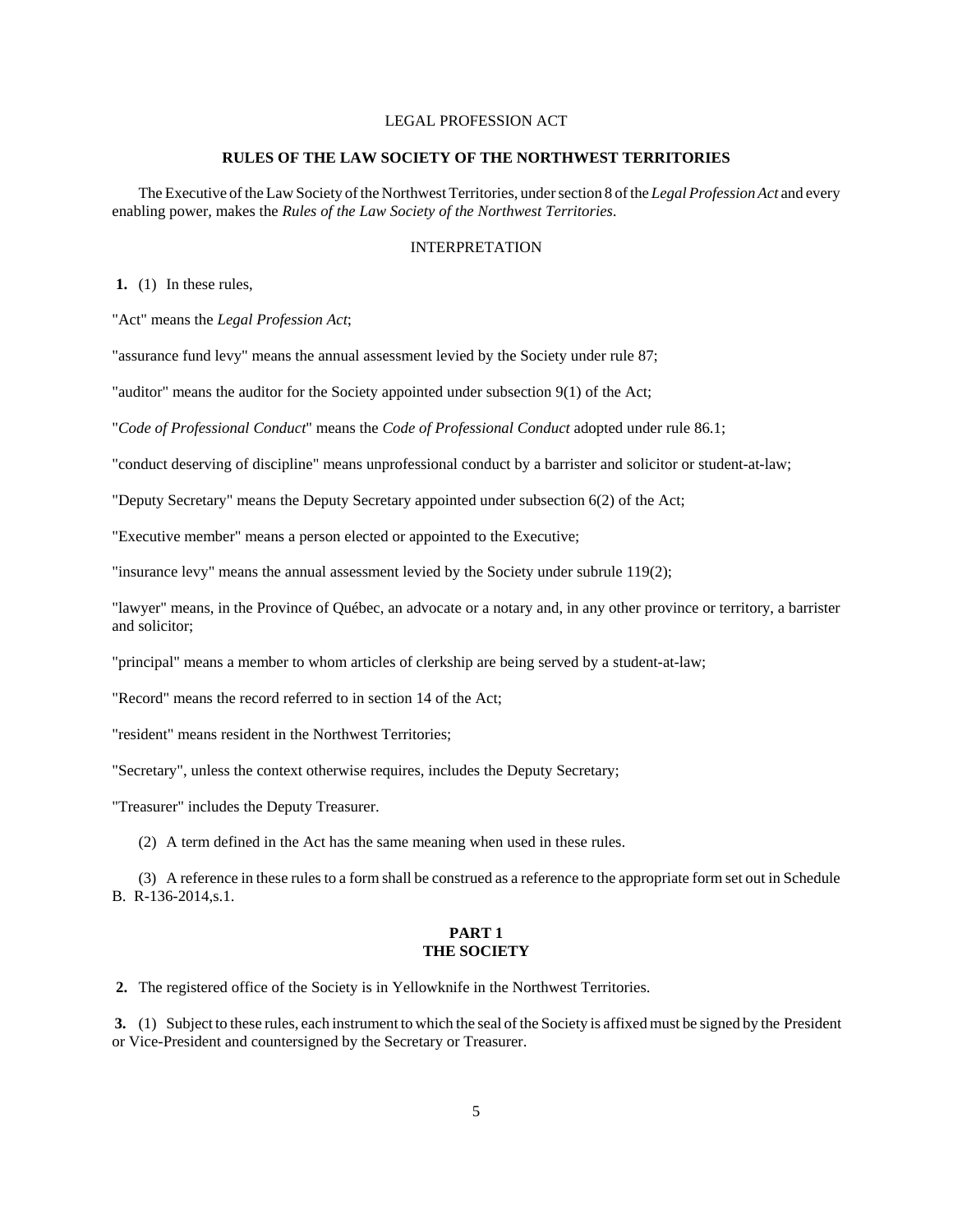(2) The Secretary shall sign and affix the seal of the Society to annual certificates, certificates of admission and certificates of standing. R-136-2016, s.1.

#### HONORARY EXECUTIVE MEMBERS

 **4.** (1) The Attorney General for the Northwest Territories, the Attorney General for Canada and past Presidents of the Society are honorary members of the Executive.

(2) The Executive may, by resolution, authorize at least two officers of the Society to act as signing authorities of the Society.

(3) The authorized signing authorities referred to in subrule (2) may cause funds to be paid out from the accounts of the Society as they consider necessary, in the manner and up to the limit, if any, specified by the Executive.

(4) The authorized signing authorities shall report all payments made under subrule (3) to the Executive. R-136-2016, s.2.

## ELECTION OF THE EXECUTIVE

**5.** (1) Not more than five active members may be elected to the Executive under paragraph 3(2)(b) of the Act, and each must be

- (a) resident in the Northwest Territories;
- (b) in good standing with the Society; and
- (c) elected in accordance with these rules.
- (2) No person is eligible for nomination or election to the Executive if he or she
	- (a) has been struck off the Roll, or

(b) has, within five years before the date of an election, been found guilty of conduct deserving of discipline, unless the Executive, on the application of the person seeking nomination or election, waives the restrictions imposed

by this subrule. R-077-2012,s.1.

 **6.** (1) The election of an Executive member must be conducted by secret ballot.

- (2) Electronic processes, including online voting systems and databases, may be used for
	- (a) circulating election notices, forms, ballots, documents and other materials;
	- (b) voting; and
	- (c) counting and recording votes.

(3) The Executive may approve procedures by which an election is to be conducted, including the giving of instructions to vote. R-078-2012,s.1.

 **7.** (1) At an election of Executive members, if anything required to be done before a time fixed under these rules has not been done, the Executive may, in its discretion and before or after the time has expired, direct another time for doing it.

(2) Anything done within the time specified in a direction under subrule (1) is valid as if it had been done within the time fixed under these rules.

 **8.** (1) At least 45 days before the annual general meeting, the Secretary shall send a Notice of Election in Form 1.1 to each member entitled to vote.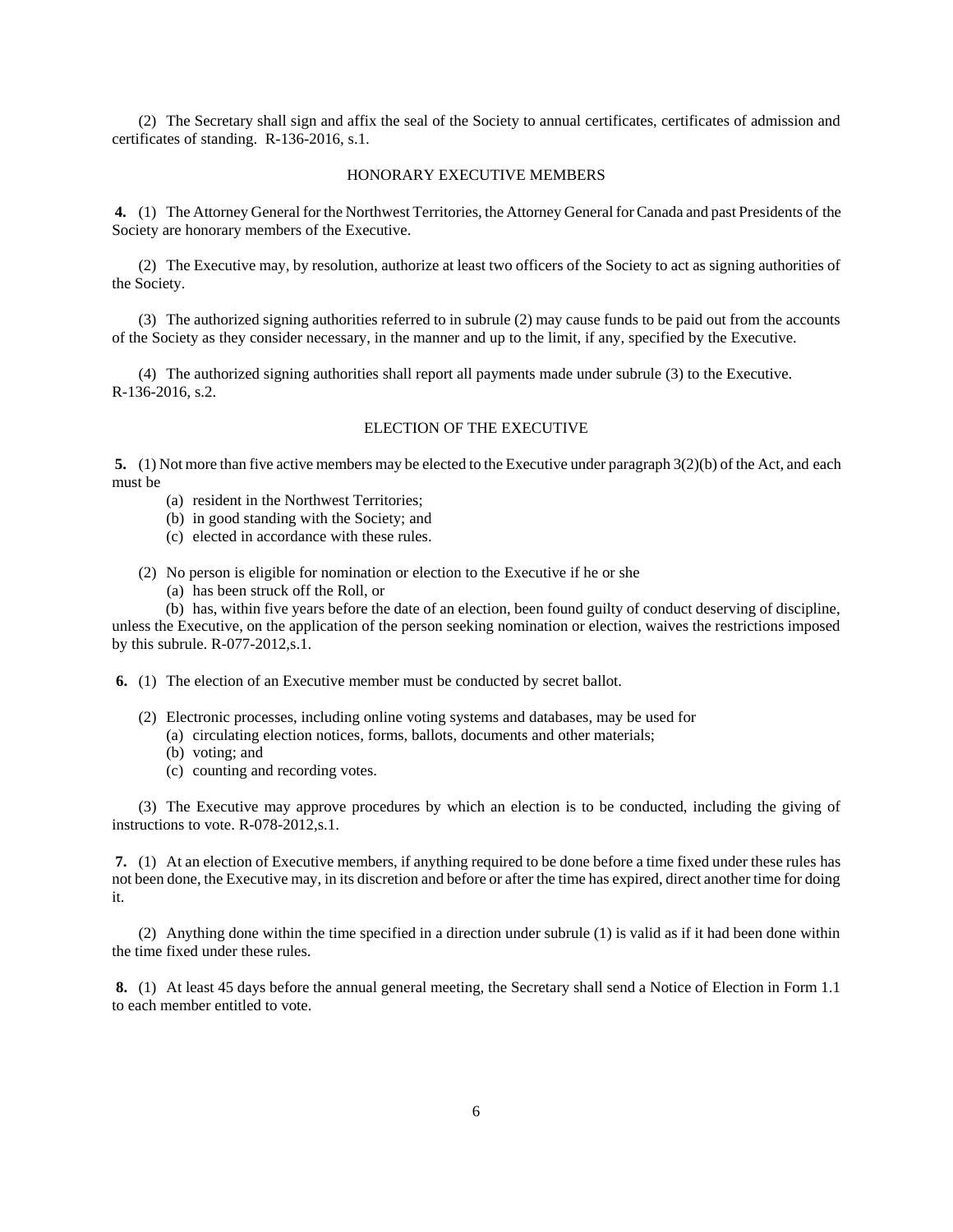- (2) A nomination for election to the Executive must be
	- (a) in writing;
	- (b) signed by three active members;
	- (c) accompanied by the written consent of the member nominated; and

(d) sent or returned to the Society's registered office at least 30 days before the annual general meeting. R-090-2013,s.1.

**9.** (1) At least 20 days before the annual general meeting, the Secretary shall send each member entitled to vote

- (a) a Copy of Instructions to Vote in Form 1.2;
- (b) a Ballot in Form 1.3; and
- (c) an envelope marked "Ballot".

(2) Notwithstanding subrule (1), if electronic processes are used under rule 6, the Secretary shall, at least 20 days before the annual general meeting,

- (a) send to each member entitled to vote a copy of the instructions to vote approved by the Executive under subrule 6(3); and
- (b) provide an opportunity to vote for each member entitled to vote.

R-078-2012,s.2; R-090-2013,s.2.

**10.** (1) A member voting in an election shall

- (a) mark and enclose the ballot in the envelope marked "Ballot";
- (b) seal and enclose the envelope marked "Ballot" in a second envelope; and
- (c) send or return the envelope to the registered office of the Society before 11 a.m. on the day preceding the annual general meeting.

(2) The Secretary shall, with the assistance of the auditor, open the envelopes marked "Ballot", scrutinize the ballots and count and record the votes cast for each candidate.

(3) Notwithstanding subrules (1) and (2), if electronic processes are used under rule 6, the Secretary shall ensure that the procedures approved under subrule 6(3) are followed. R-078-2012,s.3.

**11.** (1) A ballot that is not marked according to the Instructions to Vote in Form 1.2 must not be counted.

(2) A ballot marked for more votes than the number of candidates to be elected must not be counted. R-090-2013,s.3.

**12.** (1) A candidate or his or her agent may be present at the opening and scrutinizing of ballots and the counting of votes.

(2) If electronic processes are used, a candidate or his or her agent may request to inspect the data files used as part of the electronic processes.

- (3) A copy of a data file referred to in subrule (2)
	- (a) must be stripped of information that identifies individual voters in order to ensure that the voting remains secret;
	- (b) must only be provided to a candidate or his or her agent; and
	- (c) remains the property of the Society.

R-078-2012,s.4.

**13.** After the votes for the candidates are counted, those candidates who have received the greatest number of votes for each available position are elected as Executive members for a term of three years. R-077-2012,s.2.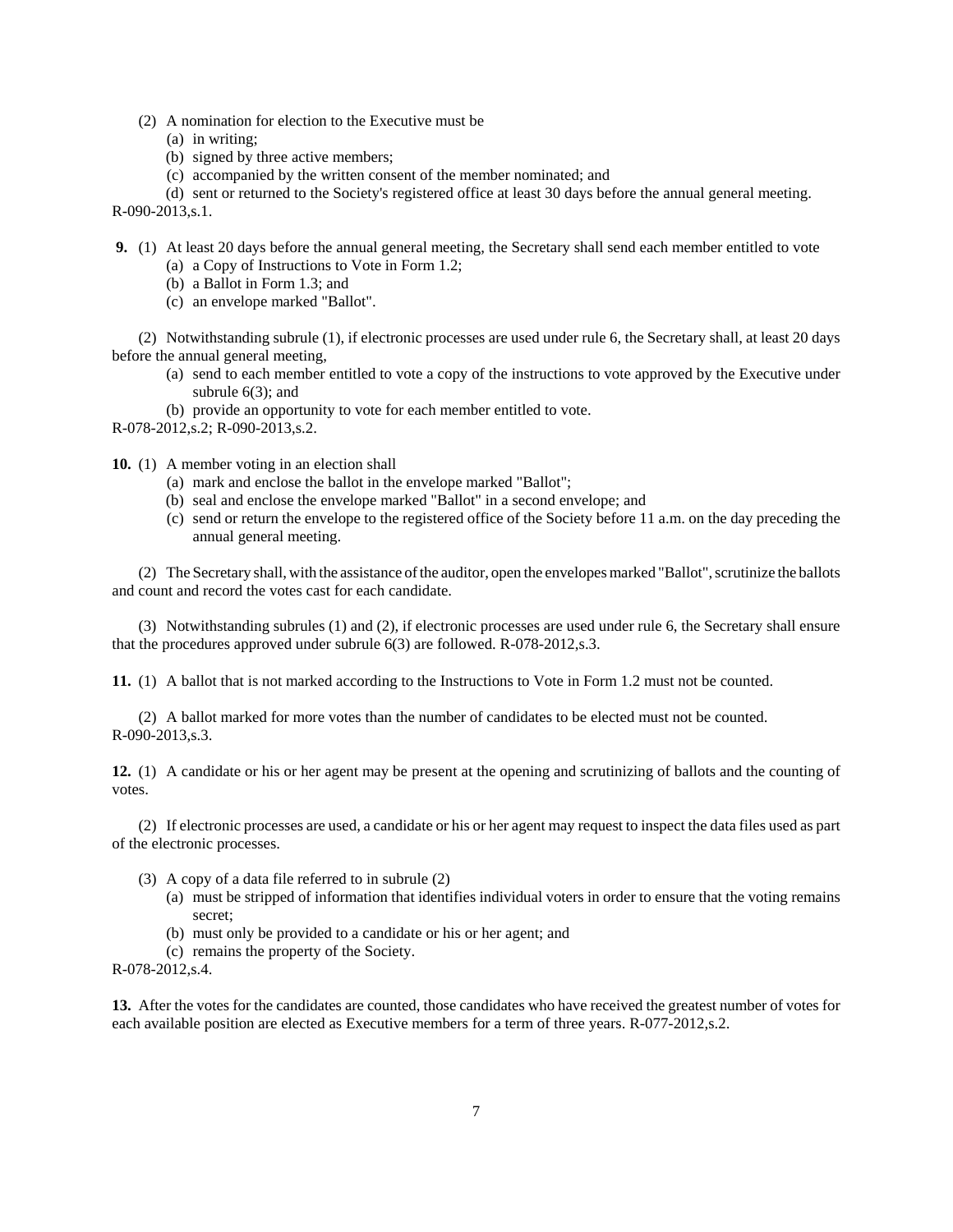**14.** Where an equal number of votes is cast for two or more candidates, the Secretary shall, if it is necessary for the purposes of determining the outcome of the election,

- (a) put into a ballot box the names of the candidates for whom an equal number of votes has been cast,
- (b) mix the names together, and
- (c) draw the name or names,

and the candidate whose name is first drawn is deemed to have received a higher number of votes than the candidate whose name is drawn second, and so on.

**15.** The Secretary shall

- (a) notify all candidates of the election results;
- (b) on request, provide a copy of the election results to a candidate; and
- (c) submit a notice of members elected to the Executive for publication in the *Northwest Territories Gazette*.

**16.** The Executive takes office at the first Executive meeting following the election, which must be held within 30 days after the election, and the Executive in office before the election continues in office until that meeting.

**17.** (1) A member may dispute the validity of an election of an Executive member on application by way of originating notice to the Supreme Court filed within 30 days after the date of the election.

(2) A judge may hear the application in a summary way.

(3) A judge who determines that an election has been conducted substantially in accordance with the Act and these rules and that any noncompliance did not materially affect the result of the election, may declare the election valid.

- (4) A judge who declares that an election of an Executive member is invalid, shall
	- (a) direct the remaining Executive members to appoint another active resident member to fill the vacancy; or
	- (b) give directions for the holding of another election to fill the vacancy.

(5) Where the election of one Executive member is declared invalid and directions are given for the holding of another election under paragraph (4)(b), the following persons constitute the Executive until the Executive meeting referred to in rule 16:

- (a) the person appointed under paragraph  $3(2)(a)$  of the Act;
- (b) the persons whose elections have not been declared invalid; and
- (c) such other active members as may be appointed by the persons referred to in paragraphs (a) and (b).

(6) Where the election of more than one member to the Executive is found invalid and directions are given for the holding of another election under paragraph (4)(b), the Executive members who held office immediately before the election continue to hold office until the Executive meeting referred to in rule 16.

(7) A declaration made by a judge under this rule is final.

**18.** (1) Where an Executive member other than the member appointed under paragraph 3(2) of the Act dies, resigns, is suspended, is struck off the Roll or is found guilty of conduct deserving of discipline, his or her office as Executive member is deemed to be vacated.

(2) An Executive member may be removed for cause including, but not limited to, the refusal or inability of the member to perform his or her duties.

(3) Proceedings to remove an Executive member for cause must be conducted at a special meeting of the Society called for that purpose, and a motion for removal requires the approval of two-thirds of the members present and voting at the meeting.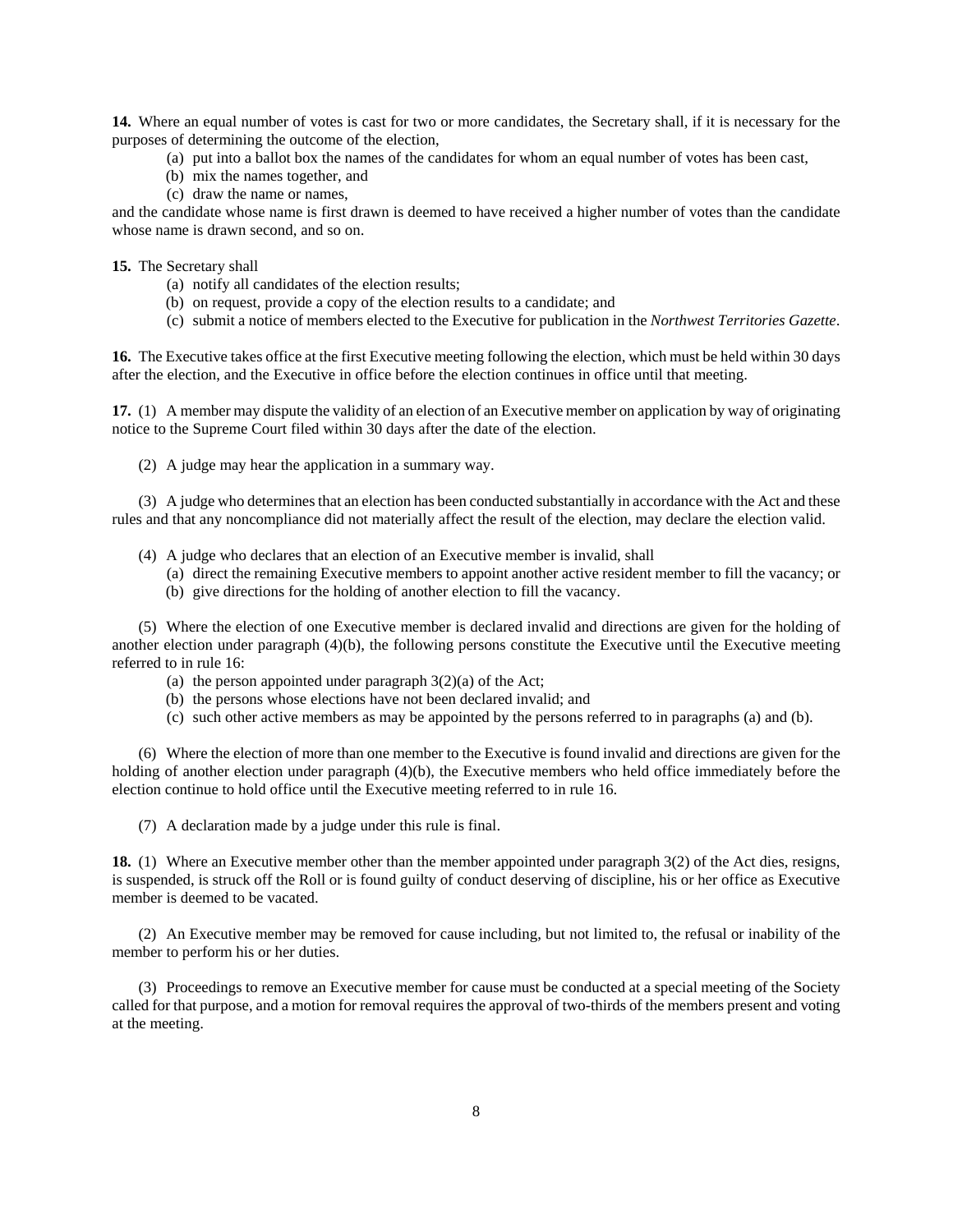(4) Subject to subrule (5), where a vacancy on the Executive occurs, the remaining Executive members shall appoint an active resident member to fill the vacancy.

- (5) Where a quorum of the Executive has been lost as a result of vacancies,
	- (a) the remaining Executive members shall direct the Secretary to hold an election for the purpose of filling the vacancies, and rules 6 to 15 apply to the conduct of the election with such modifications as the circumstances require; and
	- (b) the remaining Executive members continue to hold office and constitute a quorum for the conduct of the business of the Executive until the vacancies are filled.

### EXECUTIVE MEETINGS AND DUTIES OF OFFICERS

**19.** (1) An Executive meeting may be called at any time by any two Executive members, by the President, or in his or her absence, by the Vice-President.

(2) Subject to paragraph 18(5)(b), three members constitute a quorum at a meeting of the Executive.

(3) Subject to subrule (6), written notice stating the time, date and place of a meeting must be given at least 24 hours in advance to each Executive member.

(4) A resolution approved in writing by all Executive members is as valid and effective as if it had been approved at a properly constituted and duly called Executive meeting.

(5) Executive members may participate in an Executive meeting by telephone or by another means that permits all members to hear each other, and all members so participating are deemed to be in attendance for the purposes of the meeting.

(6) An Executive member's attendance at an Executive meeting is deemed to constitute a waiver of the notice required under subrule (3).

**20.** The Secretary and either the President or the Vice-President shall sign minutes approved by the Executive.

**21.** (1) Officers shall be appointed at the meeting referred to in rule 16.

(2) Any Executive member may act in the temporary absence or inability of an officer to perform the duties of his or her office.

**22.** (1) The Deputy Secretary shall be paid such remuneration as may be fixed by the Executive, and shall perform such duties as may be required by the Act or these rules or as may be directed by the Executive.

(2) Where the Executive appoints a Deputy Secretary under subsection 6(2) of the Act, the person so appointed may be required to give security to the Society for the performance of his or her duties in a form and for such amount as may be directed by the Executive, and the Society shall pay the cost of such security.

#### **23.** The Secretary shall

- (a) keep minutes of the proceedings of Executive meetings;
- (b) prepare or have prepared the certificates and other documents pertaining to the Society;
- (c) serve as custodian of the documents and correspondence belonging to or filed with the Society; and
- (d) perform any other duty or service incidental to the office of Secretary.

**24.** The Treasurer shall

- (a) receive money payable to the Society and deposit it to the credit of the applicable accounts of the Society;
- (b) pay the necessary expenses of the Society included in the estimate of expenditures and receipts referred to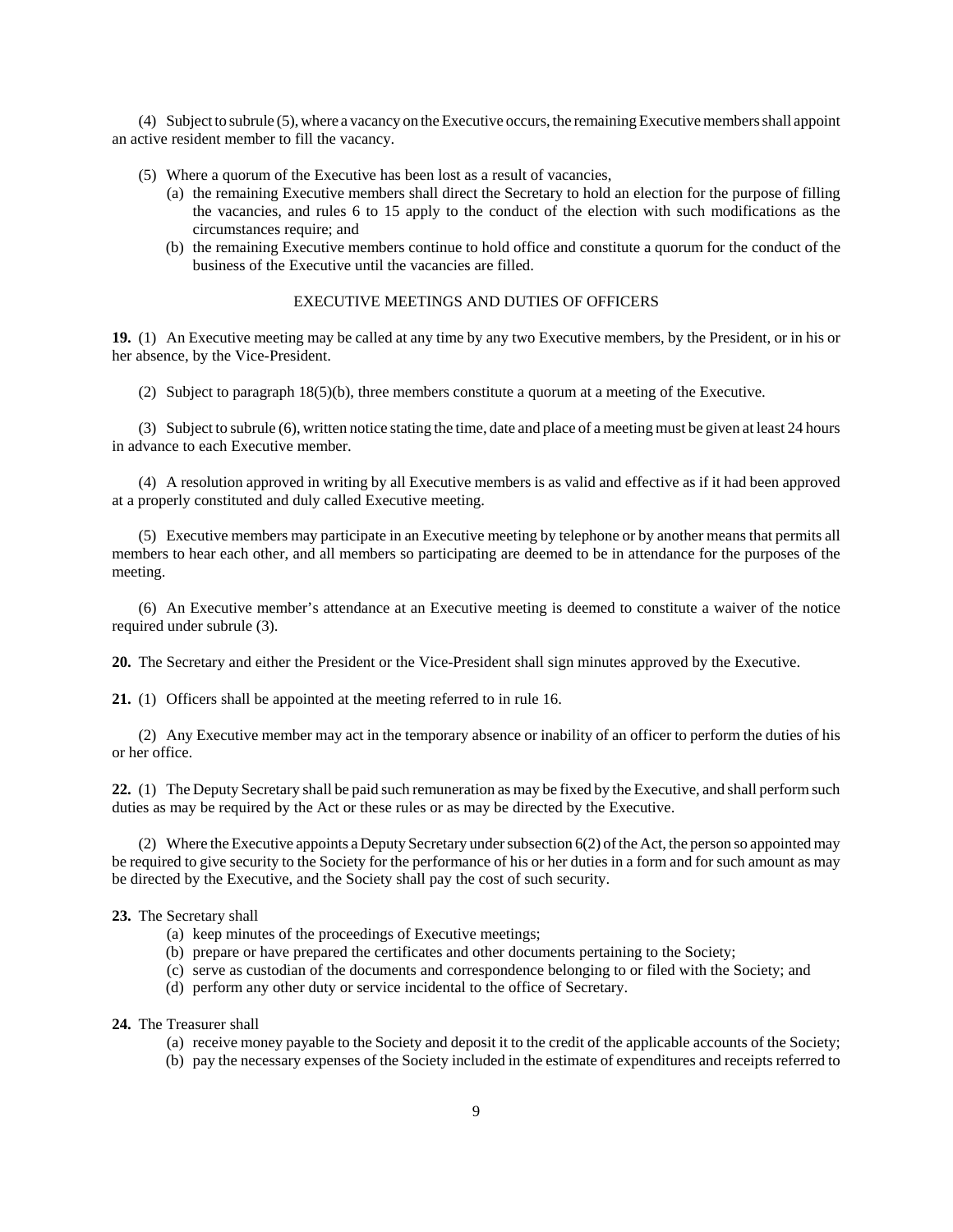in rule 26 and any other expenses authorized by the Executive;

- (c) keep proper books of account; and
- (d) perform any other duty or service incidental to the office of Treasurer.

**25.** The Treasurer shall present, to an Executive meeting held before the annual general meeting, an audited statement of the accounts of the Society for the preceding fiscal year.

**26.** The Treasurer shall present to the Finance Committee, before the second meeting of the Executive after the annual general meeting, an estimate of expenditures and receipts for the coming year.

## **EXPENSES**

**27.** An Executive member who is engaged in a matter related to his or her office at a place other than his or her place of residence, shall be reimbursed for reasonable transportation and living expenses.

### BANKING AND FINANCIAL MATTERS

**28.** (1) The accounts of the Society must be maintained at a chartered bank chosen by the Executive.

(2) The Executive may, by resolution, authorize at least two officers of the Society to act as signing authorities of the Society.

(3) The authorized signing authorities referred to in subrule (2) may cause funds to be paid out from the accounts of the Society as they consider necessary, in the manner and up to the limit, if any, specified by the Executive.

(4) The authorized signing authorities shall report all payments made under subrule (3) to the Executive.

**29.** The auditor shall audit the accounts of the Society as soon as is reasonably practicable after January 1 in each year and at such other times as may be directed by the Executive, and the auditor's report must be submitted to the Treasurer.

**30.** The fiscal year of the Society begins on January 1 and ends on December 31 in the same year. R-136-2016, s.2.

#### **COMMITTEES**

- **31.** (1) The Executive shall appoint the following standing committees to perform the following duties:
	- (a) an Admissions Committee, to examine applications for admission as students-at-law and members, and to make recommendations to the Executive on any other matter relating to admissions coming within the jurisdiction of the Executive;
	- (b) a Finance Committee, to administer the investment of the funds of the Society in accordance with policies determined by the Executive, and to make recommendations to the Executive before the Society's fiscal year end concerning
		- (i) the funds of the Society,
		- (ii) the amount of the annual fees,
		- (iii) the amount of the assurance fund levy, and
		- (iv) any other matter concerning the Society's revenues;
	- (c) a Legal Ethics and Practice Committee,
		- (i) to report and make recommendations on any question concerning the ethics of the profession submitted to the Committee,
		- (ii) to report and make recommendations respecting any complaint of unauthorized practice submitted to the Committee;
	- (d) an Insurance Committee, to supervise and investigate all aspects of insurance for the Society, and to report and make recommendations to the Executive on matters of insurance.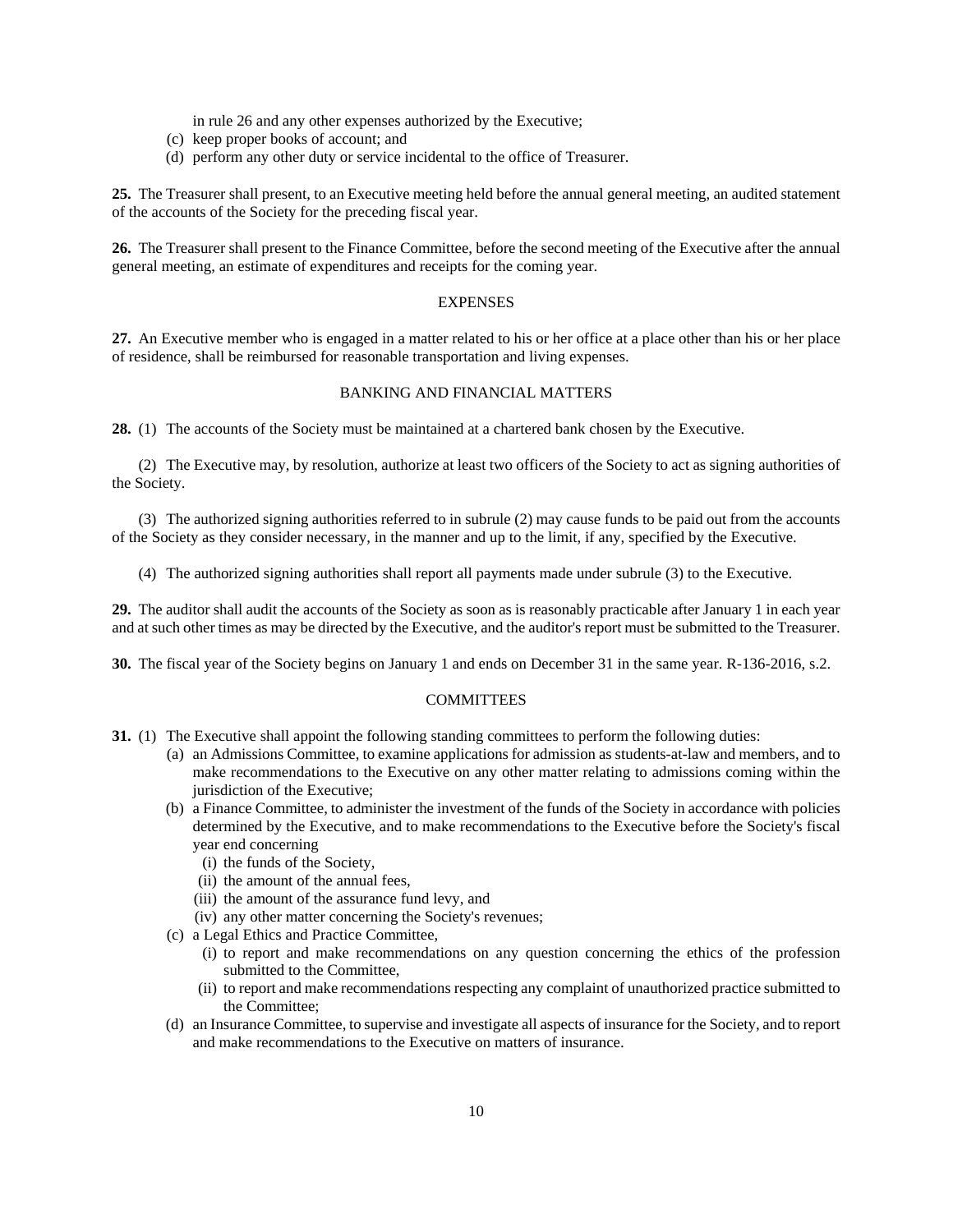(2) The Finance Committee shall consider the estimate of expenditures and receipts of the general fund presented by the Treasurer under rule 26, and shall submit its recommendations on the estimate to the Executive.

(3) The Executive may, from time to time, appoint any other committees and may fill vacancies on or add members to any committee.

(4) A committee, in addition to the duties assigned to it by the Act and these rules, may be given additional duties by the Executive.

(5) Where a committee consists of at least three members, two members are necessary to constitute a quorum for the transaction of business.

- (6) The President is *ex-officio* a member of each committee.
- (7) Each committee shall appoint a chairperson and vice-chairperson from among its members.

### SPECIAL COUNSEL

**32.** The Executive or the chairperson of the Discipline Committee may retain the services of legal counsel and authorize the payment of their reasonable fees and expenses.

## **PART 2 MEMBERSHIP AND ENROLMENT**

**33.** In this Part,

"Canadian legal advisor" means a person admitted to the Society under rule 52;

"law student" means a person who is not a member or a student-at-law but is admitted to the Society as a law student under rule 53 to pursue temporary articles.

#### THE ROLL

**34.** The Roll must contain the following information in respect of each member:

- (a) full name, date of admission to the Society, address and number of the Roll assigned to the member;
- (b) date and particulars of the member's removal from the Roll, if any;
- (c) date and particulars of the member's reinstatement to the Roll, if any. R-097-2017,s.1.

#### THE RECORD

**35.** The Record pertaining to persons admitted to the Society as members must contain the following information in respect of each member:

- (a) full name, address and number on the Roll assigned to the member;
- (b) date on which the member's application for membership was approved by the Executive;
- (c) details of membership in any other law society or comparable body;
- (d) election of the member to the Executive;
- (e) dates of any findings of guilt for conduct deserving of discipline and any sanctions imposed;
- (f) date and particulars of the member's removal from the Roll, if any;
- (g) date and particulars of the member's reinstatement to the Roll, if any;
- (h) such further particulars as the Executive may direct. R-097-2017,s.1.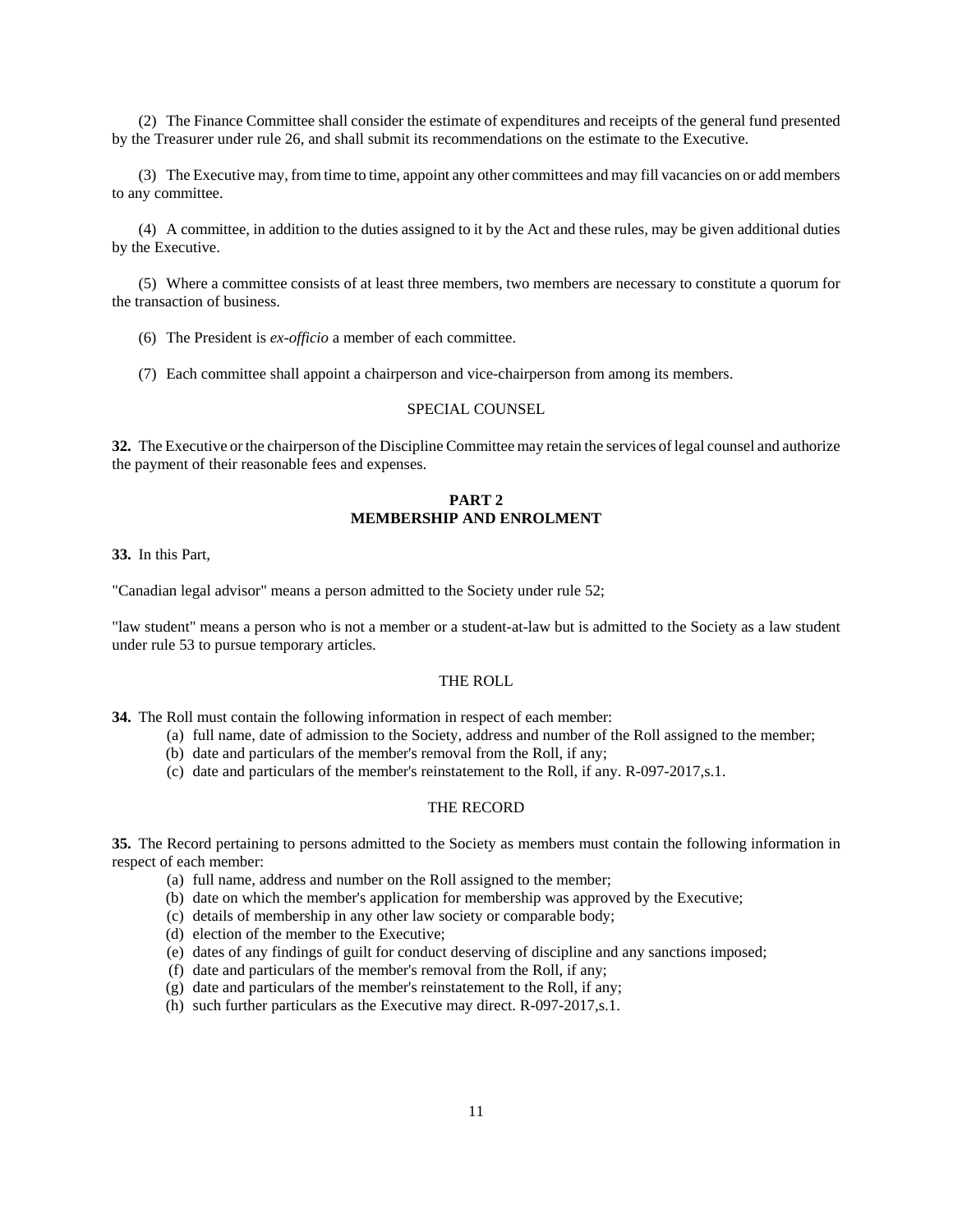**36.** The Record pertaining to persons admitted to the Society as students-at-law must contain the following information in respect of each student-at-law:

- (a) full name and address;
- (b) date on which articles of the student-at-law commence;
- (c) details of membership in any other law society or comparable body;
- (d) dates of any findings of guilt for conduct deserving of discipline and any sanctions imposed;
- (e) such further particulars as the Executive may direct. R-097-2017,s.1.

**37.** The Record pertaining to persons admitted to the Society as law students must contain the following information in respect of each law student:

- (a) full name and address;
- (b) date on which temporary articles of the law student commence and cease;
- (c) details of the law student's academic program or pending application as a student-at-law;
- (d) details of membership in any other law society or comparable body;
- (e) dates of any findings of guilt for conduct deserving of discipline and any sanctions imposed;
- (f) such further particulars as the Executive may direct. R-097-2017,s.1.

**38.** (1) The Secretary shall maintain a record of active members called the "practising list", which must contain the last known professional address of each active member.

(2) The Secretary shall maintain a record of inactive members called the "non-practising list", which must contain the last known address of each inactive member.

(3) The Secretary shall prepare such other records respecting members as the Executive may direct.

## BAR ADMISSION EXAMINATIONS

**39.** The Society may establish such written and oral bar admission examinations as it considers necessary.

#### REGULAR MEMBERS

**40.** (1) An applicant for admission under paragraph 18(1)(b) of the Act may apply for membership as an active member or an inactive member and shall submit to the Secretary

- (a) an Application for Admission as Member in Form 2.1;
- (b) two letters of good character from members in good standing of a provincial or territorial law society or a comparable body of which the applicant is a member, or from judges of a provincial, territorial or superior court of the jurisdiction of the law society or body of which the applicant is a member;
- (c) a certificate from each provincial or territorial law society or comparable body of which the applicant is a member dated not earlier than 45 days before the presentation of the application, stating
	- (i) the standing of the applicant,
	- (ii) the period of time during which the applicant has been listed as an active member of the society or body,
	- (iii) whether disciplinary proceedings are pending against the applicant, and
	- (iv) the nature and disposition of any disciplinary action that has been taken against the applicant;
- (d) an Accountant's Report in Form 2.2 or an Application and Lawyer's Undertaking in Form 2.3 or a statement indicating the applicant
	- (i) is joining a partnership that has filed a Certificate of Accountant and Member in Form 2.4, or
	- (ii) is becoming associated with a member who has filed a Certificate of Accountant and Member in Form 2.4;
- (e) payment of the insurance levy, or if the applicant is exempt under subrule 119(4), proof that he or she is (i) covered by errors and omissions insurance referred to in paragraph  $119(4)(a)$ , or
	- (ii) exempt under paragraph 119(4)(b);
- (f) payment of the assurance fund levy; and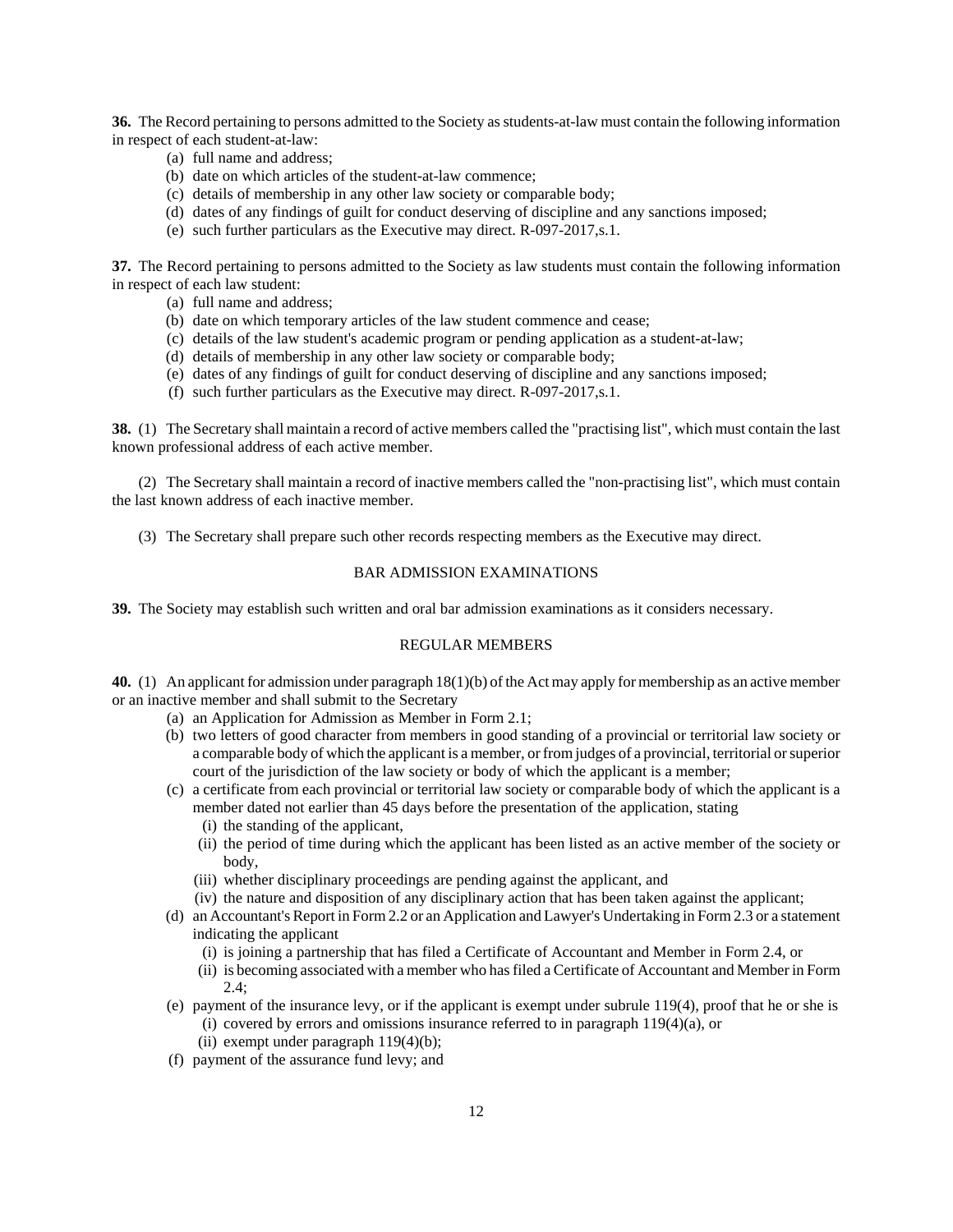(g) payment of the application, admission and annual fees set out in Schedule A.

(2) Subject to subrule (3), an applicant shall pass such bar admission examinations as may be established under rule 39.

(3) An applicant may petition the Executive to waive the requirement for the taking of any bar admission examination.

(4) Notwithstanding paragraph (1)(d), when an applicant applies for the first time for membership as an active or inactive member, he or she may petition the Executive for a postponement of submission of the documents required under paragraph (1)(d) for up to 90 days, for the purposes of obtaining the documents set out in that paragraph, by submitting a petition in a form approved by the Executive. R-079-2012,s.1; R-090-2013,s.4,5; R-139-2014,s.1; R-136- 2016, s.3(1),(2); R-097-2017,s.2..

#### STUDENTS-AT-LAW

- **41.** (1) An applicant for admission as a student-at-law under subsection 17(1) of the Act shall submit to the Secretary (a) an Application for Admission as Student-at-Law in Form 2.5;
	- (b) two letters of good character from reputable persons;
	- (c) proof from the proper authority of graduation from a law school approved by the Executive;
	- (d) Articles of Clerkship in Form 2.6 duly signed, with two additional copies;
	- (e) an education plan in a form approved by the Executive; and
	- (f) payment of the application and admission fees set out in Schedule A.

(2) When the Admissions Committee has recommended and the Executive has approved an application for admission as a student-at-law, the applicant's term of service under the articles begins on the day the applicant complies with all requirements of the Act and these rules for admission or on a date fixed by the Executive, and the applicant is deemed to be admitted as a student-at-law as of that date.

(3) On the admission of an applicant as a student-at-law, the Secretary shall issue a certificate of admission as a student-at-law. R-081-2012,s.1; R-090-2013,s.4,6; R-136-2016,s.4.

**42.** (1) The Executive may require a student-at-law to successfully complete a bar admission course and bar admission examinations of a province or territory.

(2) In addition to satisfying the requirements of subrule (1), a student-at-law is required to pass such bar admission examinations as may be established under rule 39.

**43.** An active member of the Society may not act as principal to more than two students-at-law at any time without the prior written approval of the Executive.

- **44.** (1) On the recommendation of the Admissions Committee and with the approval of the Executive, articles may be
	- (a) assigned by an Assignment of Articles of Clerkship in Form 2.7 to a barrister and solicitor who is qualified under subsection 18(2) of the Act; or
	- (b) assigned by a Temporary Assignment of Articles of Clerkship in Form 2.8 to a barrister and solicitor who is qualified under subsection 18(2) of the Act.

(2) The assignment must be delivered promptly to the Secretary and, if approved, takes effect from the date of its delivery with payment of the fee set out in Schedule A.

**45.** (1) Articles of a student-at-law terminate where a principal to whom the student-at-law is articled dies, has his or her name struck off the Roll, is suspended from practising as a result of being found guilty of conduct deserving of discipline or ceases to be actively engaged in the practice of law in the Northwest Territories.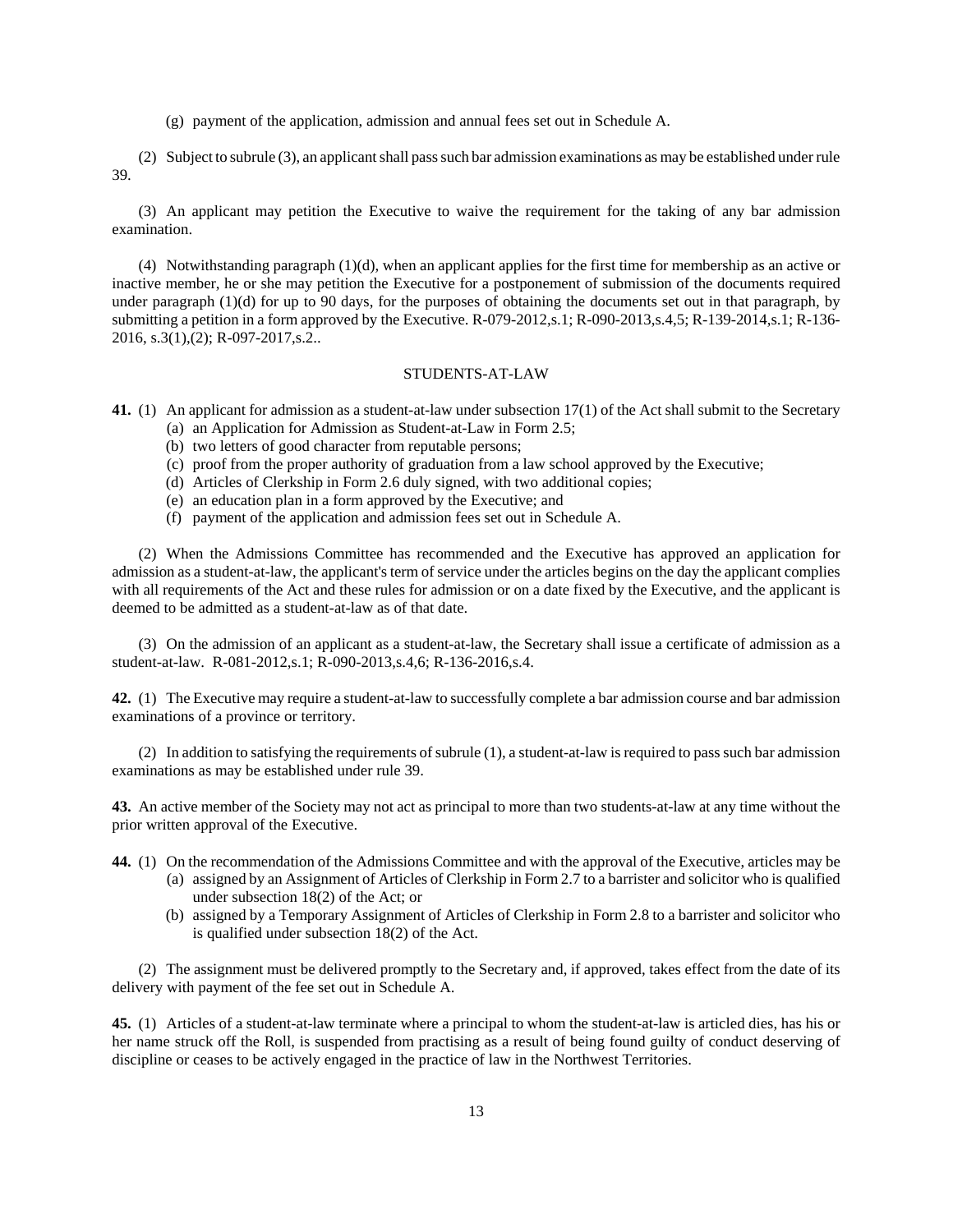(2) Where a principal is found guilty of conduct deserving of discipline, the Executive may, on the advice of the chairperson of the Discipline Committee and in the interest of the student-at-law articled to the principal, terminate the articles of the student-at-law.

(3) A student-at-law or a principal may, on giving notice to his or her principal or student-at-law as the case may be, apply to the Admissions Committee to be relieved of the articles, and the Admissions Committee may recommend to the Executive that the articles be terminated or make any other recommendation that is appropriate in the circumstances.

(4) When articles of a student-at-law are terminated under this rule, the student-at-law may enter into new articles, and in that event shall be allowed credit for the whole or such part of his or her service under the original articles as may be approved by the Executive, on the recommendation of the Admissions Committee.

(5) When new articles are entered into under subrule (4), the student-at-law is not liable to pay any fee in respect of the new articles.

**46.** During the term of articles of a student-at-law, the student-at-law shall well and faithfully serve his or her principal as a student-at-law and shall not engage in any other employment without the written authorization of the Executive, which authorization must not be given if the Executive considers that such other employment could adversely interfere with the service of the student-at-law under articles.

**47.** (1) Where a student-at-law is not admitted as a member of the Society within two years after the completion of the term of his or her articles or after the requirement to serve articles is waived under subsection 16(2) of the Act, the Secretary may serve on the student-at-law a written notice to show cause before the Admissions Committee, at the time and place specified in the notice, why the Admissions Committee should not recommend that the student-at-law's name be struck from the Record.

(2) At a hearing held under subrule (1), the student-at-law may appear and make representations, and the Admissions Committee may recommend to the Executive that

- (a) the student-at-law serve a further term of articles;
- (b) the time for application for admission as a member be extended; or
- (c) the name of the student-at-law be struck from the Record.

**48.** On the recommendation of the Admissions Committee, the Executive may require a student-at-law who fails to successfully complete a bar admission course and bar admission examinations in accordance with subrule 42(1) or fails to pass such bar admission examinations as may be required under subrule 42(2), to do one or more of the following:

- (a) serve a further period of articles;
- (b) successfully complete a further bar admission course or bar admission examinations;
- (c) pass such further bar admission examinations as may be set by the Society.

**49.** A student-at-law may apply for membership at the completion of his or her articles as an active member or an inactive member and shall, in addition to any other requirements for membership, submit to the Secretary

- (a) an Application for Admission as Member by Student-at-Law in Form 2.9;
- (b) except where service under articles has been waived under subsection 16(2) of the Act, (i) an Declaration of Principal in Form 2.10 signed by the principal under whom the student-at-law has served his or her articles, and
	- (ii) an Declaration of Student-at-Law in Form 2.11 signed by the student-at-law;
- (c) proof that the student-at-law has passed all bar admission examinations and bar admission courses required by or under the Act and these rules;
- (d) an Accountant's Report in Form 2.2, an Application and Lawyer's Undertaking in Form 2.3 or a statement indicating the student-at-law
	- (i) is joining a partnership that has filed a Certificate of Accountant and Member in Form 2.4, or
	- (ii) is becoming associated with a member who has filed a Certificate of Accountant and Member in Form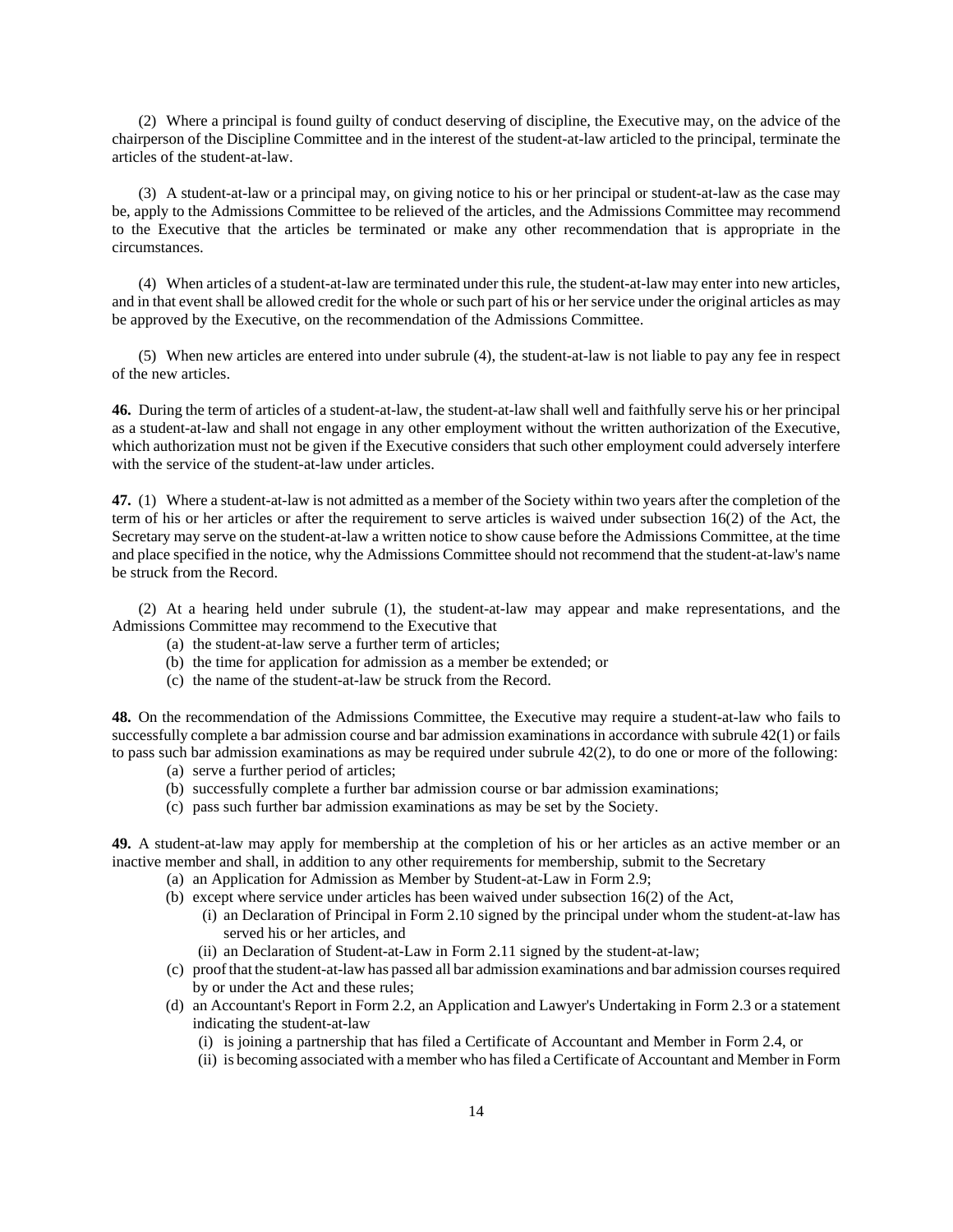$2.4$ :

- (e) if applicable, payment of the insurance levy, or if the applicant is exempt under subrule 119(4), proof that he or she is
	- (i) covered by errors and omissions insurance referred to in paragraph  $119(4)(a)$ , or
	- (ii) exempt under paragraph  $119(4)(b)$ ;
- (f) if applicable, payment of the assurance fund levy; and
- (g) payment of the application, admission and annual fees set out in Schedule A.

R-079-2012,s.1; R-090-2013,s.4,5,7; R-136-2016,s.5; R-097-2017,s.3.

## LEGAL SERVICES A STUDENT-AT-LAW MAY PROVIDE

**50.** (1) A student-at-law may act as counsel in the Court of Appeal in

- (a) a civil proceeding before a judge in chambers;
- (b) a proceeding for speaking to the list in a civil or criminal matter;
- (c) a taxation of costs before the Registrar;
- (d) an application with respect to judicial interim release pending appeal; or
- (e) an interlocutory application in a criminal matter.
- (2) A student-at-law may act as counsel in the Supreme Court of the Northwest Territories in
	- (a) a civil proceeding before a judge in chambers, other than a pre-trial conference or a mini-trial;
	- (b) an examination for discovery;
	- (c) an examination of a debtor in aid of execution;
	- (d) any other examination provided for in the *Rules of the Supreme Court of the Northwest Territories* if it is conducted before an officer of the Court or a person authorized by the Court to conduct it;
	- (e) a proceeding for the taxation of costs before an officer of the Court;
	- (f) an appeal respecting a civil claim taken under the *Territorial Court Act*; or
	- (g) an application in a criminal proceeding, if the application relates to any of the following:
		- (i) entering an election respecting the mode of trial,
		- (ii) entering a plea of not guilty,
		- (iii) fixing the date for a trial or a hearing,
		- (iv) an application for an adjournment, where the matter has been brought forward to speak to the adjournment, or
		- (v) an application pertaining to judicial interim release.

(3) A student-at-law may act as counsel in the Territorial Court, whether the Court is sitting as a youth court or adult court, in

- (a) a proceeding pertaining to an offence punishable on summary conviction;
- (b) a proceeding pertaining to an offence prosecutable either as an indictable offence or a summary conviction offence, where the Crown elects or is deemed to have elected to proceed by summary conviction procedure;
- (c) a proceeding pertaining to an indictable offence in respect of which a Territorial Court judge has absolute jurisdiction; or
- (d) a proceeding pertaining to any other kind of indictable offence, if it relates to any of the following:
	- (i) entering an election respecting the mode of trial,
	- (ii) entering a plea of not guilty,
	- (iii) fixing the date for a trial, a preliminary inquiry or a hearing,
	- (iv) an application for an adjournment, where the matter has been brought forward to speak to the adjournment, or
	- (v) an application pertaining to judicial interim release.
- (4) A student-at-law may act as counsel in the Territorial Court in
	- (a) an application for a maintenance order or for the enforcement of a maintenance order;
	- (b) an application for an order for custody of or access to a child or an application for a review of such an order;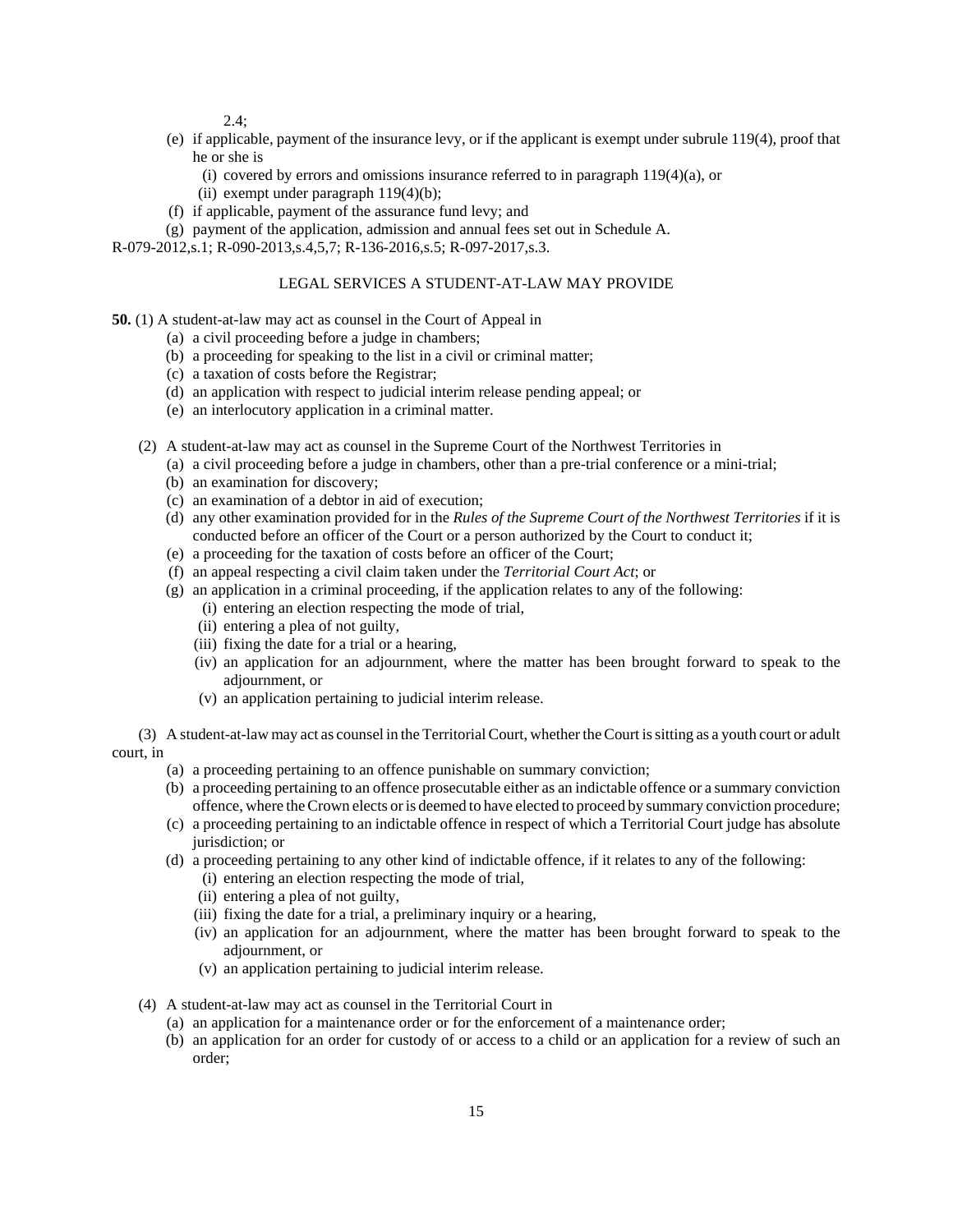- (c) a proceeding under the *Children's Law Act* or the *Child and Family Services Act*; or
- (d) a civil claim action under the *Territorial Court Act*.
- (5) A student-at-law may act as counsel in any matter properly before a justice of the peace.

(6) A student-at-law may, with leave of the court, act as counsel in any matter, whether contested or not, before the Court of Appeal, the Supreme Court of the Northwest Territories or the Territorial Court, if

- (a) the student-at-law is present for the purpose of assisting a member who is that student-at-law's principal or who is qualified to be a principal; and
- (b) the student-at-law acts in the presence of and under the supervision of the member.
- (7) This rule does not affect the obligation of the principal of a student-at-law to ensure
	- (a) that the student-at-law is instructed to act as counsel only on matters where the services of a member are unnecessary; and
	- (b) that the student-at-law is properly prepared before appearing before a court or an officer of a court.

(8) This rule does not operate to entitle a student-at-law to act as counsel before a court if he or she is prohibited from doing so by an enactment of Canada or of the Northwest Territories.

## RESTRICTED APPEARANCE CERTIFICATE

**51.** (1) A person who has been duly called to the bar of a province or territory or has been admitted to practice as an attorney, advocate, barrister or solicitor in the superior courts of a province or territory may apply to the Executive for a Restricted Appearance Certificate to appear or to act as an active member on a single matter or for a number of closelyrelated matters over a limited period of time.

- (2) An applicant under subrule (1) shall submit to the Secretary
	- (a) an Application for Restricted Appearance Certificate in Form 2.12;
	- (b) two letters of good character from members in good standing of a provincial or territorial law society or comparable body of which the applicant is a member or from judges of a provincial, territorial or superior court of the jurisdiction of the law society or body of which the applicant is a member;
	- (c) a certificate from each provincial or territorial law society or comparable body of which the applicant is a member dated not earlier than 45 days before the presentation of the application, stating
		- (i) the standing of the applicant,
		- (ii) the period of time during which the applicant has been listed as an active member of the society or body,
		- (iii) whether disciplinary proceedings are pending against the applicant, and
		- (iv) the nature and disposition of any disciplinary action that has been taken against the applicant;
	- (d) an Accountant's Report in Form 2.2 or an Application and Lawyer's Undertaking in Form 2.3;
		- (e) payment of the insurance levy, or if the applicant is exempt under subrule 119(4), proof that he or she is
		- (i) covered by errors and omissions insurance referred to in paragraph  $119(4)(a)$ , or
		- (ii) exempt under paragraph  $119(4)(b)$ ;
	- (f) payment of the assurance fund levy;
	- (g) payment of the application and admission fees set out in Schedule A; and
	- (h) if required by the Executive, proof that the applicant has passed such bar admission examinations as may be established under rule 39.

(3) On the recommendation of the Secretary, or on the recommendation of the Admissions Committee in respect of an application referred to the Admissions Committee, the Executive may, if it considers that the nature or circumstances of the matter or matters warrant, grant a Restricted Appearance Certificate in Form 2.17 to the applicant to act or appear as an active member in the matter or matters in respect of which the applicant has applied to act or appear.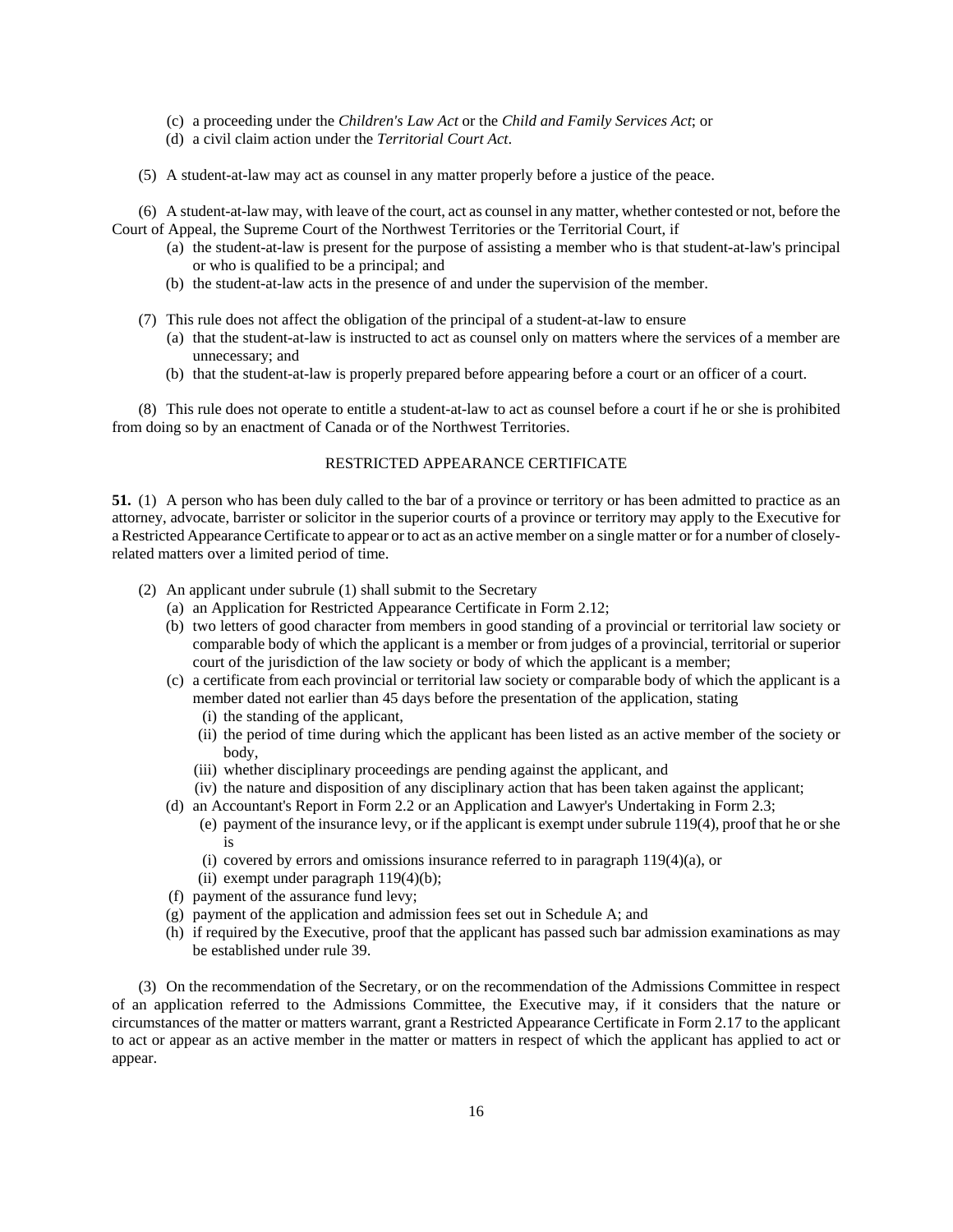- (4) A member holding a Restricted Appearance Certificate ceases to be entitled to appear or act as an active member
	- (a) the matter or matters in respect of which he or she has applied to act or appear conclude; or
	- (b) the certificate granted under subrule (5) is not renewed by the anniversary of the day it was granted.

(5) A member holding a Restricted Appearance Certificate may renew the certificate before each anniversary of the day it was granted, by submitting to the Secretary

- (a) a current certificate in the form required by paragraph  $(2)(c)$ ;
- (b) payment of the renewal fee set out in Schedule A;
- (c) payment of the assurance fund levy; and

if

- (d) payment of the insurance levy, or if the member is exempt under subrule 119(4), proof that he or she is (i) covered by errors and omissions insurance as required by paragraph (2)(e), or
	- (ii) exempt under paragraph 119(4)(b).

R-078-2012,s.5; R-079-2012,s.1; R-090-2013,s.4,5; R-005-2014,s.2(1),(2); R-139-2014,s.1; R-136-2016,s.6(1),(2); R-097-2017,s.4..

## CANADIAN LEGAL ADVISOR

**52.** (1) A person who has been duly called to the *Barreau du Québec* or *Chambre des notaires du Québec* or who has been admitted to practice as an attorney, advocate, barrister or solicitor in the superior courts of Québec may apply to the Executive for a Canadian legal advisor certificate or to act as a member who is a Canadian legal advisor.

- (2) An applicant for admission as a Canadian legal advisor shall submit to the Secretary
	- (a) an Application for Admission as Canadian Legal Advisor in Form 2.13;
	- (b) two letters of good character reference from reputable persons;
	- (c) a certificate from the *Barreau du Québec* or *Chambre des notaires du Québec*, dated not earlier than 45 days prior to the presentation of the applicant, stating
		- (i) the standing of the applicant,
		- (ii) the period of time during which the applicant has been listed as a member of the *Barreau* or *Chambre*,
		- (iii) whether disciplinary proceedings are pending against the applicant, and
		- (iv) the nature and disposition of any disciplinary action that has been taken against the applicant;
	- (d) proof of having earned
		- (i) a bachelor's degree in civil law in Canada, or
		- (ii) a foreign degree and certificate of equivalency from the *Barreau* or *Chambre*;
	- (e) an Accountant's Report in Form 2.2, an Application and Lawyer's Undertaking in Form 2.3 or a statement indicating the applicant is joining a partnership that, or is becoming associated with a member who, has filed a Certificate of Accountant and Member in Form 2.4;
	- (f) payment of the insurance levy or, where the applicant is exempt under subrule 119(4), proof that the applicant is
		- (i) covered by errors and omissions insurance referred to in paragraph 119(4)(a), or
		- (ii) exempt under paragraph  $119(4)(b)$ ;
	- (g) payment of the assurance fund levy; and
	- (h) payment of the application, admission and annual fees set out in Schedule A.

(3) On the recommendation of the Secretary, or on the recommendation of the Admissions Committee in respect of an application referred to the Admissions Committee, the Executive may grant a Canadian legal advisor certificate to the applicant to act or appear as an active member who is a Canadian legal advisor.

- (4) A Canadian legal advisor who is a member of the *Barreau du Québec* may
	- (a) give legal advice on
		- (i) the law of Québec and matters involving the law of Québec,
		- (ii) matters under federal jurisdiction, or
		- (iii) matters involving public international law;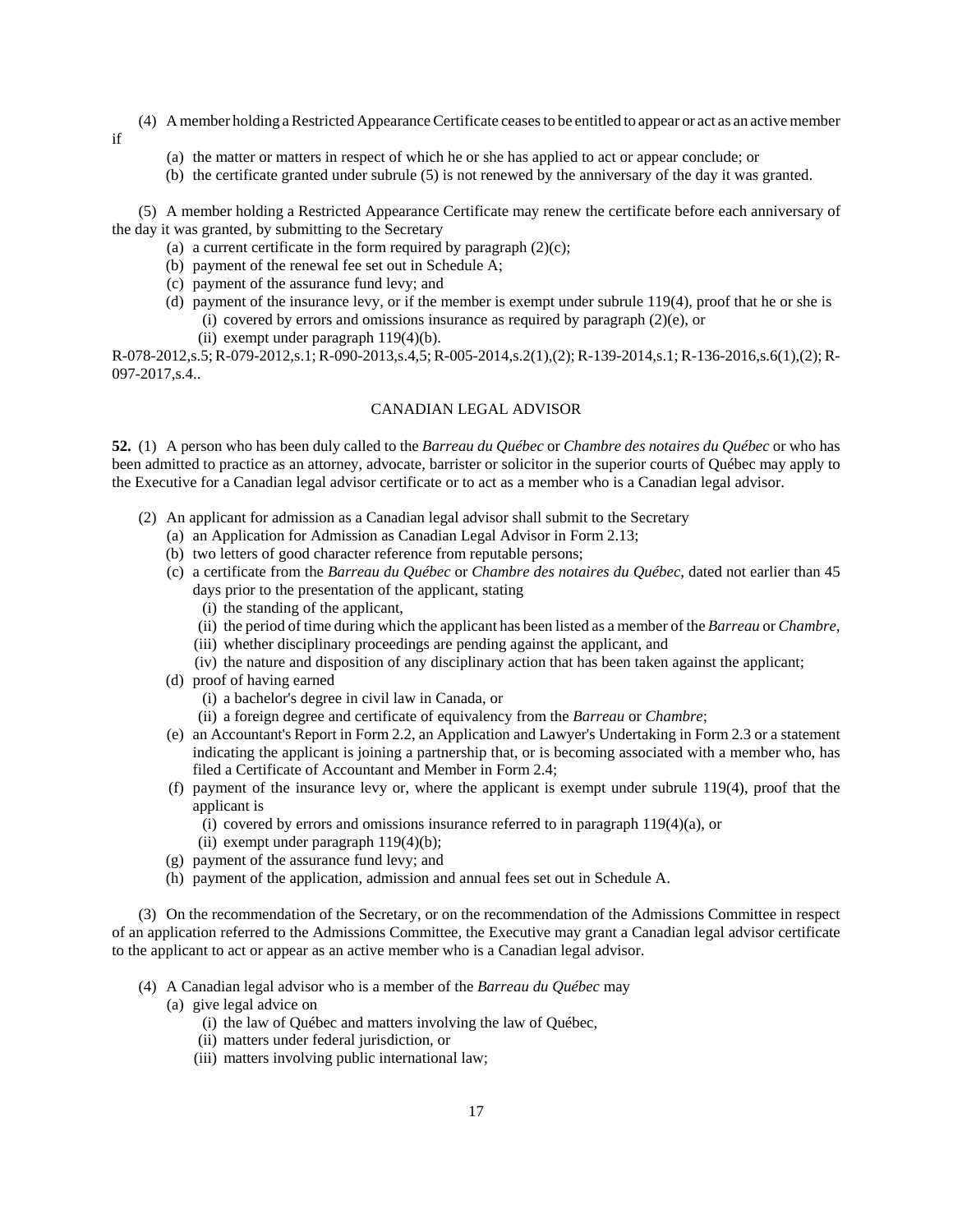- (b) draw, revise or settle a document for use in a proceeding concerning matters under federal jurisdiction; or
- (c) appear as counsel or advocate before any tribunal with respect to matters under federal jurisdiction.
- (5) A Canadian legal advisor who is a member of the *Chambre des notaires du Québec* may
	- (a) give legal advice on
		- (i) the law of Québec and matters involving the law of Québec, or
		- (ii) matters under federal jurisdiction, or
		- (iii) matters involving public international law;
	- (b) draw, revise or settle a document for use in a proceeding concerning matters under federal jurisdiction, if expressly permitted by a federal enactment; or
	- (c) appear as counsel or advocate before any tribunal with respect to matters under federal jurisdiction, if expressly permitted by a federal enactment.
- (6) A Canadian legal advisor shall not engage in the practice of law except as permitted under this rule.
- (7) A member granted a Canadian legal advisor certificate ceases to be entitled to appear or act as an active member if
	- (a) he or she ceases to be authorized to practice law in Québec or ceases to be a member in good standing of the *Barreau du Québec* or the *Chambre des notaires du Québec*; or
- (b) the certificate granted under subrule (3) is not renewed by the anniversary of the day it was granted. R-079-2012,s.1; R-090-2013,s.4,5; R-139-2014,s.1; R-136-2016,s.7; R-097-2017,s.5.

### LAW STUDENTS AND TEMPORARY ARTICLES

- **53.** (1) An applicant for admission as a law student shall submit to the Secretary
	- (a) an application in a form approved by the Admissions Committee;
	- (b) a temporary articling agreement in a form approved by the Admissions Committee;
	- (c) two letters of good character from reputable persons;
	- (d) proof of
		- (i) registration as a student at a common law faculty of law in a Canadian university, or
		- (ii) qualification to practice law in a member state of the Commonwealth of Nations that was issued at least two years before the date of the application; and
	- (e) payment of the application and enrolment fees set out in Schedule A.
	- (2) The Secretary may, on the recommendation of the Admissions Committee,
		- (a) enrol as a law student an applicant who applies under subrule (1); and
		- (b) grant temporary articles to that law student.
	- (3) Temporary articles are void if
		- (a) the law student ceases to be registered as a student at a common law faculty of law in a Canadian university;
		- (b) the law student becomes a student-at-law or a member; or
		- (c) the law student is disqualified from the practice of law in a member state of the Commonwealth of Nations.
	- (4) A grant of temporary articles must
		- (a) specify a start date and termination date;
		- (b) be for a period not exceeding four months; and
		- (c) be granted no earlier than six weeks before the start date.
	- (5) Time spent in temporary articles must not be considered as time spent articling as a student-at-law.

(6) Except as otherwise specified in these rules, a law student has the rights, privileges and responsibilities of a student-at-law.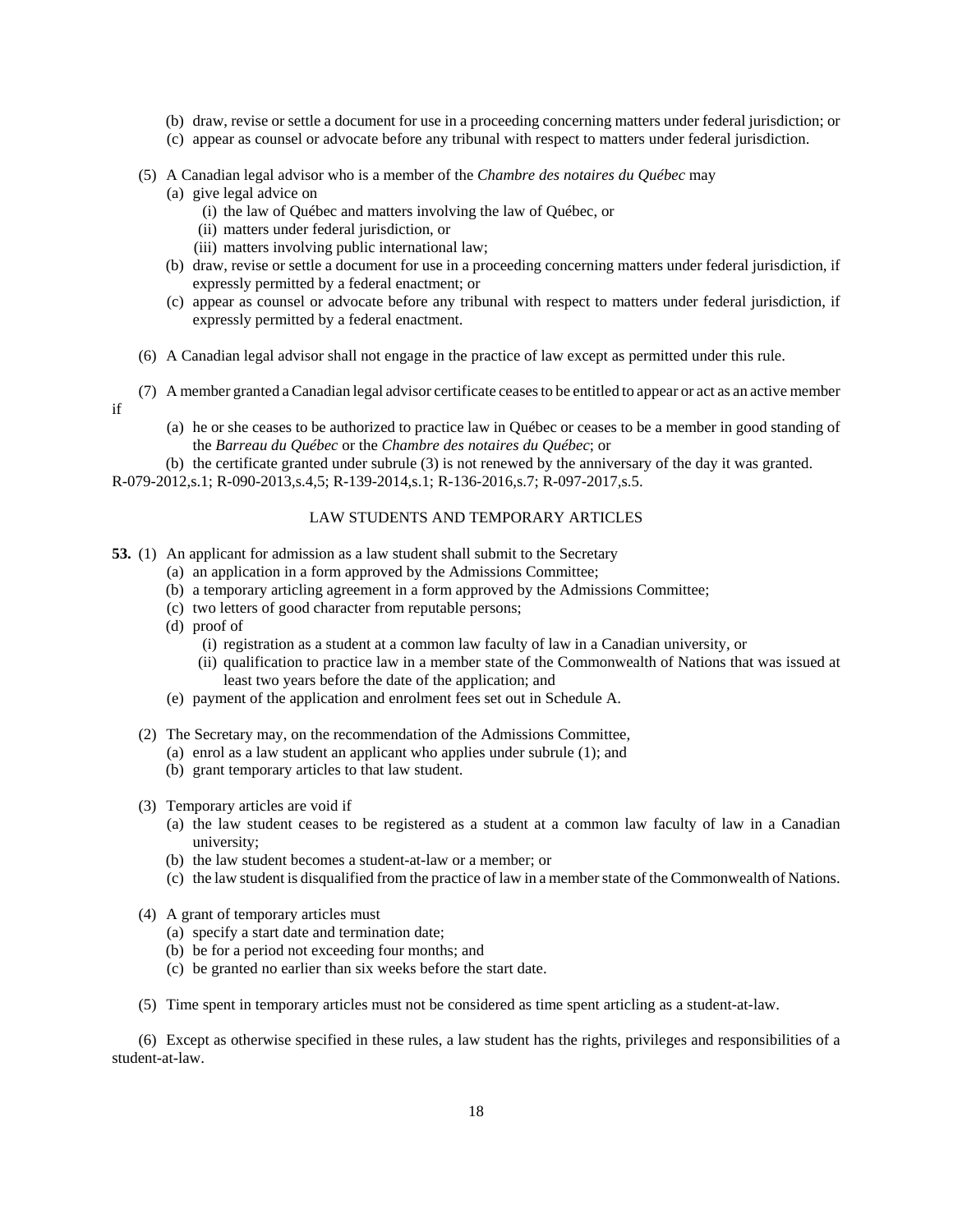(7) A law student may appear in court only on a summary conviction matter and under the direct supervision of an active member who is not a Canadian Legal Advisor.

(8) The Secretary may revoke temporary articles at any time and for any reason without giving notice to the law student and without holding a hearing. R-005-2014,s.4.

### GENERAL RULES APPLYING TO ALL APPLICATIONS FOR MEMBERSHIP

**54.** (1) Where an applicant under rule 40, 49 or 51 whose application for admission is approved is not admitted as a member of the Society within one year after the date of such approval, the application lapses and any fees paid by the applicant are forfeited to the Society.

(2) Where an applicant whose application for admission is approved as a student-at-law under rule 41 does not commence his or her articles within one year after the date of such approval, the application lapses and any fees paid by the applicant are forfeited to the Society.

(3) Where an application for admission under rule 40, 41, 49, 51, 52 or 53 is not approved or is withdrawn, the Secretary shall refund all fees and levies paid by the applicant other than the application fee, which is forfeited to the Society.

**55.** (1) In determining whether an applicant under rule 40, 41, 49, 51, 52 or 53 is of good character, the Executive is not bound by letters of character provided by the applicant but may make such inquiries and hold such hearings as it deems necessary or desirable under the circumstances.

(2) On receiving information adverse to the character of an applicant, the Executive shall inform the applicant of the information and give him or her a reasonable opportunity to respond.

**56.** (1) The Secretary shall review each application made under rule 40, 41, 49 or 53 and may refer the application or any other application to the Admissions Committee, which shall notify the Executive whether approval of the application is recommended, and if not recommended, the reasons why not.

(2) On receiving a recommendation of the Admissions Committee, the Executive shall consider the recommendation and inform the applicant of its decision.

(3) Where an application made under rule 40, 41, 49 or 51 is not approved, the applicant may apply to the Supreme Court under section 19 of the Act.

(4) An applicant for admission under rule 40 or 49 must be presented to a judge of the Supreme Court by an active member of the Society.

(5) The form of the certificate referred to in subsection 21(1) of the Act is set out in Form 2.14.

(6) The form of the certificate referred to in subsection 21(3) of the Act is set out in Form 2.15.

(7) On enrolling a person as a member of the Society under subsection 21(3) or (4) of the Act, the Secretary shall provide

- (a) a Certificate of Enrolment in Form 2.16, a Restricted Appearance Certificate in Form 2.17 or a Canadian Legal Advisor Certificate in Form 2.18, as is appropriate; and
- (b) an Annual Certificate in Form 2.19.

R-090-2013,s.9; R-136-2016,s.8.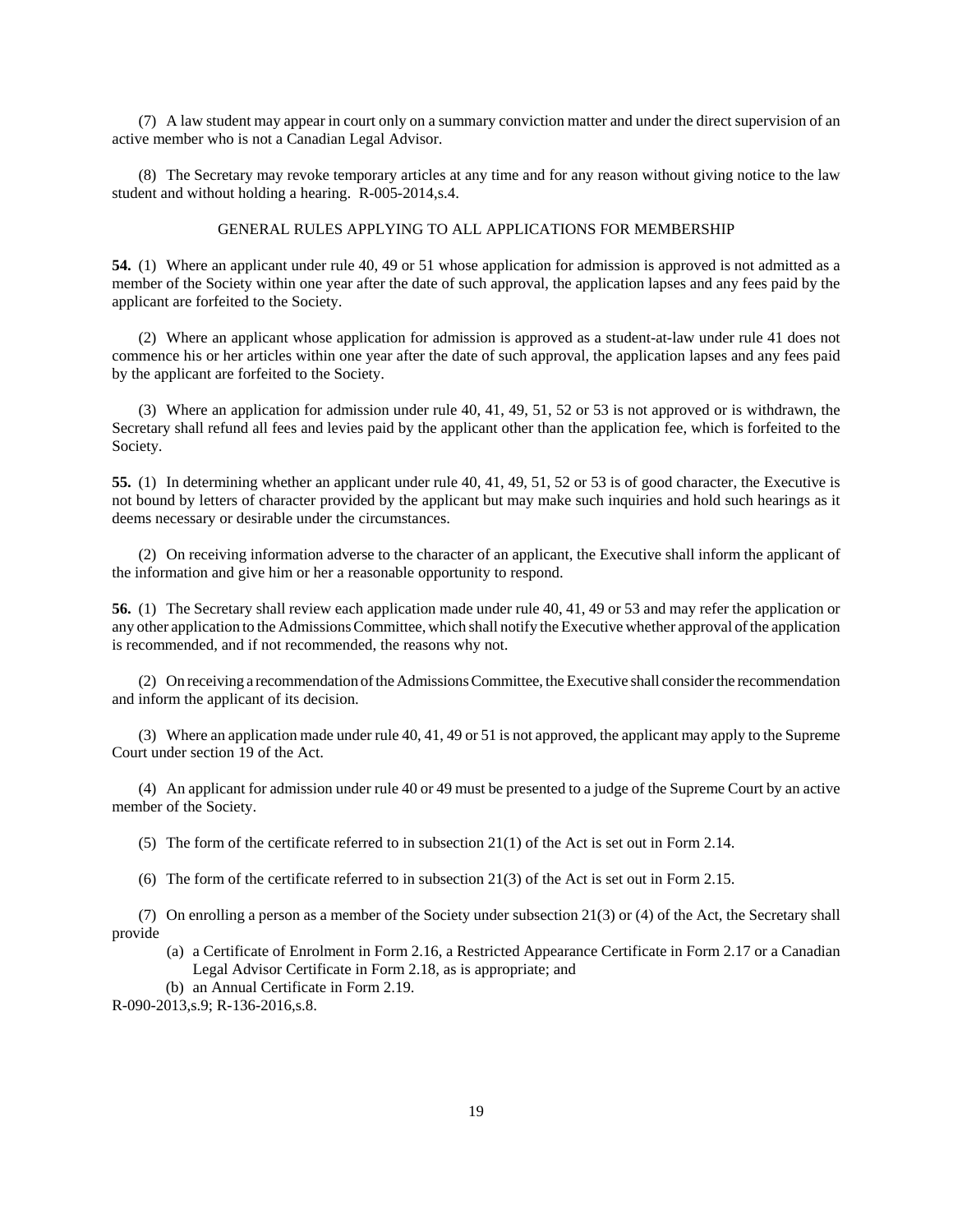## CHANGE OF MEMBERSHIP STATUS

- 57. (1) A member may apply to the Executive to change his or her status from that of
	- (a) an active member to an inactive member; or
	- (b) an inactive member to an active member.
	- (2) A member applying under subrule (1) shall submit to the Secretary
		- (a) an Application for Change of Status from Active to Inactive Member in Form 2.20, or an Application for Change of Status from Inactive to Active Member in Form 2.21, whichever is applicable;
		- (b) where the member is applying to change his or her status from that of an inactive member to an active member and the member is a member of another provincial or territorial law society or comparable body, a certificate from each provincial or territorial law society or comparable body of which the applicant is a member dated not earlier than 45 days before the presentation of the application, stating
			- (i) the standing of the applicant, if the member is applying for a change of status from inactive member to active member,
			- (ii) the period of time during which the applicant has been listed as a member in the society or body,
			- (iii) whether disciplinary proceedings are pending against the applicant, and
			- (iv) the nature and disposition of any disciplinary action that has been taken against the applicant;
		- (c) where the member is applying to change his or her status from that of an inactive member to an active member,
			- (i) an Accountant's Report in Form 2.2 or an Application and Lawyer's Undertaking in Form 2.3 or a statement indicating the member
				- (A) is joining a partnership that has filed a Certificate of Accountant and Member in Form 2.4, or
				- (B) is becoming associated with a member who has filed a Certificate of Accountant and Member in Form 2.4,
			- (ii) payment of the insurance levy, or if the member is exempt under subrule 119(4), proof that he or she is
				- (A) covered by errors and omissions insurance referred to in paragraph 119(4)(a), or
				- (B) exempt under paragraph 119(4)(b), and
			- (iii) payment of the assurance fund levy; and
			- (iv) payment of the fee for a change of status set out in paragraph (f) of item 1 in Schedule A.

(3) The Executive may require a member applying to change his or her status from that of an inactive member to an active member under subrule (1), to pass such bar admission examinations as may be established under rule 39, if

- (a) the applicant has not previously been admitted as an active member and had been granted a waiver of the requirement to take bar admission examinations before being admitted as an inactive member; or
- (b) the applicant is shown on the Record as having been an inactive member for more than three years before the day the application is received by the Secretary.

(4) Where the Executive so directs, the Secretary shall refer an application made under subrule (1) to the Admissions Committee, which shall recommend to the Executive that the applicant's status either be changed, or not be changed.

(5) The Executive shall consider each application and any recommendation made by the Admissions Committee, and shall

- (a) approve the change of status of the applicant or refuse to approve the change of status of the applicant; and
- (b) advise the applicant of its decision under paragraph (a).

(6) Where an application made under subrule (1) is approved under subrule (5), the change of status takes effect on the date the application is approved by the Executive or at a later date requested by the member and approved by the Executive.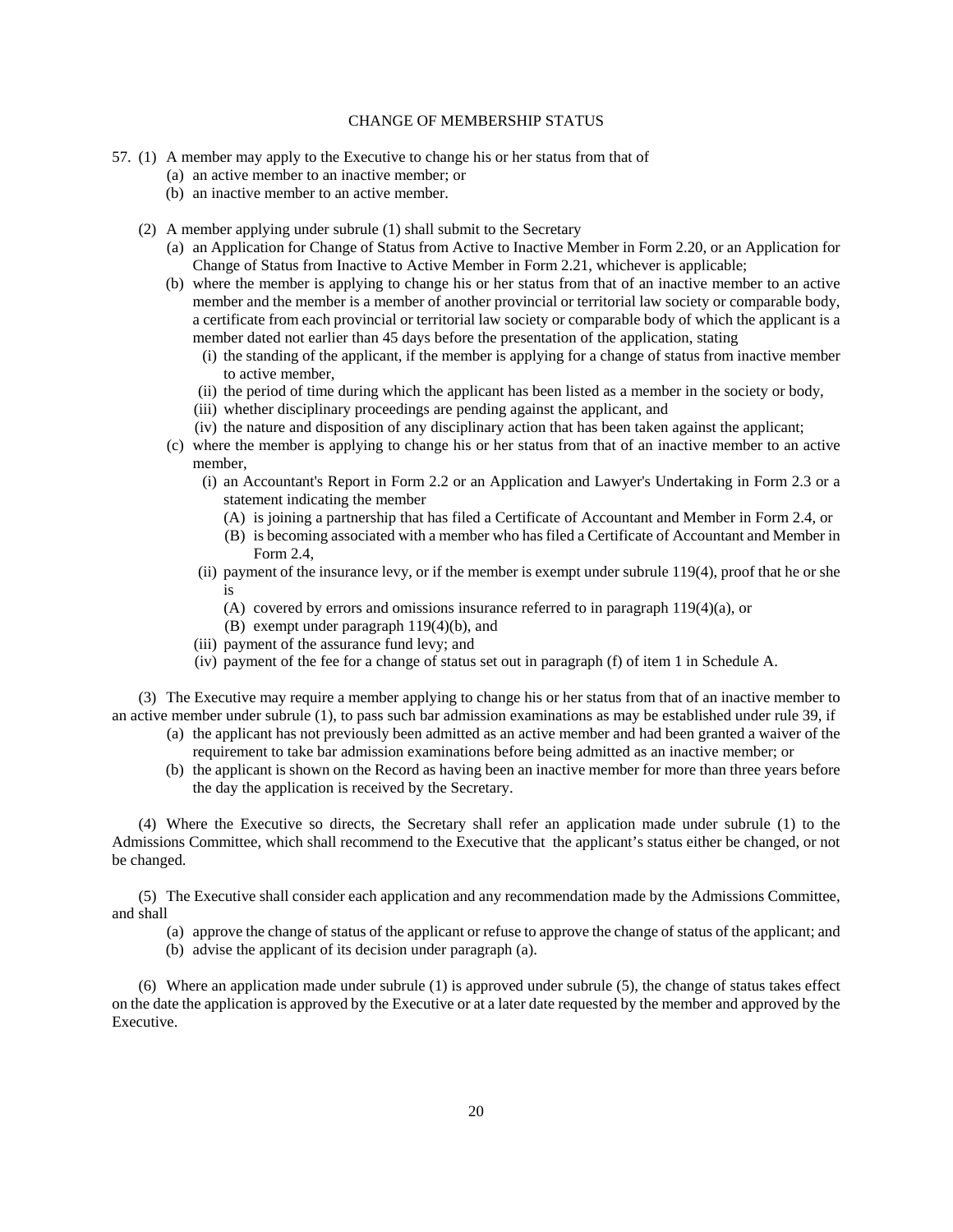(7) Where an application made under subrule (1) is not approved under subrule (5) or is withdrawn, the Secretary shall refund the fee for a change of status application and any other levies paid by the applicant in respect of the application.

(8) Where an application made under subrule (1) is not approved, the member may apply to the Supreme Court under section 19 of the Act.

R-079-2012,s.1; R-090-2013,s.4,5; R-139-2014,s.1; R-136-2016,s.9; R-097-2017,s.6.

## RENEWAL OF MEMBERSHIP

**58.** (1) The Secretary shall, before February 1 in each year, send each member on the Record,

- (a) a Notice to Pay Annual Fees and Assurance Levy in Form 2.22; and
- (b) a blank Application for Renewal in Form 2.23. R-090-2013,s.10;

(2) During the first week of March in each year, the Secretary shall send a reminder notice to each member on the Record whose membership has not been renewed before that time.

(3) The Secretary may send by electronic means a notice that is required to be sent by this rule. R-078-2012,s.6; R-090-2013,s.10; R-097-2017,s.7..

**59.** (1) A member may renew his or her membership by submitting to the Secretary

- (a) an Application for Renewal in Form 2.23;
- (b) a continuing professional development report and plan in a form approved by the Executive;
- (c) payment of the insurance levy, or if the applicant is exempt under subrule 119(4), proof that he or she is (i) covered by errors and omissions insurance referred to in paragraph 119(4)(a), or
	- (ii) exempt under paragraph  $119(4)(b)$ ;
- (d) payment of the assurance fund levy, if applicable; and
- (e) payment of the applicable annual fee set out in Schedule A.

(2) A member may submit the documents referred to in paragraphs  $(1)(a)$ ,  $(b)$  and  $(c)$  by electronic means in a manner directed by the Secretary.

R-078-2012,s.6; R-090-2013,s.4; R-097-2017,s.8..

**60.** If a member fails to renew his or her membership or make payment of the fees and levies payable by him or her in respect of the renewal on or before March 31 in a year the member is, without notice, automatically suspended from membership.

**61.** The Secretary shall issue an Annual Certificate in Form 2.19 to each active member who has renewed his or her membership. R-090-2013,s.11.

**61.1.** An active member who engages in the private practice of law in the Northwest Territories from a location outside of the Northwest Territories, shall ensure that the Secretary

- (a) has the most current professional address at that location; and
- (b) is notified of any change of address 14 days before any change of address. R-079-2012,s.2; R-090-2013,s.12.

#### WITHDRAWAL FROM PRIVATE PRACTICE

**62.** (1) An active member engaged in the private practice of law shall submit to the Executive a cessation of practice plan if he or she intends to cease

- (a) the private practice of law in the Northwest Territories; or
- (b) to be an active member of the Society.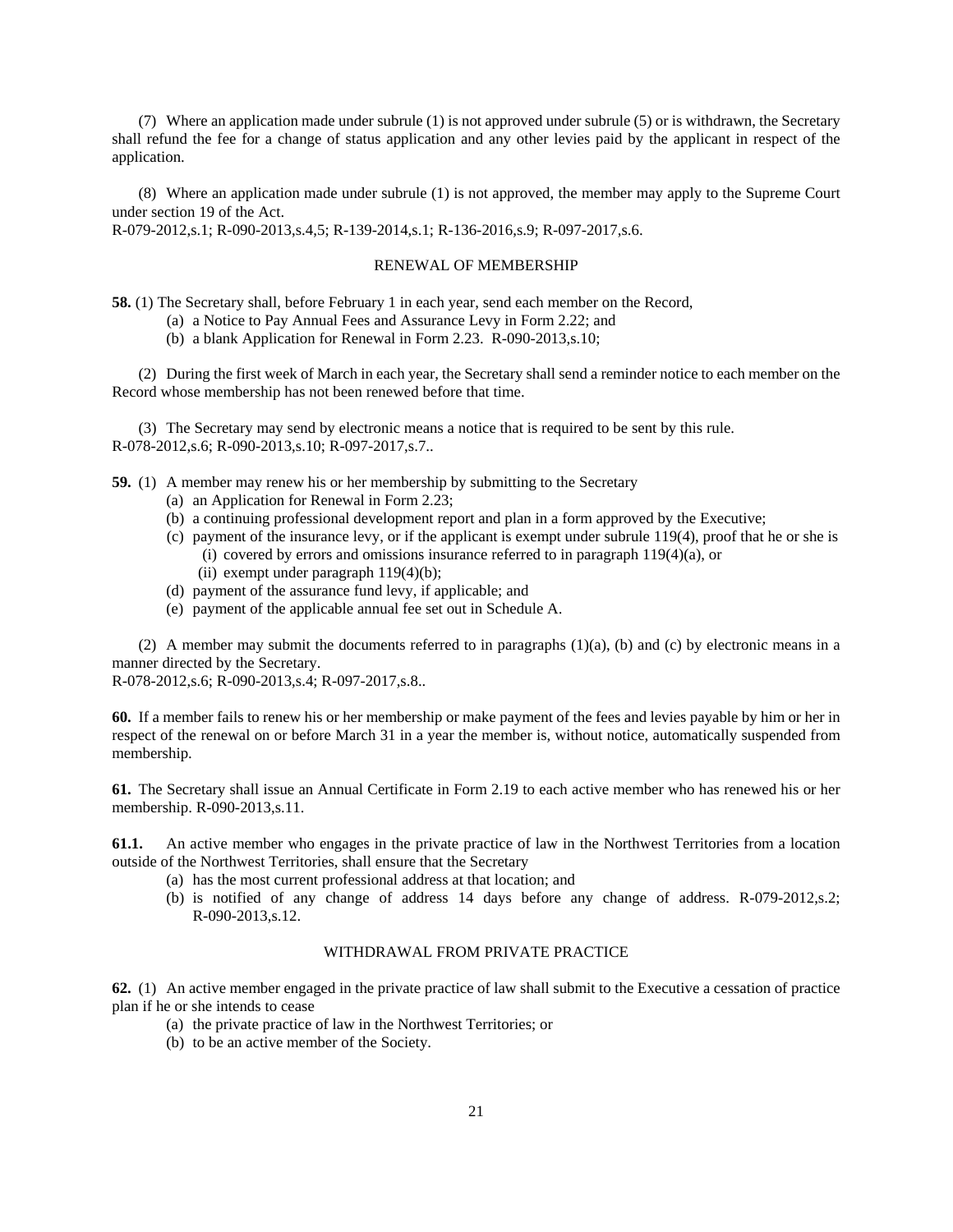(2) The cessation of practice plan referred to in subrule (1) must be submitted not less than 14 days before the anticipated cessation of practice, and must include

- (a) the date when the anticipated cessation is to occur; and
- (b) the intended disposition of all of the following that are within the control of the member and relate to his or her practice in the Northwest Territories:
	- (i) open and closed files,
	- (ii) wills, titles and other important or valuable documents,
	- (iii) non-documentary valuables,
	- (iv) trust money, trust accounts and books of account.
- (3) The Executive may, in respect of a cessation plan submitted under subrule (1),
	- (a) approve of the plan; or
	- (b) provide direction to the member as to what is required in the plan so that it complies with subrule (2) and addresses any concerns that the Executive has.

(4) A person who submits a cessation of practice plan under subrule (1) shall, not more than 90 days after the cessation occurs, submit to the Executive a written report that includes a confirmation

- (a) of the disposition of those items referred to in paragraph  $(2)(b)$ ;
- (b) that all balances have been remitted to former clients or other persons on whose behalf they were held, or have, at the request of the former clients, been transferred to another active member with written instructions as to the conditions attaching to the balances; and
- (c) that the net interest earned on a pooled trust account has been remitted to the Northwest Territories Law Foundation in accordance with the Act.

(5) On the written application of a member, the Executive may extend the time required for submitting a plan under subsection (1) or a written report under subsection (4). R-079-2012,s.3.

#### RESIGNATION OF MEMBER

**63.** (1) A member may submit to the Executive his or her resignation as a member, and on acceptance by the Executive, his or her rights and privileges as a member cease.

(2) A member who has resigned may not be reinstated as a member, but may apply for membership in the same manner as a new member.

(3) The Secretary shall make a note of each resignation on the Roll adjacent to the name of a member who has resigned and shall provide notice of the resignation to the clerks or registrars of the Supreme Court of Canada, the Federal Court of Canada, the Supreme Court and the Territorial Court.

#### GENERAL

**64.** A member shall notify the Secretary of any change in the contact information last provided in the Application for Admission as Member in Form 2.1 or the Application for Renewal in Form 2.23. R-097-2017,s.9.

**65.** The Secretary shall, on application, issue a certificate of standing in respect of a member, and such certificate must disclose any findings of guilt for conduct deserving of discipline and the sanctions imposed, and any disciplinary proceedings pending against the member.

**66.** (1) Where in these rules the time limited for the doing of a thing expires or falls on a Saturday or on a holiday, the thing may be done on the day next following that is not a Saturday or a holiday.

(2) Notwithstanding any other provision in these rules, where anything to be done before a time fixed under these rules is not done, the Executive may, in its discretion and before or after the time has expired, direct another time for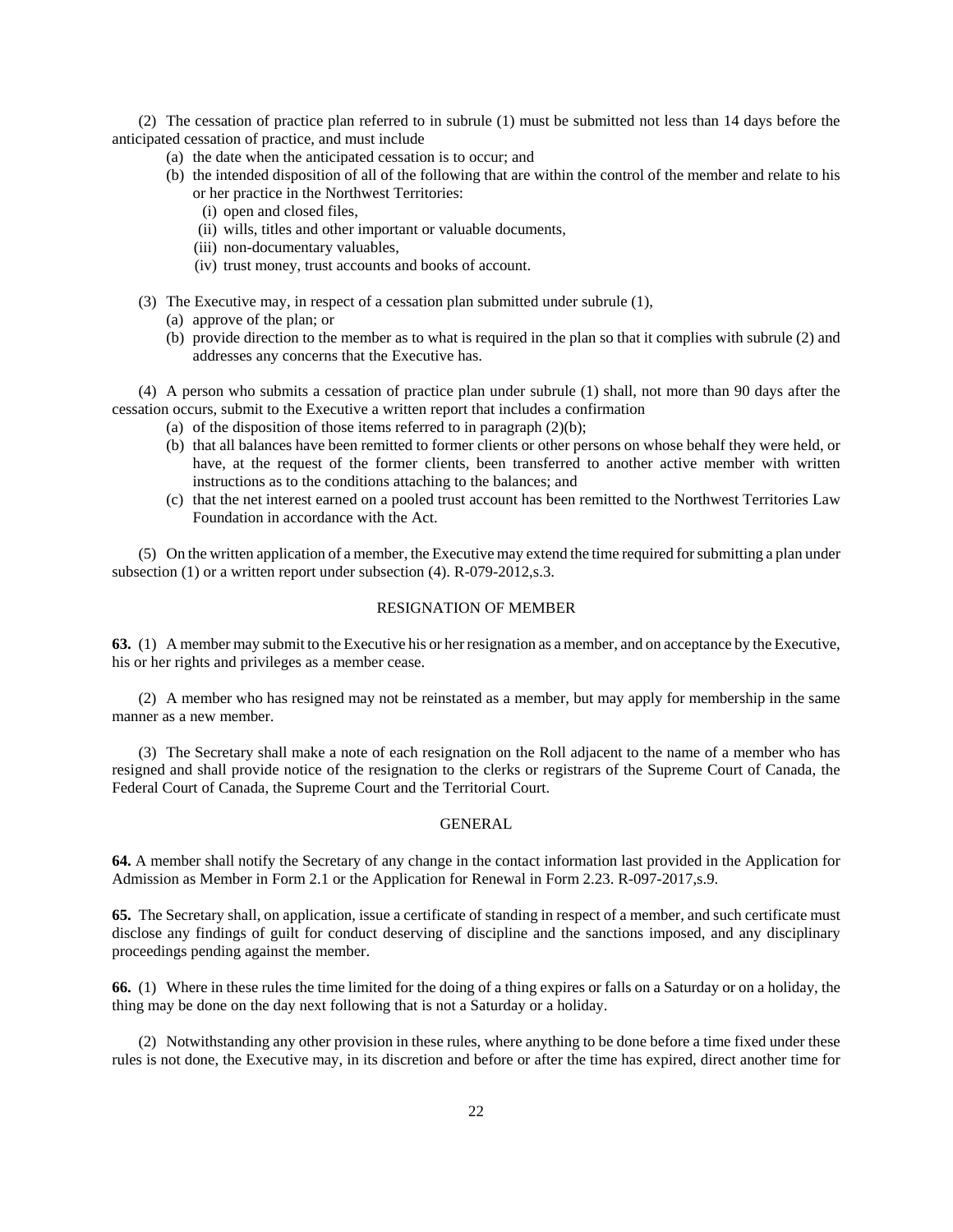doing it.

**67.** (1) A provision of these rules requiring the payment of a fee or levy includes the requirement to pay any federal or Territorial taxes payable in respect of the fee or levy.

(2) A provision of these rules requiring the suspension of a member for failure to pay a fee or levy includes the suspension of a member for failure to pay any federal or Territorial taxes payable in respect of the fee or levy.

(3) Unless these rules provide otherwise, payment of all fees, levies, fines, penalties, insurance premium assessments, insurance deductibles, custodianship costs and any other amount assessed, levied or imposed at any time under the Act or these rules, is a condition of the practice of law in the Northwest Territories and must be paid to the Society before the issuance by the Society of an annual certificate of membership, a certificate of admission as a student-at-law or a Restricted Appearance Certificate. R-005-2014,s.2(1).

**68.** (1) Subject to subrule (2), the fees set out in Schedule A are

- (a) payable in advance to the Society; and
- (b) exclusive of the assurance fund levy and any federal or Territorial taxes payable in respect of those fees.

(2) The following fees may be prorated, in accordance with subrule (3), if the fee applies to a period of not more than from January 1 to March 31 of any given year:

- (a) if an active or inactive member is required to pay an annual fee under paragraph  $40(1)(g)$ ;
- (b) if an active or inactive Canadian Legal Advisor is required to pay an annual fee under paragraph 52(2)(h).
- (3) If a fee is to be prorated under subrule (2), it must be determined by the following formula:

$$
RF \times \frac{NUM}{12}
$$

where

- (a) RF is the regular fee that applies under subsection (1) without any prorating applied; and
- (b) NUM is
	- (i) the number 3 if the month when the fee payment is required is January,
	- (ii) the number 2 if the month when the fee payment is required is February, and
- (iii) the number 1 if the month when the fee payment is required is March.

R-090-2013,s.13; R-005-2014,s.5.

**69.** The forms set out in Schedule B may be used with such modifications as the circumstances require.

### CONTINUING PROFESSIONAL DEVELOPMENT

**70.** (1) The Executive may approve any activity for credit as continuing professional development unless the activity is

- (a) political in nature; or
- (b) oriented towards marketing or promotion of legal services.

(2) A member shall, in each reporting year commencing April 1, engage in 12 hours of continuing professional development, two hours of which must be oriented towards legal ethics or law practice management.

(3) A member shall submit, at the time of his or her renewal of membership under rule 59, the following to the Executive Director:

- (a) a completed continuing professional development report and plan referred to in paragraph 59(b) certifying compliance with subrule (2); and
- (b) any other information that demonstrates the member complying with the requirement under subrule (2).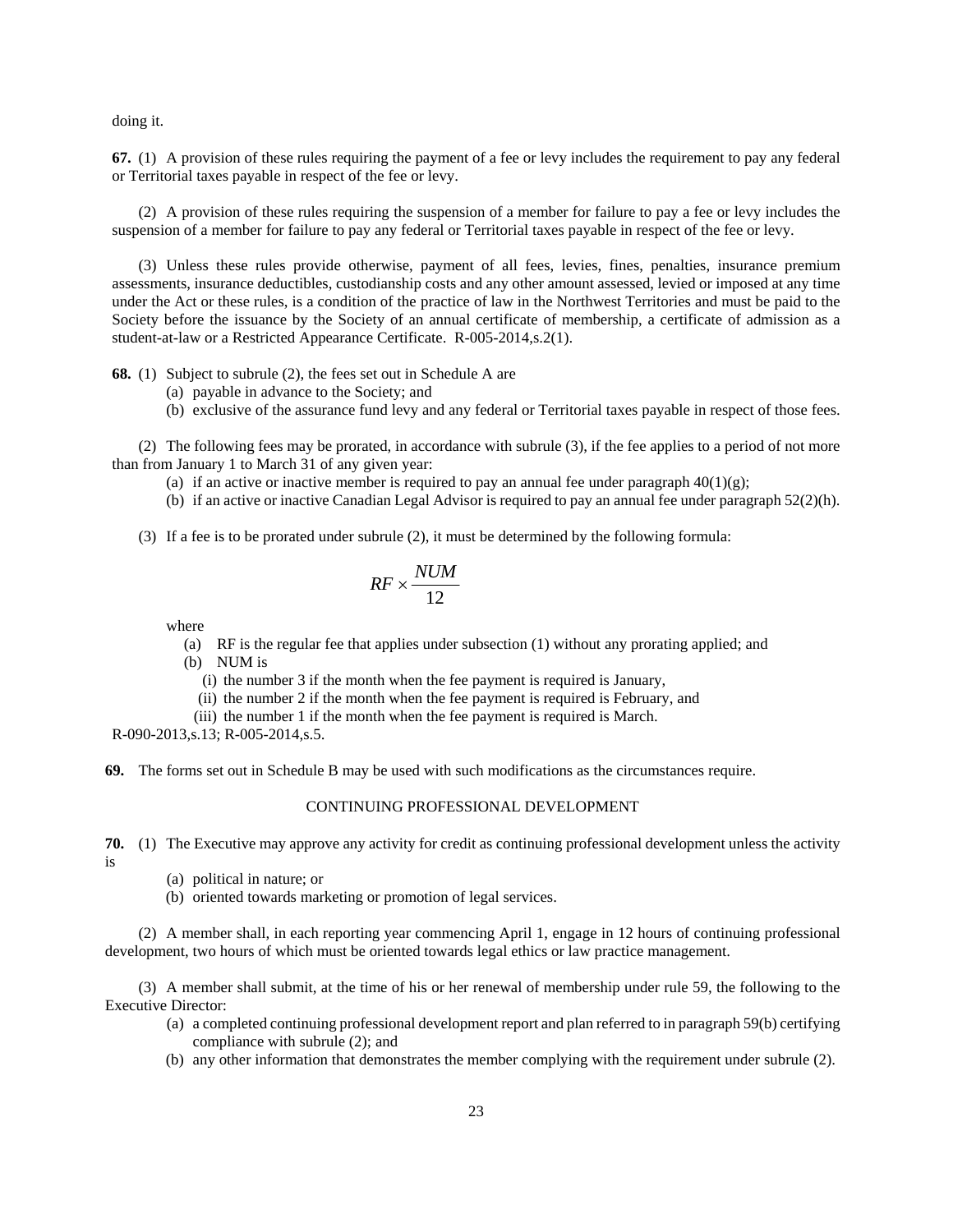(4) Notwithstanding subrules (2) and (3), a member who in a reporting year successfully completes a bar admission program or its equivalent in another Canadian jurisdiction is deemed to have fulfilled the annual requirement for continuing professional development for that year.

(5) Notwithstanding subrules (2) and (3), the Executive may vary the required continuing professional development hours for a member.

(6) Subject to rule 71, credit for continuing professional development must be recognized only for the reporting year in which it is completed.

**71.** (1) Where a member is unable to comply with rule 70 by March 31 of that reporting year, the member may, before March 31 of that year, request an extension by submitting to the Executive

- (a) a form approved by the Executive Director;
- (b) an undertaking to comply with rule 70 within the extension period;
- (c) a completed continuing professional development report and plan referred to in paragraph 59(b) for the extension period; and
- (d) late fee set out in Schedule A.

(2) The Executive may, in respect of a member who submits a request for an extension in accordance with subrule (1), grant

- (a) an extension of 90 days; or
- (b) a further extension as the Executive considers appropriate; or
- (c) a waiver of the continuing professional development requirement for that reporting year.

(3) Where a member meets the requirements of rule 70 under an extension granted under subrule (2), the member is deemed to have complied with that rule for the reporting year in default.

- (4) A member is automatically suspended if the member fails to
	- (a) comply with rule 70 and does not seek an extension under subrule (2); or
	- (b) fails to meet his or her undertaking made under subrule (1).

(5) The Executive may, in addition to the suspension under subrule (4), refer the member to the Chair of the Discipline Committee in accordance with Part 3.

## **PART 3 DISCIPLINE**

- **72.** (1) In order to be eligible to serve on the Discipline Committee a person must
	- (a) be a member in good standing or a layperson appointed under paragraph 23(1)(a) of the Act;
	- (b) not have been found guilty of conduct deserving of discipline within five years before an appointment to the Discipline Committee; and
	- (c) be a member engaged in the practice of law in the Northwest Territories for a minimum of three years, where the member is a resident, or for a minimum of five years, where the member is a non-resident.

(2) A member of the Discipline Committee who is engaged in a matter related to the member's office at a place other than his or her place of residence, shall be reimbursed for reasonable transportation and living expenses.

(3) A member of the Discipline Committee may be paid such honorarium as the Executive may determine.

**73.** (1) Subject to subrule (2), a person may make a complaint about a member or student-at-law by submitting to the chairperson of the Discipline Committee a written complaint in a form directed by the chairperson.

(2) If a person makes an oral complaint about a member or student-at-law, the chairperson of the Discipline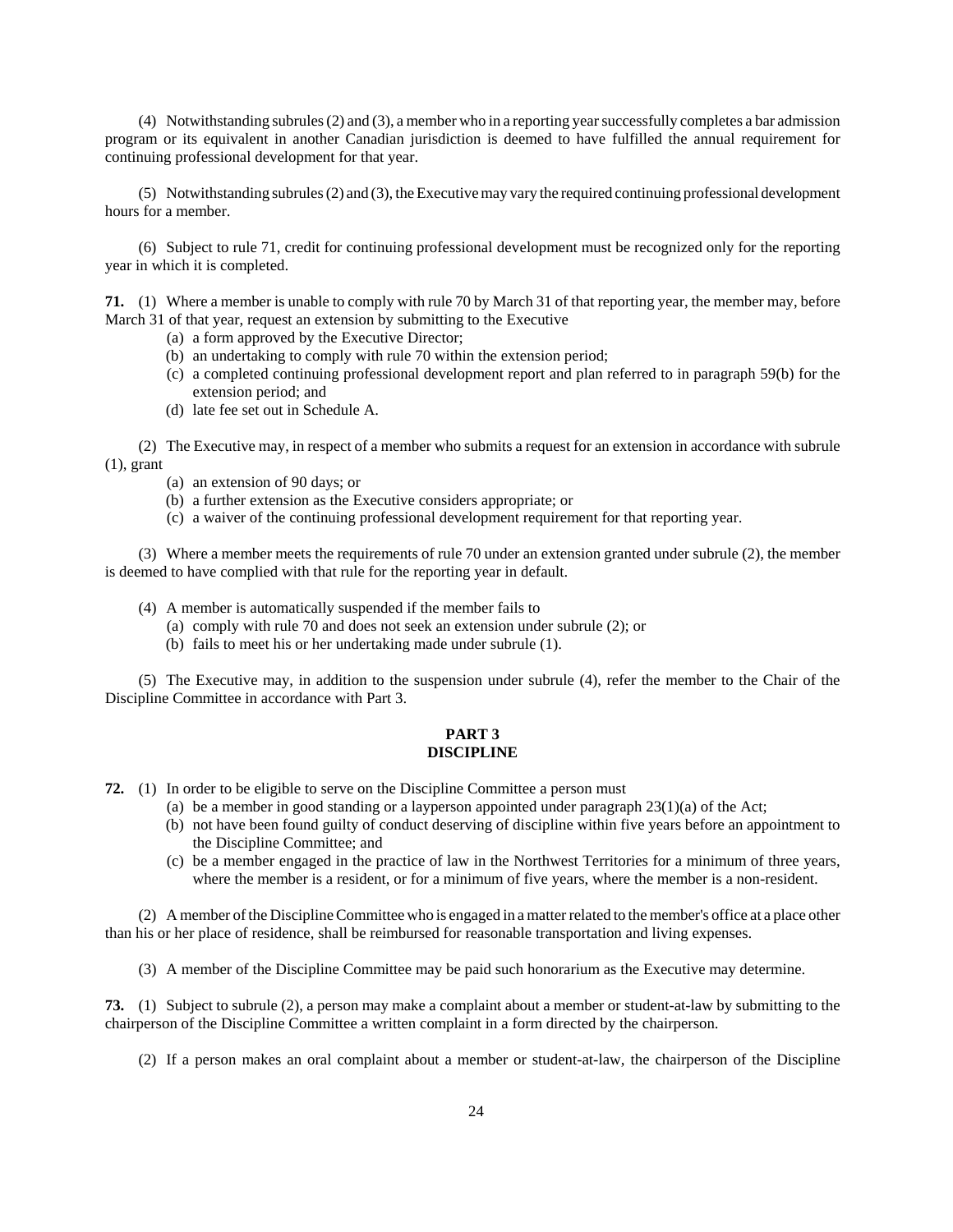Committee shall make a written record of the complaint and have the complainant sign the record.

(3) A complaint shall not be acted on unless it is signed or adopted by the complainant.

(4) On receipt of a signed or adopted complaint, the chairperson of the Discipline Committee shall provide to the complainant a copy of the relevant sections of the Act and these rules respecting the initial procedures followed by the Society in dealing with complaints.

(5) After receipt of a signed or adopted complaint, the chairperson of the Discipline Committee shall provide a copy of the complaint to the member or student-at-law in respect of whom the complaint is made, and shall request a written response from the member or student-at-law.

(6) Failure of a member or student-at-law to reply to a request from the chairperson of the Discipline Committee for a written response within a reasonable period of time may constitute conduct deserving of discipline. R-079-2012,s.4.

**74.** Failure of a member or student-at-law to comply with rulings and directives of the Society may constitute conduct deserving of discipline.

**75.** On disposing of a matter under section 24 of the Act, the chairperson of the Discipline Committee shall prepare a written report concerning the investigation of the complaint and the direction taken, and shall provide copies of the report to the Executive, the member or student-at-law complained of, the complainant and any other person having a legitimate interest in the report. R-097-2017,s.10.

**76.** (1) In appointing a Sole Inquirer or the members of a Committee of Inquiry, the chairperson of the Discipline **Committee** 

- (a) shall not appoint persons who have been involved in the investigation of the conduct of the member or student-at-law whose conduct is being inquired into; and
- (b) shall, where practical, appoint resident members of the Discipline Committee.

(2) Subject to subsection 24.6(3) of the Act, a Committee of Inquiry shall consist of three members of the Discipline Committee. R-136-2016,s.10.

**77.** (1) Subject to this rule, a Sole Inquirer or Committee of Inquiry shall conduct an inquiry in public.

- (2) A Sole Inquirer or Committee of Inquiry shall conduct all or portions of an inquiry *in camera* where
	- (a) an application to have all or portions of the inquiry held *in camera* is made in accordance with subrules (3) and (4); and
	- (b) the Committee of Inquiry is of the opinion, after considering the nature of the complaint and any submissions made on the issue, that the interest in holding all or portions of the inquiry *in camera* outweighs all other interests, including the public interest, that would be better served by holding the inquiry in public.
- (3) An application to have all or portions of the inquiry held *in camera*
	- (a) may be made by counsel for the Society, the complainant or the member or student-at-law whose conduct is being inquired into;
	- (b) may be heard at any time during the inquiry, or before the inquiry on a date set by the Committee of Inquiry or Sole Inquirer; and
	- (c) must be in writing and made on notice to the Committee of Inquiry or Sole Inquirer, and
		- (i) where the applicant is counsel for the Society, to the member or student-at-law whose conduct is being inquired into and the complainant,
		- (ii) where the applicant is the member or student-at-law whose conduct is being inquired into, to counsel for the Society and the complainant, or
		- (iii) where the applicant is the complainant, to the member or student-at-law whose conduct is being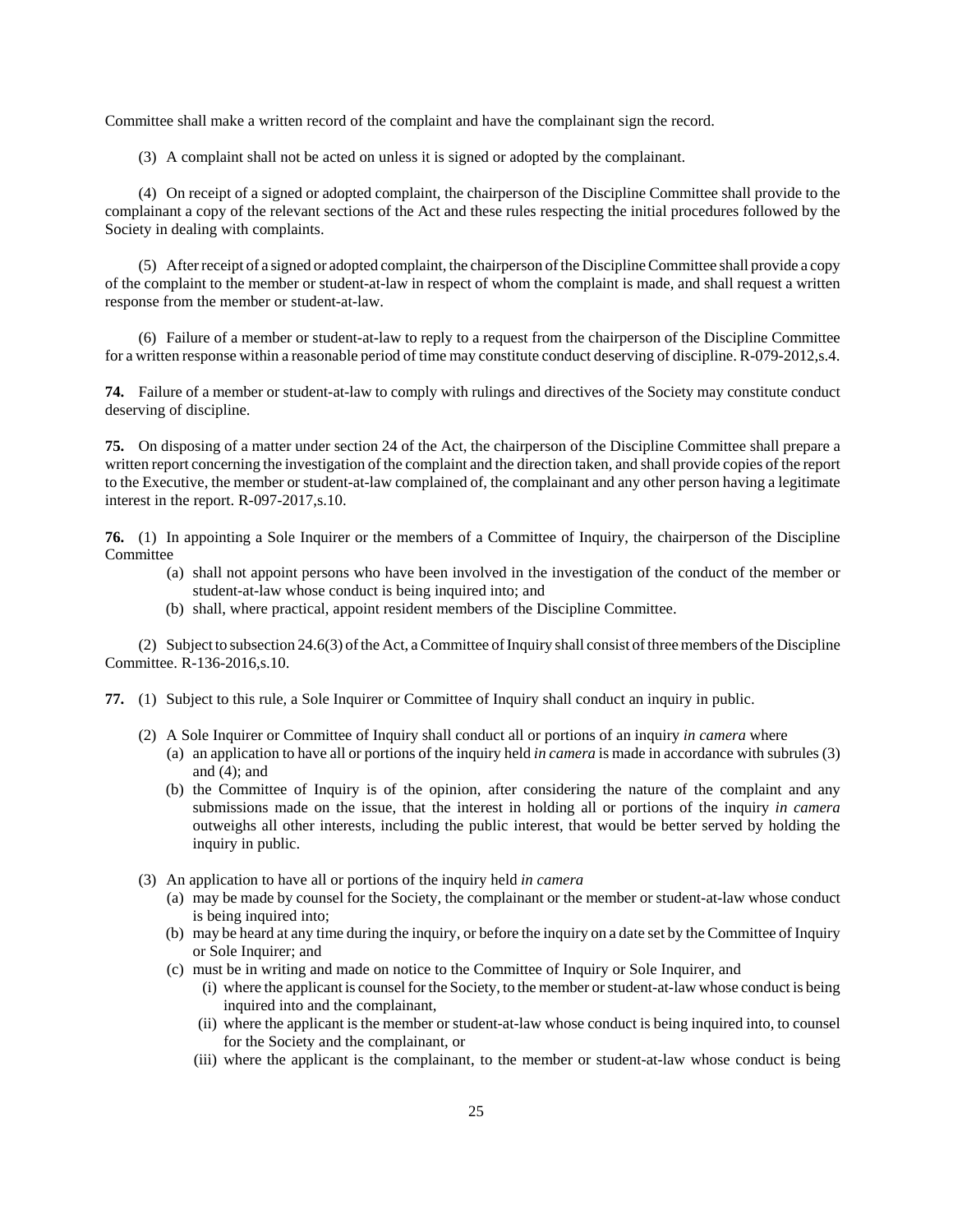### inquired into and counsel for the Society.

(4) Notice of an application to have all or a portion of the inquiry held *in camera* must be given at least 14 days before the commencement of the inquiry, unless such period of notice is dispensed with by the Sole Inquirer or Committee of Inquiry.

**78.** (1) Notwithstanding any provision to the contrary, the chairperson of the Discipline Committee may on his or her own motion consider any conduct on the part of a member or student-at-law coming to the chairperson's attention that might constitute conduct deserving of discipline.

(2) Where the chairperson of the Discipline Committee decides to consider any conduct under subrule (1), he or she shall notify the Secretary that the conduct of a member or student-at-law is under review and the Secretary shall notify the member or student-at-law in question of the review and provide particulars.

(3) On notifying the Secretary under subrule (2), the chairperson of the Discipline Committee shall proceed in accordance with subrules 73(4) and (5) and rules 74 to 77, with such modifications as the circumstances require.

**79.** (1) Where the Executive receives a report of a Sole Inquirer or Committee of Inquiry under section 32 of the Act indicating that a member or student-at-law has been found guilty of conduct deserving of discipline, the Secretary shall prepare and send a notice to all members and students-at-law setting out

- (a) the nature of the conduct deserving of discipline of which the member or student-at-law has been found guilty;
- (b) a brief summary of the facts with respect to the conduct deserving of discipline of which the member or student-at-law has been found guilty; and
- (c) the disciplinary action taken in respect of the member or student-at-law.

(2) Where a Committee of Inquiry orders that the name of a member be struck from the Roll or that he or she be suspended, or that the articles of a student-at-law be terminated or suspended, the Secretary shall

- (a) set out in the notice prepared under subrule (1) the name of the member or student-at-law; and
- (b) in addition to sending the notice to all members and students-at-law under subrule (1) and giving notice in accordance with section 32.2 of the Act, publish the notice
	- (i) by posting the notice at a notice board at the courthouse in each of Yellowknife, Hay River and Inuvik, and
	- (ii) by sending copies of the notice to the Clerk of the Supreme Court and the Clerk of the Territorial Court.

(3) Where a Committee of Inquiry orders that the name of a member be struck from the Roll or that he or she be suspended, or that the articles of a student-at-law be terminated or suspended, and the Committee of Inquiry is of the opinion that it is necessary for the protection of the public, it may, in its report to the Executive under section 32 of the Act, recommend that the notice under subrule (1) be published in accordance with paragraph 32.2(c) of the Act in such publications, or in such manner, as the Committee of Inquiry considers necessary to inform the public of the disciplinary action taken.

**80.** (1) Where the Executive receives a report of a Sole Inquirer or Committee of Inquiry under 32 of the Act indicating that a member or student-at-law has been found not guilty of conduct deserving of discipline or where a finding of guilt is reversed on appeal under section 33 of the Act, the Secretary shall, on receipt of a written request from the member or student-at-law whose conduct was inquired into, send a notice to all members and students-at-law setting out

- (a) the name of the member or student-at-law whose conduct was inquired into;
- (b) the nature of the conduct that was inquired into; and
- (c) the findings of the Sole Inquirer or Committee of Inquiry or the decision of the Court of Appeal, as the case may be.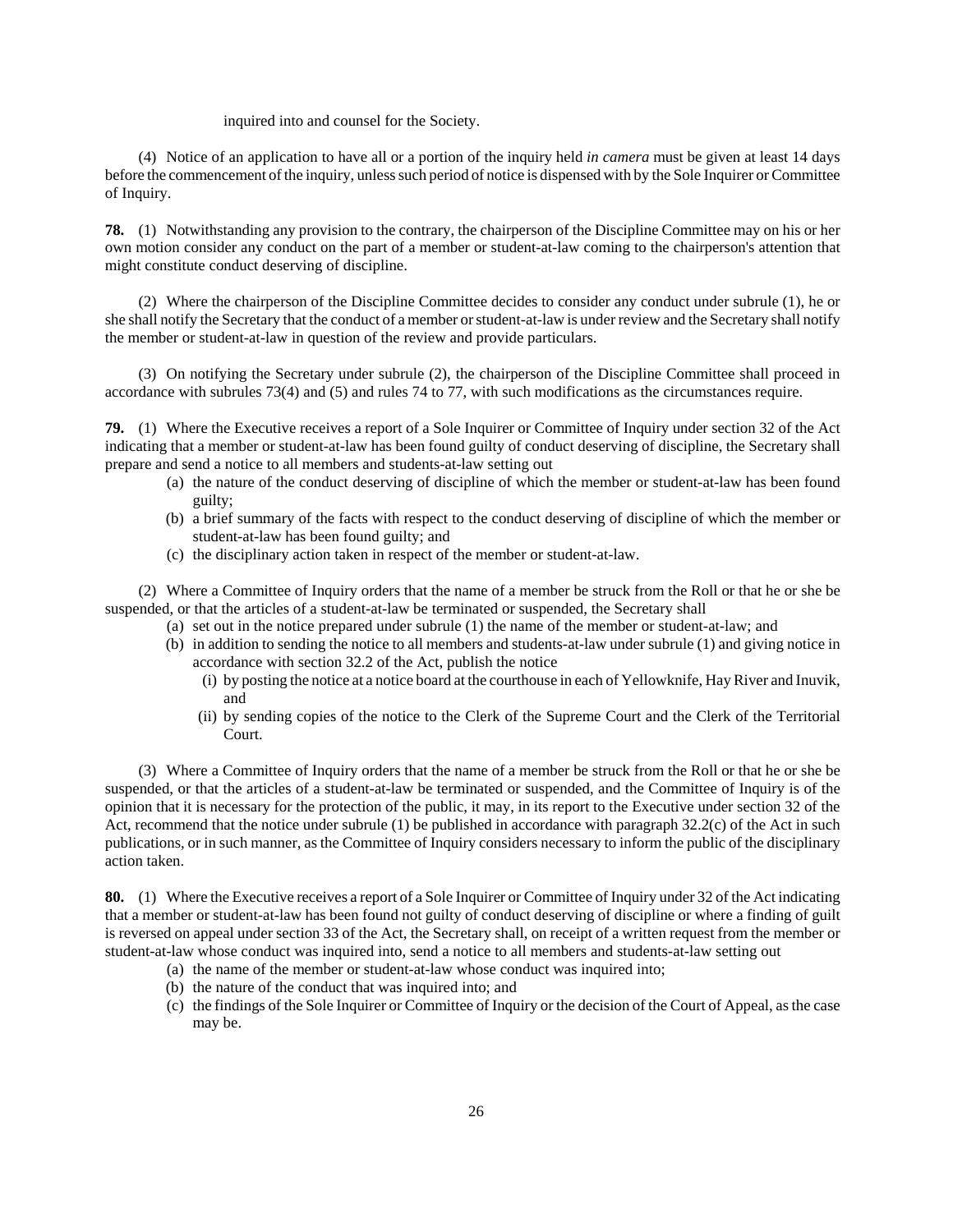(2) Where a request received from a member or student-at-law under subrule (1) specifies that public notice be given of the findings of the Sole Inquirer or Committee of Inquiry or the decision of the Court of Appeal, as the case may be, the Secretary shall, in addition to the notice required under subrule (1), give public notice of the findings or decision, as the case may be, in the manner and form and at the time determined by the Executive.

**81.** Where a Committee of Inquiry or Sole Inquirer conducts an inquiry in public, and the member or student-at-law is found not guilty of conduct deserving of discipline or a finding of guilt is subsequently reversed on appeal under section 33 of the Act, the Secretary shall, on the request of any person, disclose to that person the fact that the member or student-at-law has been found not guilty of conduct deserving of discipline with respect to the complaint at issue.

### REINSTATEMENT OF AND STRIKING OFF SUSPENDED MEMBERS

**82.** (1) A member suspended under section 48.1 of the Act or under rule 60 or subrule 104(3), 114(2), 116(3) or 119(11), shall be reinstated on payment of the reinstatement fee set out in Schedule A, and where the suspension was made

- (a) under section 48.1 of the Act or subrule 104(3) for failure to file an Application and Lawyer's Undertaking in Form 2.3 or a Certificate of Accountant and Member in Form 2.4, on the member filing the required form with the Secretary;
- (b) under section 48.1 of the Act or subrule 114(2) for failure to make his or her books of account fully available for examination, on the member complying with those provisions;
- (c) under rule 60, on the member filing an Application for Renewal in Form 2.23 and paying the fees and levies payable to the Society at the time of reinstatement;
- (d) under subrule  $116(3)$ , on compliance with the order made under subrule  $116(2)$ ;
- (e) under paragraph 119(11)(a) or (c), on payment of the insurance levy payable to the Society at the time of reinstatement;
- (f) under paragraph  $119(11)$ (b), on the member certifying in writing the facts entitling the member to the exemption; and
- (g) under paragraph  $119(11)(d)$ , on the member providing
	- (i) the notifications required by subrule  $120(1)$ , and
	- (ii) proof of payment to the Society of the insurance levy payable.

(2) Where a member is suspended for more than two years under section 48.1 of the Act or under rule 60 or subrule 104(3), 116(3) or 119(11), the Executive may require the member to pass those bar admission examinations established under rule 39.

R-079-2012,s.5; R-090-2013,s.14; R-097-2017,s.11.

**83.** (1) A member suspended for a specified period of time under section 30 of the Act shall be reinstated at the conclusion of the period, if the Secretary is satisfied that the member

- (a) has paid any fines or costs levied within the time fixed for payment;
- (b) has paid any fees and levies owed by the member; and
- (c) has submitted any other documents that may be required by these Rules.

(2) Where articles of a student-at-law are suspended for a specified period of time under section 31 of the Act, the articles shall be reinstated at the conclusion of the period on the Secretary being satisfied that the student-at-law has paid any fines or costs levied within the time fixed for payment.

(3) Where the articles of a student-at-law are reinstated under this rule, the Executive, on the recommendation of the Admissions Committee, shall determine what further period the student-at-law is required to serve under his or her articles. R-079-2012,s.1; R-090-2013,s.15.

**84.** (1) Where a member is suspended under these rules and the suspension continues for five years, the member ceases to be a member and his or her name shall be struck from the Roll.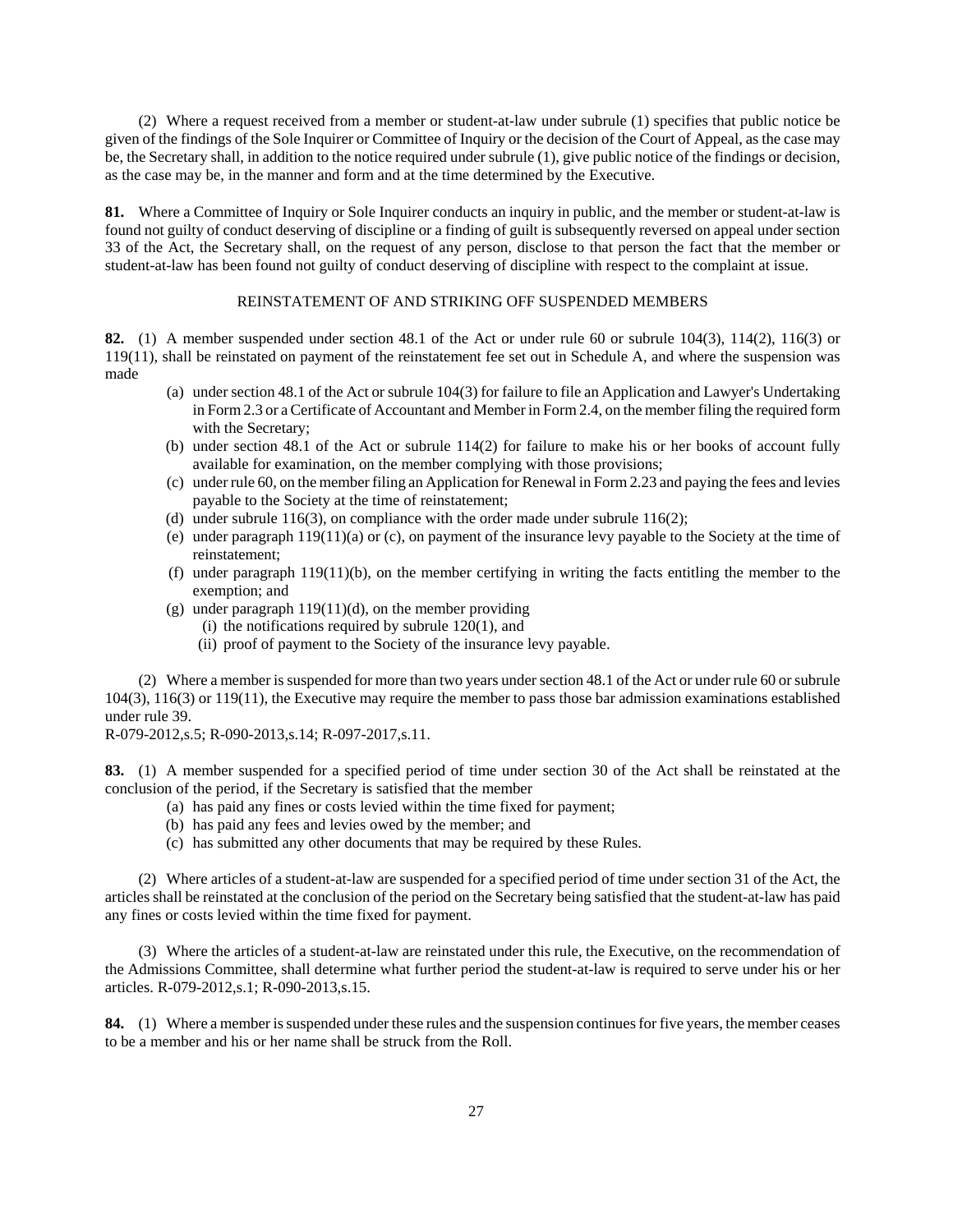- (2) The Secretary shall
	- (a) make a note on the Roll adjacent to the name of each member who is suspended under the Act or these rules or whose name has been struck under subrule (1); and
	- (b) provide notice of the suspension or striking off to the member, the law societies of each province and territory and the clerks or registrars of the Supreme Court, the Territorial Court, the Federal Court of Canada and the Supreme Court of Canada.
- **85.** The Secretary shall, in the manner and form and at the time so directed by the Executive, give public notice of
	- (a) the striking of a member or student-at-law from the Roll;
	- (b) the suspension of a member or student-at-law from the Roll;
	- (c) the suspension or termination of the articles of a student-at-law; or
	- (d) the suspension or termination of the temporary articles of a law student.

## APPOINTMENT TO THE BENCH AND REINSTATEMENT AS A MEMBER

**86.** (1) A member who is appointed as a judge of the Supreme Court of Canada, the Federal Court of Canada, the Supreme Court, the Territorial Court or a superior, district, county, provincial or territorial court of any other province or territory automatically ceases to be a member on such appointment.

(2) A former judge referred to in subrule (1) who again becomes a member may not appear in a court in the Northwest Territories without first obtaining the approval of the Executive.

## CODE OF PROFESSIONAL CONDUCT

**86.1.** The Society's *Code of Professional Conduct (2014)* is adopted. R-136-2014,s.2.

## **PART 4 ASSURANCE FUND**

**87.** An annual assessment shall be levied on active members in such amount as may be fixed by the Executive from time to time for the purpose of maintaining and augmenting the Assurance Fund.

**87.1.** An active member may apply for permission to maintain status as an active member but to be exempted from the annual assessment, by submitting to the Executive Director

- (a) an application; and
- (b) an undertaking by the member not to engage in the practice of law. R-136-2016,s.11; R-096-2017,s.1.

**88.** (1) No payment may be made from the Assurance Fund in respect of a matter that arose before January 1, 1978.

(2) No payment in respect of a claim may be made from the Assurance Fund where a loss arises from the misappropriation or wrongful conversion by a member outside of the Northwest Territories, unless it is directly related to the member's practice in the Northwest Territories or as a result of the member practising in another province or territory on a temporary basis.

(3) Subject to subrule (4), no payment in respect of a claim may be made from the Assurance Fund unless notice of the claim is given to the Society within one year after the day notice of the misappropriation or wrongful conversion came to the attention of the claimant.

(4) The Executive may extend the period during which a claim may be made if it considers that special circumstances warrant the extension.

**89.** (1) A claimant shall apply in writing to the Executive for reimbursement from the Assurance Fund, stating the full particulars of the loss alleged to have been sustained by the claimant, including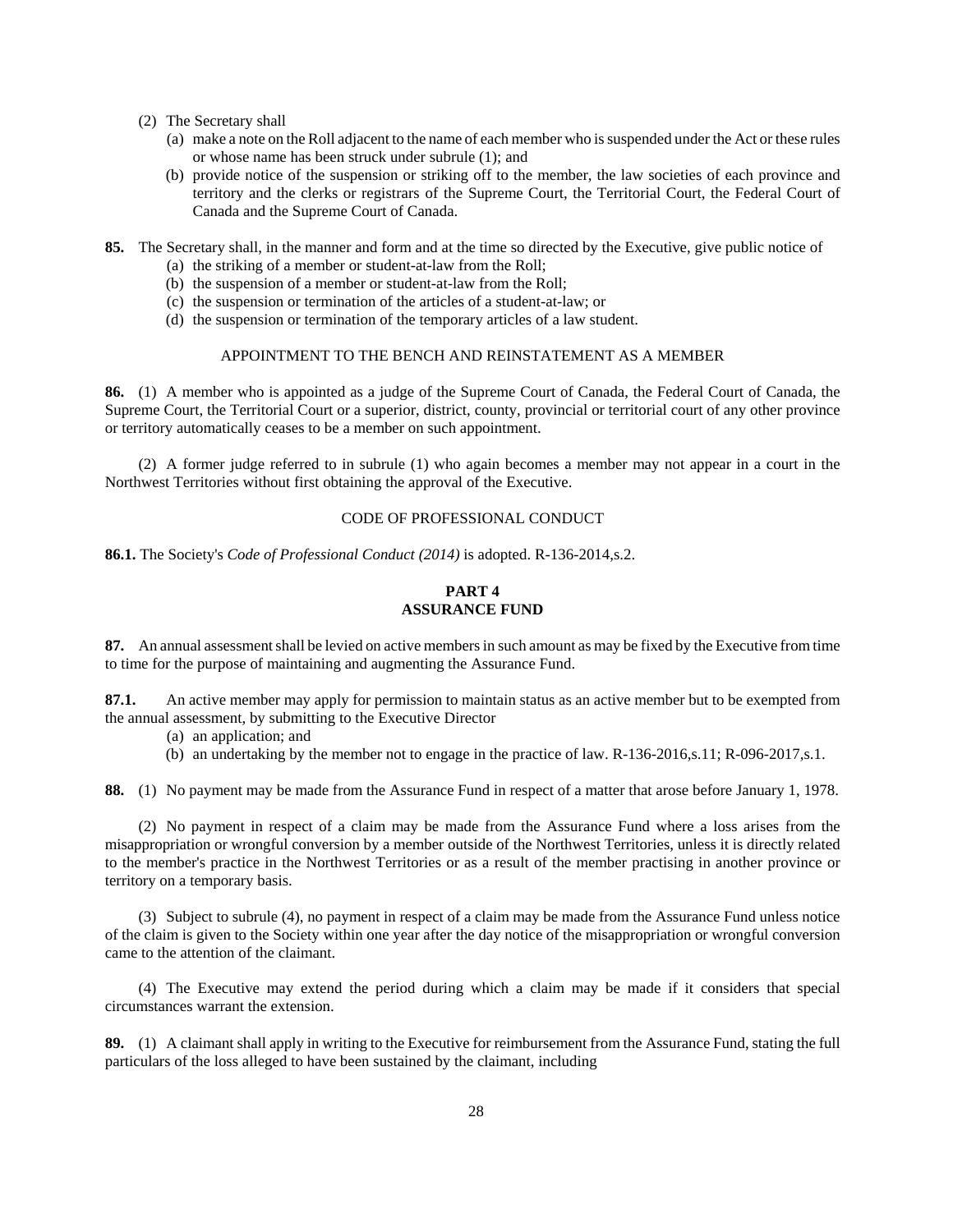- (a) the name and address of the member whose misappropriation or wrongful conversion is alleged to have led to the loss;
- (b) the amount of the alleged loss;
- (c) the business or transaction out of which it is alleged that the loss arose; and
- (d) the date on which the alleged loss first came to the knowledge of the claimant.

(2) The Executive may require a claimant to give further or better written particulars of the facts on which the application is based.

(3) The Executive shall consider the application and may appoint a committee to inquire into the matter for the purpose of

- (a) determining the facts on which the claimant relies;
- (b) determining whether the application comes within subsection 34(1) of the Act;
- (c) determining whether the claimant is in need of assistance; and
- (d) recommending to the Executive whether a payment should or should not be made to the claimant.

(4) At the conclusion of an inquiry under subrule (3), the committee shall report its findings and recommendations in writing to the Executive.

(5) The Executive may, after reviewing the written report and recommendations of the committee, determine that no payment is to be made to the claimant or that a payment is to be made to the claimant in such amount as the Executive considers appropriate to relieve or mitigate the loss of the claimant in whole or in part.

- (6) A payment made under subrule (5) is subject to
	- (a) a condition, unless waived by the Executive, that the claimant shall assign to the Society whatever rights the claimant has against the member who caused the loss; and
	- (b) such other conditions as may be specified by the Executive.

## **PART 5 ACCOUNTS**

**90.** Each member shall comply with sections 43, 44, 45 and 48 of the Act.

**91.** In this Part,

"books of account" means the books, ledgers, journals, records and accounts referred to in section 43 of the Act;

"cash" means current coin and government or bank notes;

"financial transaction" means the receipt, payment or transfer of money on behalf of a client or the giving instructions on behalf of a client in respect of the receipt, payment or transfer of money;

"money" means cash, currency, securities and negotiable instruments or other financial instruments that indicate the person's title or interest in them;

"trust money" means all money received by a member for the benefit of another person, and without limiting the generality of the foregoing, includes

- (a) money that belongs to a client or another person in whole or in part,
- (b) money that is to be held on a client's or another person's behalf or on the client's or other person's order or direction, and
- (c) money advanced to a member on account of fees for services not yet rendered or money advanced on account of disbursements not yet made.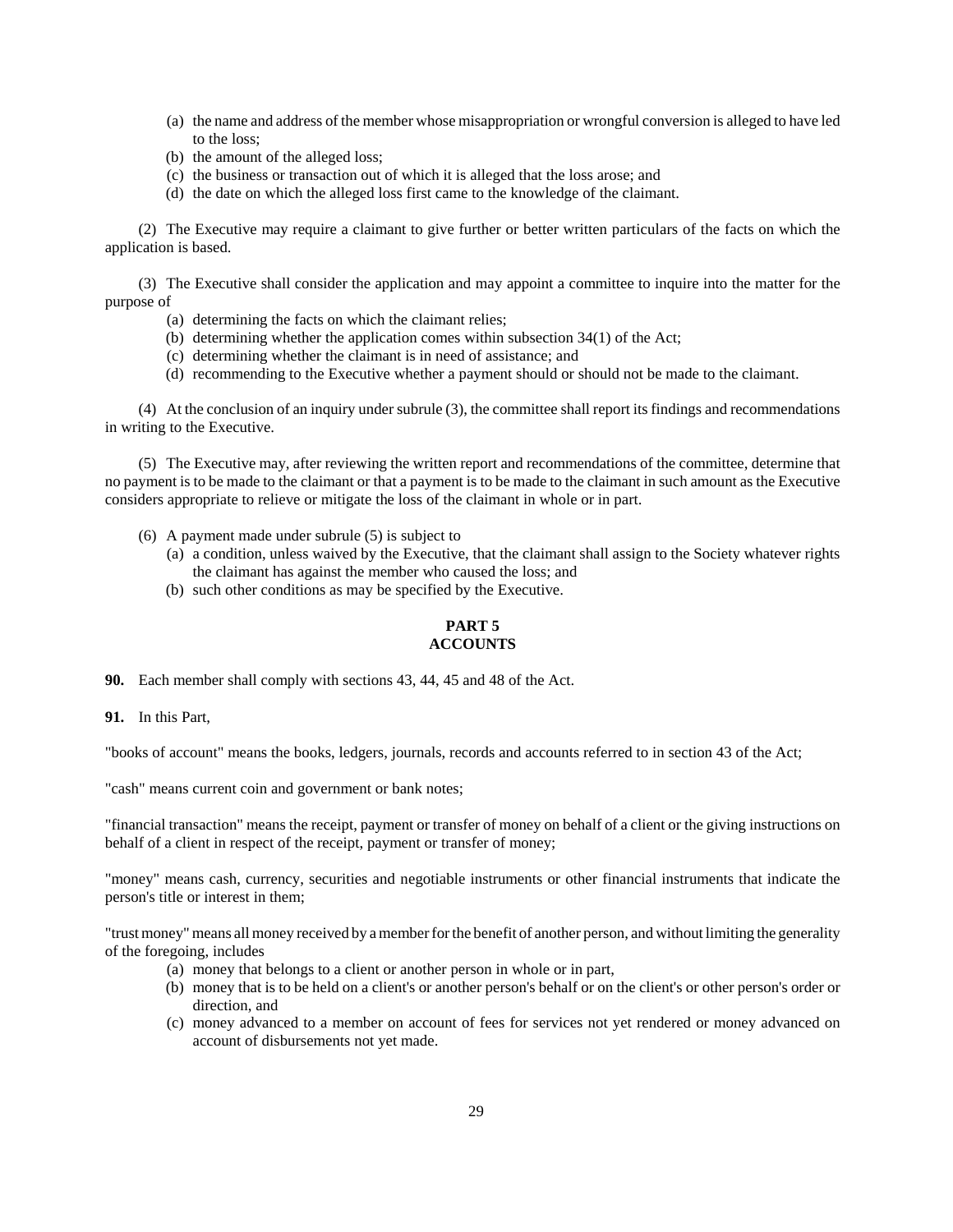## CASH TRANSACTIONS

**92.** (1) This Rule applies to a lawyer when engaged in any of the following activities on behalf of a client, including giving instructions on behalf of a client in respect of those activities:

- (a) receiving or paying funds, other than those received or paid in respect of professional fees, disbursements, expenses or bail;
- (b) purchasing or selling securities, real property or business assets or entities;
- (c) transferring funds or securities by any means.
- (2) This Rule does not apply to a lawyer when
	- (a) engaged in activities referred to in subrule (1) on behalf of his or her employer; or
	- (b) receiving or accepting currency
		- (i) from a peace officer, law enforcement agency or other agent of the Crown,
		- (ii) in accordance with a court order, or
		- (iii) in his or her capacity as executor of a will or administrator of an estate.

(3) While engaged in an activity referred to in subrule (1), a lawyer shall not receive or accept an amount in currency of \$7,500 or more in the course of a single transaction.

- (4) For the purposes of this Rule,
	- (a) foreign currency is to be converted into Canadian dollars based on
		- (i) the official conversion rate of the Bank of Canada for that currency as published in the Bank of Canada's Daily Memorandum of Exchange Rates in effect at the relevant time, or
		- (ii) if no official conversion rate is published as set out in paragraph (a), the conversion rate that the client would use for that currency in the normal course of business at the relevant time; and
	- (b) two or more transactions made within 24 consecutive hours constitute a single transaction if the lawyer knows or ought to know that the transactions are conducted by, or on behalf of, the same client.

## MAINTAINING BOOKS OF ACCOUNT

**93.** Unless otherwise authorized by the Executive, a member shall maintain the books of account described in rules 95 and 96 in order to record all money received and disbursed in connection with the law practice.

- **94.** (1) A member's books of account must be maintained in
	- (a) legibly handwritten form, in ink or other duplicated or permanent form;
	- (b) printed form; or
	- (c) an electronic form that can readily be transferred to printed form on demand.

(2) The transactions recorded in a member's books of account must be in chronological order and in a form that is easily traceable.

- **95.** A member shall, at a minimum, maintain the following trust books of account:
	- (a) a trust cash book or synoptic showing,
		- (i) for all trust money received for each client, the date of receipt, the source of the money and the identity of the client on whose behalf the trust money is received,
		- (ii) for all money disbursed out of trust for each client, the cheque or voucher number, the date of each disbursement, the name of each recipient and the identity of the client on whose behalf the trust money is disbursed;
	- (b) a trust ledger showing separately for each client on whose behalf trust money has been received, all such money received and disbursed and the unexpended balance;
	- (c) a record
		- (i) showing each transfer of money between clients' trust ledgers,
		- (ii) containing an explanation of the purpose for which each transfer is made, and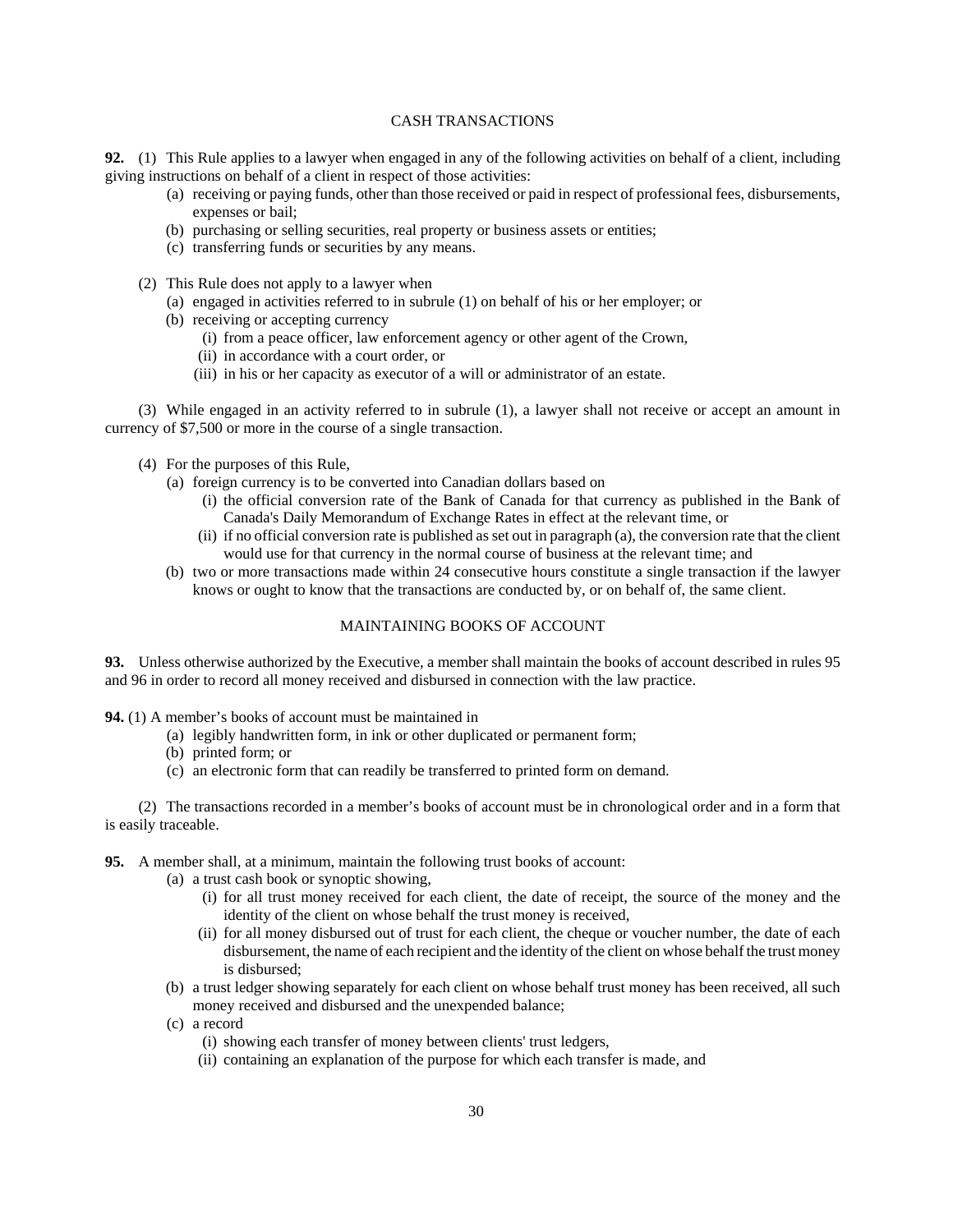- (iii) containing the member's written approval of the transfer;
- (d) monthly trust reconciliations required to be prepared under rule 100, and any detailed listings, documents, banking documents and vouchers prepared in support of the reconciliations;
- (e) file copies of all billings for fees charged or other billings made to clients, which copies
	- (i) show the dates such charges are made,
	- (ii) identify the clients charged, and
	- (iii) are filed in chronological, alphabetical or numerical order;
- (f) copies of bank validated duplicate deposit slips for all deposits made;
- (g) all supporting vouchers and documents, including monthly bank statements, pass books, cancelled cheques, bank vouchers and similar documents and invoices.
- **96.** (1) A member shall, at a minimum, maintain the following non-trust books of account:
	- (a) a non-trust cash book or synoptic showing,
		- (i) for all non-trust money received relating to the law practice, the date of receipt and the source of the money, and
		- (ii) for all non-trust money disbursed, the cheque or voucher number, the date of each disbursement and the name of each recipient;
	- (b) an accounts receivable ledger or other suitable system to record, for each client, the member/client position on all non-trust transactions with respect to which a bill has been delivered or a disbursement has been made, and including
		- (i) a record of all transfers from a trust account,
		- (ii) any other receipts from or on behalf of the client, and
		- (iii) the balance, if any, owed by the client;
	- (c) file copies of all billings for fees charged or other billings made to clients, which copies
		- (i) show the dates such charges are made,
		- (ii) identify the clients charged, and
		- (iii) are filed in chronological, alphabetical or numerical order;
	- (d) copies of bank validated duplicate deposit slips for all deposits made;
	- (e) all supporting vouchers and documents, including monthly bank statements, passbooks, cancelled cheques, bank vouchers and similar documents and invoices.

(2) The information required to be recorded on the accounts receivable ledger referred to in paragraph (1)(b) may be recorded on the trust ledger referred to in paragraph 95(b) if the entries are clearly identified and are not combined with trust account information.

**97.** (1) A member shall record each trust transaction promptly, and in any event, not more than seven days after the transaction.

(2) A member shall record each non-trust transaction promptly, and in any event, not more than 30 days after the transaction.

**98.** (1) A member shall add and balance each trust cash book at least monthly, and in any event, not more than 21 days after the effective date of the trust reconciliation prepared under rule 100.

(2) A member shall add and balance each non-trust cash book at least monthly, and in any event, not more than 30 days after the end of the month in which the transaction was required to be recorded.

**99.** The books of account of a member must show current transactions and the transactions for the six previous years as determined by the member's fiscal year end.

#### MONTHLY TRUST RECONCILIATION

**100.** (1) A member shall prepare a monthly trust reconciliation of the total of all unexpended balances of trust money held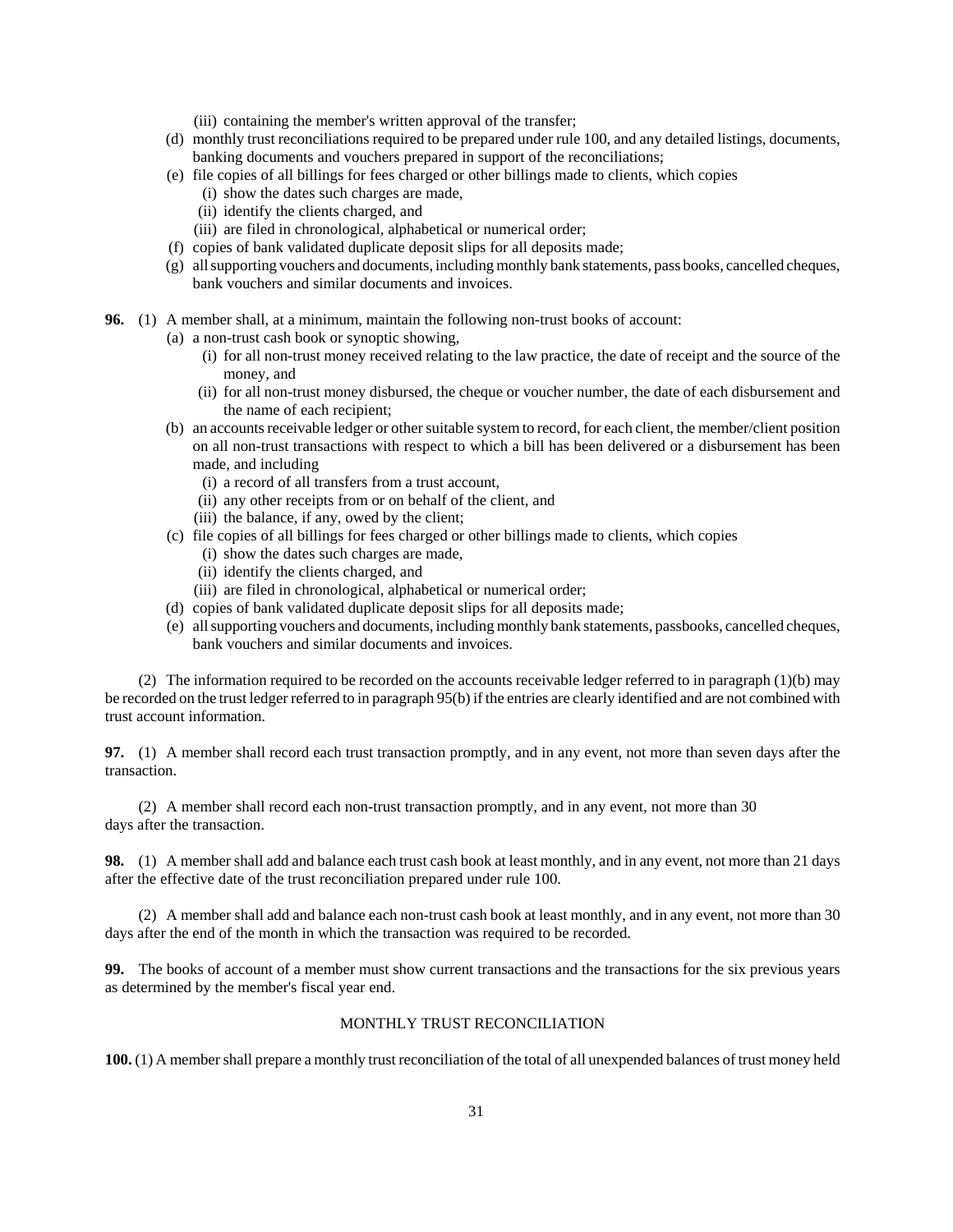for clients as they appear in the trust ledger, with the total of balances held in the trust account or accounts, together with the reasons for any differences between the totals and supported by the following:

- (a) a detailed monthly listing showing the unexpended balance of trust money held for each client, and identifying each client for whom trust money is held;
- (b) a detailed monthly bank reconciliation for each trust account held for more than one client;
- (c) a listing of balances of each separate trust account, identifying the client for whom each account is held;
- (d) a listing of balances of trust money received under paragraph 110(a).

(2) The member shall retain the detailed listings described in paragraphs (1)(a) to (d) as records supporting the monthly trust reconciliations.

(3) The member shall prepare the monthly trust reconciliation required by subrule (1) not more than 30 days after the effective date of the reconciliation.

**101.** Where there is a shortage in a clients' trust fund that is not rectified within five days after the shortage comes to the member's attention, the member shall, without delay and in writing, report the shortage and the circumstances surrounding it to the Secretary.

**102.** A member who discovers that he or she is or will be unable to deliver up when due any trust money held by the member shall, without delay and in writing, report that fact and the reasons for it to the Secretary.

### FISCAL YEAR

**103.** A member shall inform the Secretary in writing of the day that his or her fiscal year ends, and where the member's fiscal year end changes, he or she shall file a report of the change with the Secretary within 20 days after the day on which the change is made.

## FORMS REQUIRED ON TERMINATION OR COMMENCEMENT OF PRACTICE

**104.** (1) A member who terminates a partnership or an association with another member shall, before continuing the practice of law in the Northwest Territories,

- (a) inform the Secretary of the termination;
- (b) file with the Secretary an Accountant's Report in Form 2.2, and, if required, an Application and Lawyer's Undertaking in Form 2.3; and
- (c) if the member intends to join a partnership or become associated with another member, inform the Secretary of that intention.

(2) A member who intends to commence the private practice of law in the Northwest Territories or ceases to be exempt under subsection 48(3) of the Act shall, before commencing the private practice of law,

- (a) file with the Secretary an Accountant's Report in Form 2.2; or
- (b) if the member intends to join a partnership or become associated with a member, inform the Secretary of that intention.

(3) A member who does not comply with this rule may be suspended. R-079-2012,s.1; R-090-2013,s.5,16; R-097- 2017.

## CLIENTS' TRUST ACCOUNTS

**105.** (1) A member who holds or receives trust money, other than money referred to in rule 110, shall, as soon as is reasonably practicable, pay the money into a clients' trust account maintained in accordance with section 44 of the Act.

(2) **Repealed. R-136-2016,s.12(1).**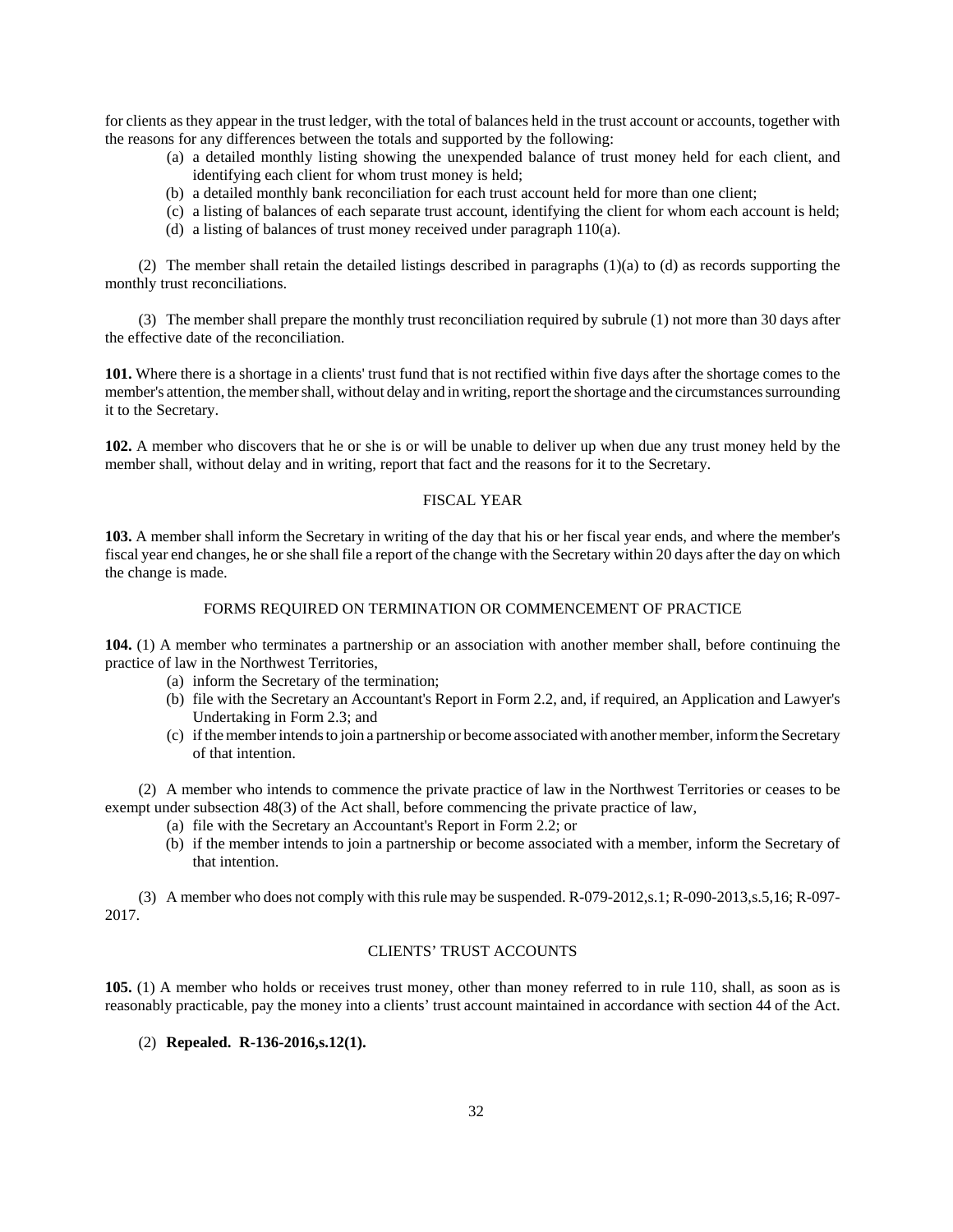(2) A member may keep as many clients' trust accounts as he or she considers appropriate.

(3) A member who receives money representing in part money due to the member may, where practicable, divide the money and pay into the clients' trust account only that part representing trust money, but in any other case the member shall pay all the money into the clients' trust account. R-136-2016,s.12(2).

**106.** No money may be withdrawn from a clients' trust account, other than

- (a) money properly required for payment to or on behalf of a client;
- (b) money properly required for payment due to the member from a client relating to an account rendered, but money so withdrawn must not exceed the total of the money held for the client at the time the money is withdrawn; and
- (c) money being paid to the Society under section 46.1 of the Act.

**107.** Money paid into a clients' trust account by mistake or in contravention of these rules may be withdrawn.

**108.** (1) Subject to this rule, where a transaction reduces the balance in a trust account below an amount sufficient to meet the member's gross liability, as described in section 45 of the Act, the member is in violation of that section unless the insufficiency resulted from

- (a) a bank debit memo for bank charges or service charges;
- (b) an error made by the bank;
- (c) a delay, by the bank, in posting a cheque deposited to the account; or
- (d) a cheque deposited to the account being returned by the bank on which it was drawn.

(2) If a member deposits sufficient money in the client's trust account to offset the insufficiency within three banking days after becoming aware of the insufficiency, the member is in compliance with section 45 of the Act.

**109.** (1) A clients' trust account must not be used as a general account.

(2) Subject to rule 110, money received by a member from a client as an advance on fees or disbursements is deemed to be trust money.

**110.** Rules 105 to 109 do not apply to money

- (a) where a client requests in writing that a member withhold that money from the clients' trust account; or
- (b) that is paid to a member as the member's fee when the fee is earned before or on the same day the money is paid.

**111.** (1) An application to the Secretary under subsection 46.1(1) of the Act must be made by submitting a Declaration of Undisbursable Trust Money in Form 5.1.

- (2) An application to the Secretary under subsection 46.1(1) of the Act must
	- (a) show the name of the member making the application and the name, address and phone number of the law firm holding the trust money that is the subject of the application;
	- (b) show the aggregate amount of the trust money that is the subject of the application; and
	- (c) contain a certification by the applicant that the statements made in the application are true and correct.

(3) If the application relates to trust money to which one or more persons are entitled, the application shall state, in respect of each person so entitled,

- (a) the amount of the trust money to which the person is entitled, according to the law firm's trust account records;
- (b) the name of the person so entitled and that person's last known address according to the law firm's records;
- (c) if the person so entitled was a corporation in existence at the commencement of the two-year period preceding the date of filing of the application, whether the corporation still exists according to the official records of the government of the jurisdiction in which it was incorporated or continued;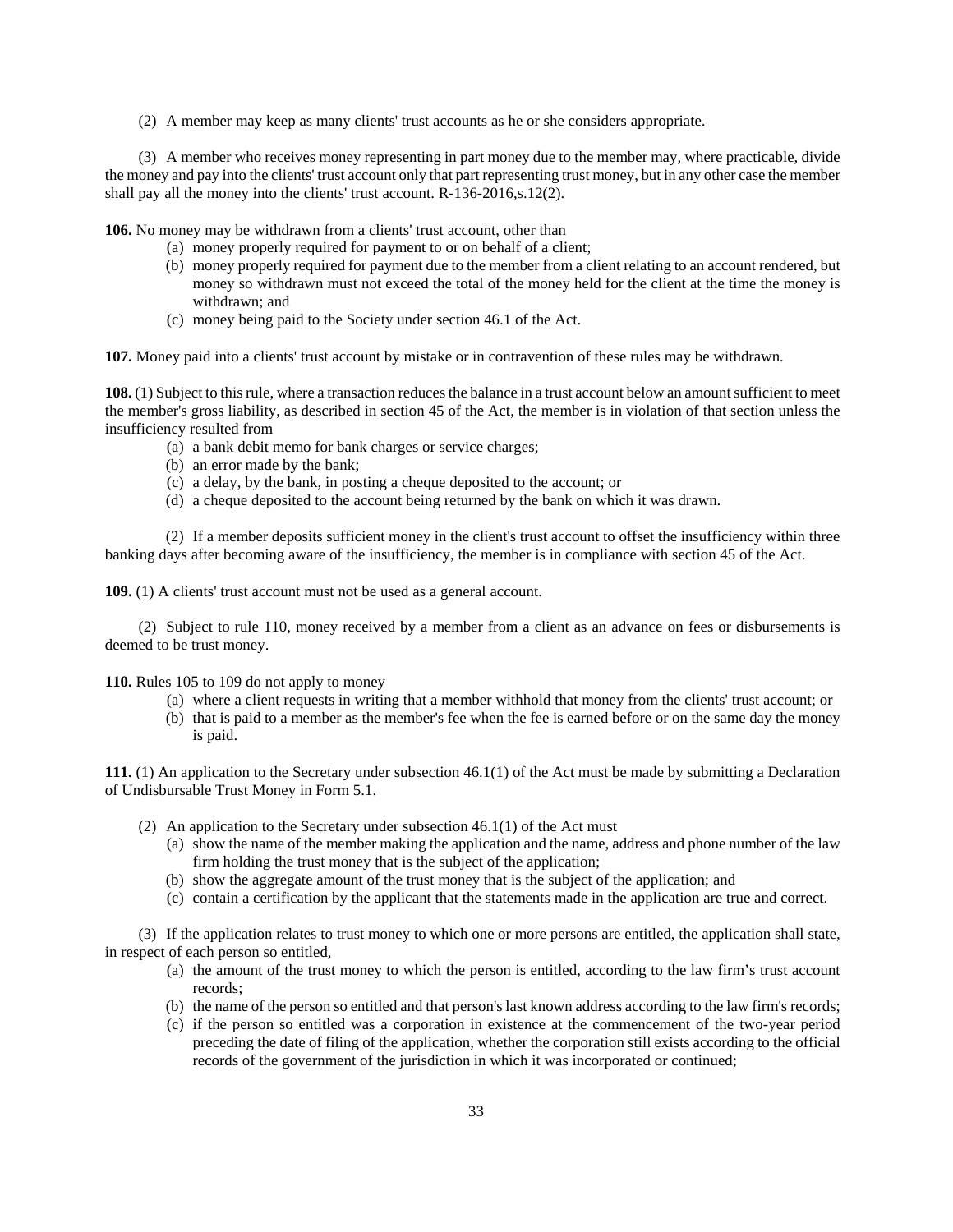- (d) the name of the person who paid the money to the law firm, the last known address of that person according to the law firm's records and the date on which the money was paid to the law firm;
- (e) the details of the transaction under which the trust money was received by the law firm and the name and last known address of the client concerned;
- (f) a description of the efforts made during the two-year period preceding the date of filing of the application to locate the person entitled to the trust money, including the date of the last uncashed cheque or the date of the last attempt to contact that person;
- (g) in the case of a natural person, whether any request was made to pay the trust money to the Public Trustee;
- (h) the name of the member in the law firm currently responsible for the file, if the applicant is not a sole practitioner; and
- (i) that there are no trust conditions to which the trust money is subject.

(4) If the application relates to trust money that cannot be attributed to any client or other person, the application shall state

- (a) the amount of the unattributed trust money;
- (b) the period of time during which the trust money has been held in the clients' trust account; and
- (c) the reason, if known, why the money was credited to the clients' trust account and why the money cannot be attributed to any particular client or other person.

(5) A claim made under subsection 46.1(5) of the Act must be made by submitting a Claim to Trust Money in Form 5.2.

- (6) A claim made under subsection 46.1(5) of the Act must be adjudicated by
	- (a) a committee consisting of the Executive Director and the Treasurer, if the claim does not exceed \$500.00; or
	- (b) the Finance Committee, in any other case.

(7) The Finance Committee or the committee referred to in paragraph (6)(a) may, for the purpose of coming to its decision respecting a claim,

- (a) request that the claimant provide any further information and documents related to the claim that the Committee reasonably requires;
- (b) make or authorize any enquiries or investigations as it considers necessary; and
- (c) rely wholly or partly on the information and documents received by it.
- (8) The Finance Committee or the committee referred to in paragraph (6)(a) shall, on considering a claim,
	- (a) approve the claim, with or without conditions; or
	- (b) reject the claim.

(9) The Finance Committee or the Committee referred to in paragraph (6)(a) shall report its decisions to the Executive. R-090-2013,s.17.

**112.** Where an arrangement is made between a member and a client in accordance with subsection 57(4) of the Act, a member may deposit money received from or on behalf of the client or to which the client is entitled in a separate interest bearing account, and the interest earned is the property of the client and is payable in accordance with the arrangement.

**113.** A member shall only pay an amount out of a clients' trust account by cheque bearing the signature or countersignature of the member or of another member that he or she has designated as a signing authority.

## SPOT AUDITS

**114.** (1) The chairperson of the Discipline Committee may obtain the assistance of a forensic auditor or other expert for an audit under section 47 of the Act, and where such assistance is obtained the member shall, without delay, make his or her books of account fully available for examination by the forensic auditor or other expert.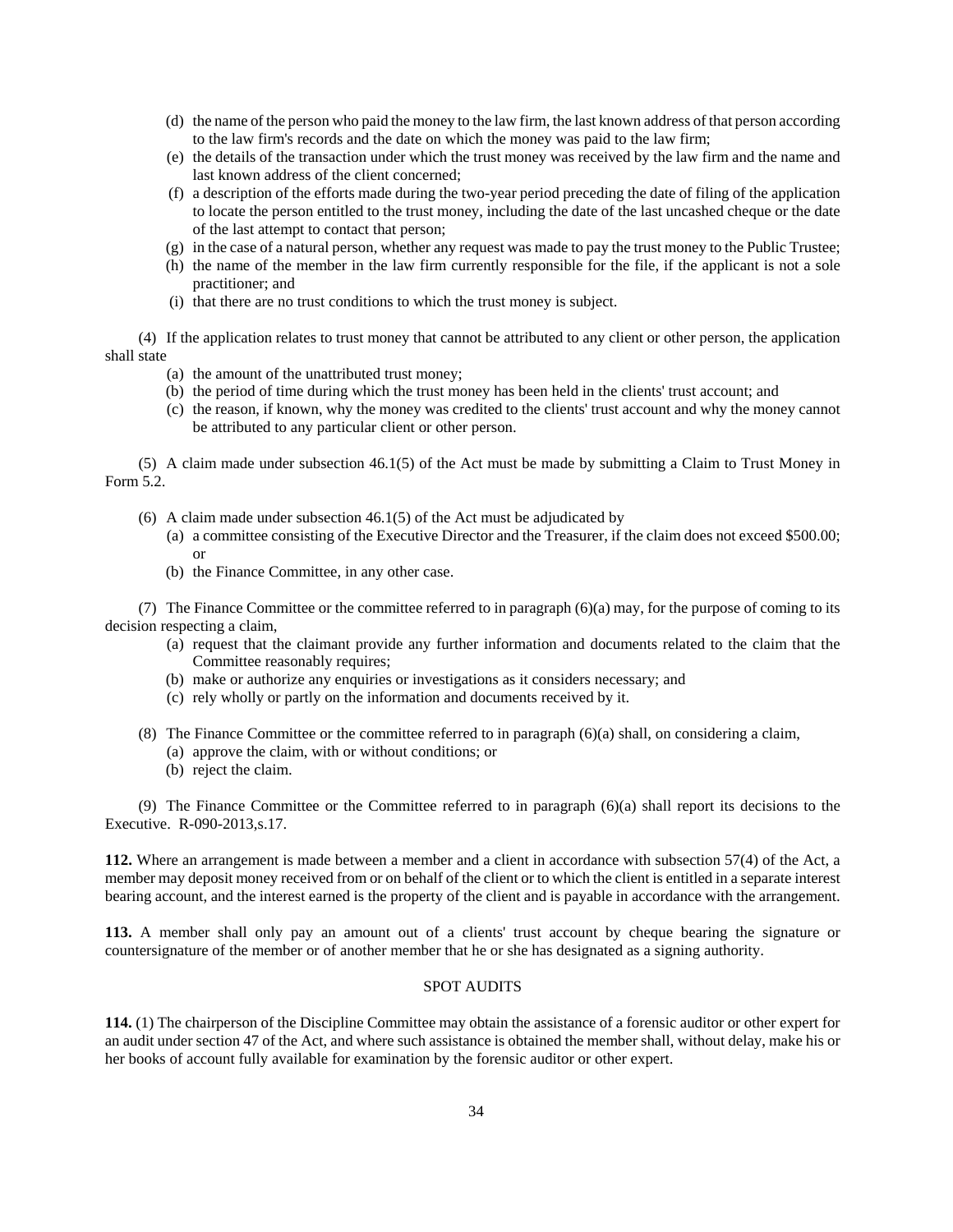(2) The Executive may suspend a member who does not comply with subrule (1) from the practice of law until the member has fully complied.

**115.** (1) An accountant who performs an audit under section 47 of the Act and finds that sections 43, 44, 45 and 48 of the Act and rules 93 to 113 have been complied with for the entire period of the audit, shall provide a certificate indicating the compliance to the Secretary and the member who is the subject of the audit.

- (2) An accountant who is unable to provide a certificate under subsection (1) shall
	- (a) prepare an exception report specifying why the certificate cannot be provided; and
	- (b) send the exception report to the Secretary.

(3) The Secretary shall forward an exception report received under subrule (2) to the chairperson of the Discipline Committee.

(4) An exception report forwarded to the chairperson of the Discipline Committee is deemed to be a written complaint, and Part 3 applies with such modification as the circumstances require. R-079-2012,s.6.

**116.** (1) Subject to subrule (2) and subsection 47(2) of the Act, where the books and accounts of a member have been audited under section 47 of the Act, the Executive may order that the cost of the audit be paid from the Assurance Fund.

(2) Where the books and accounts of a member have been audited under section 47 of the Act and an accountant provides a report to the Secretary under subrule 115(2) of these rules, the chairperson of the Discipline Committee may order that the cost of the audit be paid by the member.

(3) A member who fails to comply with an order made under subrule (2) within 30 days after the day the order was made is, without further notice, automatically suspended from membership.

## ANNUAL CERTIFICATES OF MEMBER AND ACCOUNTANT

**117.** (1) The form of the certificates of a member and of a chartered accountant or certified general accountant referred to in subsection 48(1) of the Act is a Certificate of Accountant and Member in Form 2.4.

(2) The member shall complete Part A of a Certificate of Accountant and Member in Form 2.4, then provide that form, with the instructions to the accountant that are provided by the Society and a signed engagement letter, to a chartered accountant or certified general accountant for the completion of Part B.

(3) Part B of a Certificate of Accountant and Member in Form 2.4 in respect of a member who, in the opinion of the accountant preparing Part B, is not fully in compliance with the Act and the rules, must set out the exceptions and qualifications and an explanation of the circumstances of and reasons for them.

(4) On receiving a completed Part B of a Certificate of Accountant and Member in Form 2.4, the member shall complete Part C of that form and submit the form to the Secretary in accordance with subsection 48(1) of the Act.

(5) Each Certificate of Accountant and Member in Form 2.4 must be completed in accordance with the minimum standards established by the Executive.

(6) When providing a copy of a Certificate of Accountant and Member in Form 2.4 to a member, the Secretary shall also provide a copy of the minimum standards established under subrule (5) and any instructions respecting the completion of the form that have been approved by the Executive. R-090-2013,s.18.

**118.** (1) On receipt, the Secretary shall review each certificate received under subsection 48(1) of the Act and forward to the Executive any certificate in which exceptions and qualifications are set out under subrule 117(3).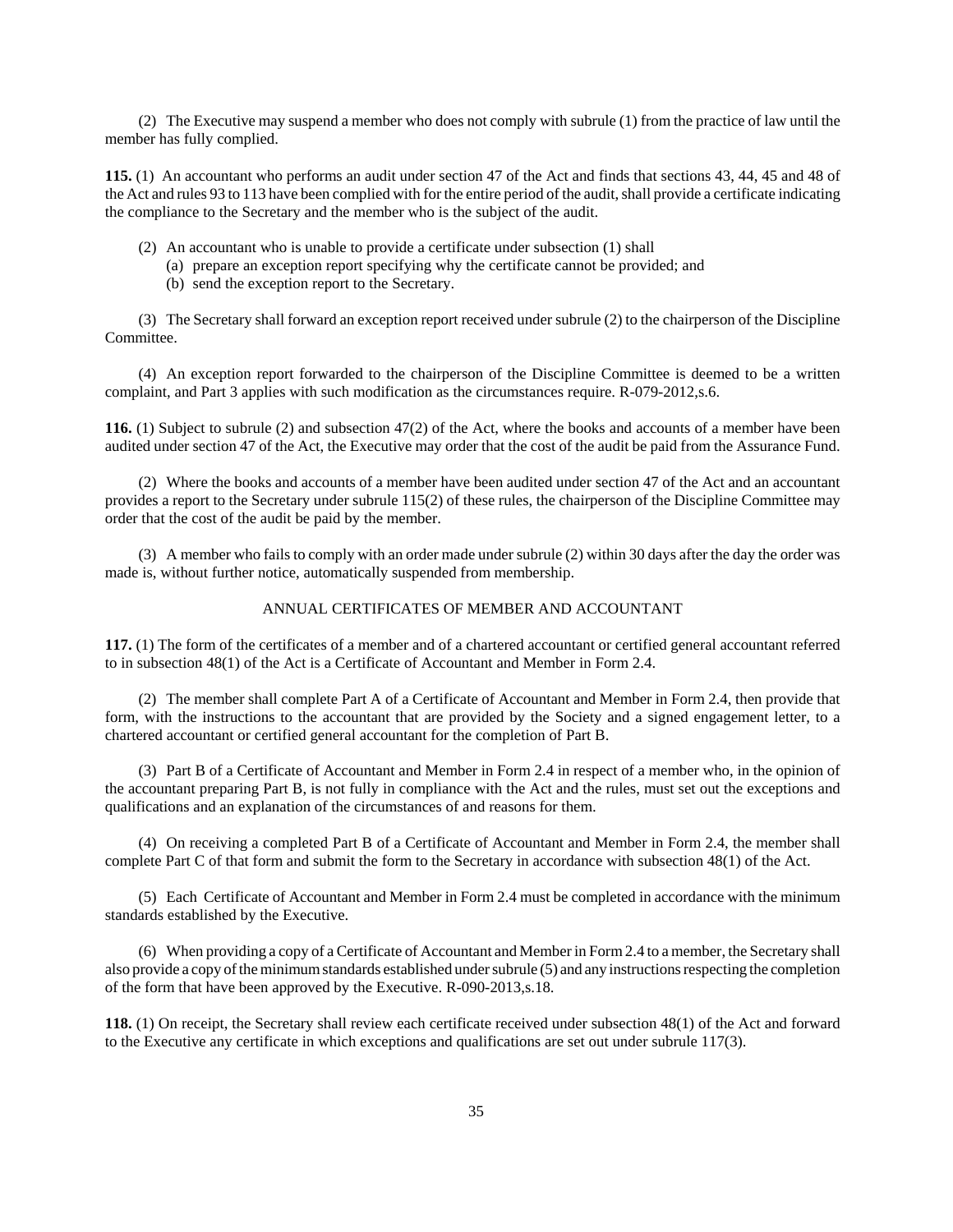(2) The Executive shall review each certificate forwarded to it under subrule (1) and may, where the Executive considers it appropriate,

- (a) accept the explanation and reasons referred to in subrule 117(3);
- (b) accept the explanation and reasons referred to in subrule 117(3), subject to any conditions specified by the Executive; or
- (c) forward the certificate to the chairperson of the Discipline Committee.

(3) Where a member does not comply with conditions specified by the Executive within the time period set by the Executive, the Executive may, where the Executive considers it appropriate, forward the certificate to the chairperson of the Discipline Committee.

(4) A certificate forwarded to the chairperson of the Discipline Committee under paragraph (2)(c) or subrule (3) is deemed to be a complaint concerning the member and Part 3 applies, with such modifications as the circumstances require, to the complaint.

#### PROFESSIONAL LIABILITY CLAIMS

**119.** (1) The Professional Liability Claims Fund is continued, to receive money collected from members for the payment of premiums payable by the Society under a group contract entered into by the Society under subsection 61(1) of the Act.

(2) An annual assessment shall be levied on active members in such amount as may be fixed by the Executive from time to time for the purpose of maintaining and augmenting the Professional Liability Claims Fund, and such annual assessment may, in the discretion of the Executive, be paid in one or more instalments on such dates as may be specified by the Executive.

(3) In determining the amount or amounts of the assessment fund referred to in subrule (2), the Executive may include in the levy on particular members an additional amount based on the paid claims record of those members.

(4) The following categories of active members are exempt from payment of the assessment and are not entitled to indemnification under the group contract entered into under subsection 61(1) of the Act:

- (a) an active member who does not ordinarily reside in nor carry on his or her principal practice of law in the Northwest Territories and proves to the satisfaction of the Executive that he or she has errors and omissions insurance that covers him or her in the practice of law in the Northwest Territories and that entitles him or her to indemnification to the same extent and for the same limits as the group contract entered into under subsection 61(1) of the Act;
- (b) an active member who is employed by and whose professional services are provided exclusively to
	- (i) a government or government agency, or
	- (ii) an employer who does not practice law; or
- (c) an active member who has submitted to the Executive Director an undertaking that he or she will not engage in the practice of law during a period of leave or sabbatical.

(5) The exemption under paragraph (4)(b) does not apply to an active member, however employed, who renders legal services to the public in the Northwest Territories.

(6) Each applicant for membership and each member who claims to be exempt from payment of the insurance levy by virtue of subrule (4), shall provide proof to the satisfaction of the Executive of his or her entitlement to the exemption with his or her application and annually on or before March 31 in each year.

(7) In addition to the requirements of subrule (6), each member who claims to be exempt from payment of an assessment under subrule (4) shall, at the request of the Secretary and within the time specified in the request, certify in writing to the Executive the circumstances entitling the member to the exemption.

(8) An active member who does not carry on the principal practice of law in the Northwest Territories and who does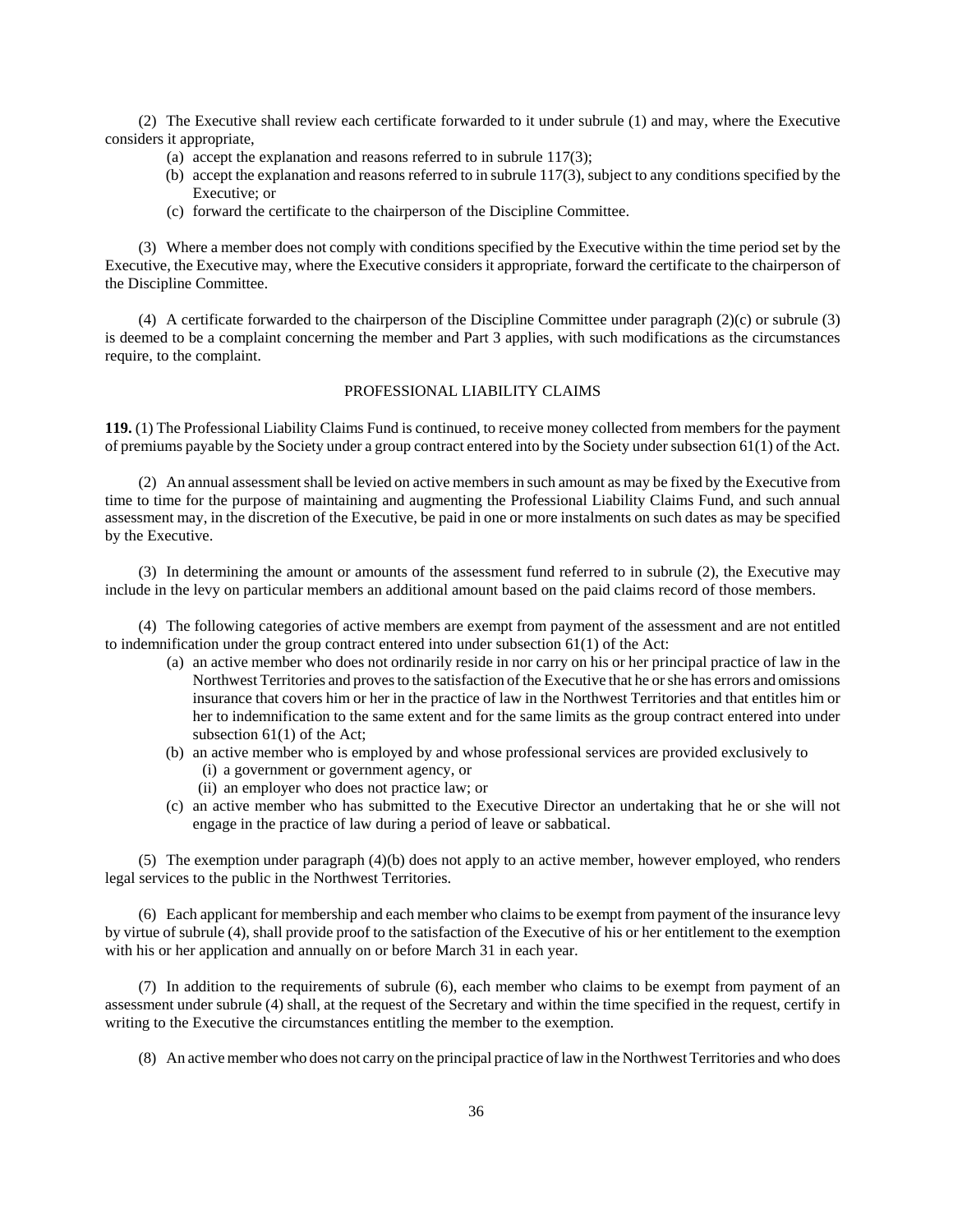not qualify for an exemption under subrule (4), shall participate in the indemnity program and pay the assessment referred to in subrule (2).

(9) The coverage provided under subrule (8) is restricted to the member's practice of law in the Northwest Territories.

(10) Where the Executive considers that a member no longer qualifies for exemption under subrule (4), it shall request the member to pay to the Society the full amount of the assessment payable by that member.

- (11) A member is automatically suspended from membership, without notice, if he or she fails
	- (a) to pay the assessment;
	- (b) to comply with subrule (6);
	- (c) to comply with a request made under subrule (7); or
	- (d) to comply with subrule 120(2).

(12) Notwithstanding subrule (4), an active member who is exempt under subrule (4), a suspended member or an inactive, deceased or former member, is entitled to indemnification provided under the group contract entered into under subsection 61(1) of the Act, but only with respect to professional services performed while the member was not exempt and was an active member in good standing. R-096-2017,s.2.

**120.** (1) Where a member exempted under subrule 119(4) intends to practice law in the Northwest Territories in circumstances where the exemptions are no longer applicable,

- (a) the member shall so notify the Secretary; and
- (b) the Secretary shall, on receiving notification, give the member written notice of the amount of the insurance levy payable by him or her and the date payment is due to the Society.

(2) No member exempted under subrule 119(4) shall begin to practice law in the Northwest Territories in circumstances where the exemptions are no longer applicable, until he or she has paid to the Society the full amount of the insurance levy payable.

**121.** Where a member is enrolled under subsection 21(3) of the Act or where a member who is exempted under subrule 119(4) begins to practice law in the Northwest Territories in circumstances where the exemptions are no longer applicable, the insurance levy must be pro-rated so that the member is levied one-twelfth of the insurance levy for each month or unexpired portion of a month remaining in the period for which the levy is payable.

**122.** A member shall promptly notify the Secretary and the insurer under the group contract of any situation that may result in a claim being made against the Professional Liability Claims Fund or the group contract entered into by the Society under subsection 61(1) of the Act.

**123.** A member is deemed to have instructed the insurer under the group contract to release to the Society sufficient information respecting a professional liability claim, excluding the name of the member, to enable the Society to

- (a) publish bulletins for the education of its members to assist them in avoiding similar claims and to improve the profession's service to the public;
- (b) compile claims experience under the group contract.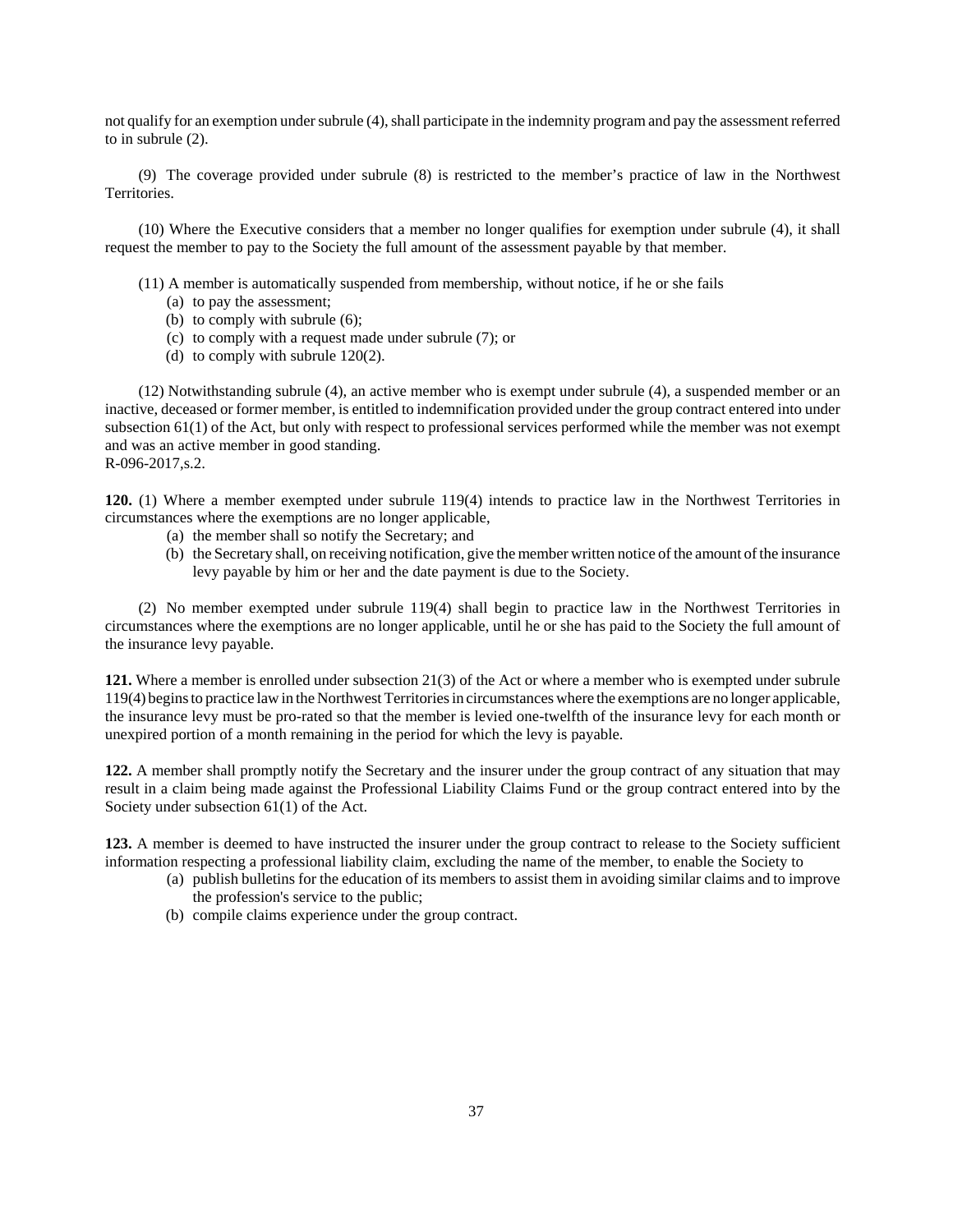## **PART 6 CLIENT IDENTITY AND VERIFICATION**

#### INTERPRETATION

#### **124.** (1) In this Part,

"client" includes

- (a) another party that a member's client represents or on whose behalf the client otherwise acts in relation to obtaining legal services from the member, and
- (b) in rules 128 to 131, an individual who instructs the member on behalf of a client in relation to a financial transaction;

"financial institution" means

- (a) an authorized foreign bank within the meaning of section 2 of the *Bank Act* (Canada) in respect of its business in Canada or a bank to which the *Bank Act* applies,
- (b) a co-operative credit society, savings and credit union or *caisse populaire* that is regulated by a provincial or territorial Act,
- (c) an association that is regulated by the *Cooperative Credit Associations Act* (Canada),
- (d) a company to which the *Trust and Loan Companies Act* (Canada) applies,
- (e) a trust company or loan company regulated by a provincial or territorial Act,
- (f) a department or agent of Her Majesty in right of Canada or of a province or territory where the department or agent accepts deposit liabilities in the course of providing financial services to the public, or
- (g) an organization controlled by a financial institution;

"financial transaction" means the receipt, payment or transfer of money on behalf of a client or giving instructions on behalf of a client in respect of the receipt, payment or transfer of money;

"interjurisdictional lawyer" means a member of a governing body who is authorized to practise law in another Canadian jurisdiction:

"money" means cash, currency, securities and negotiable instruments or other financial instruments that indicate the person's title or interest in them;

"organization" means a body corporate, partnership, fund, trust, co-operative or an unincorporated association;

"public authority" means

- (a) a department or agent of Her Majesty in right of Canada or of a province or territory,
- (b) a municipality or regional district or a municipal body incorporated under the law of another province or territory, or an agent of any of them,
- (c) a band or council of the band as defined under the *Indian Act* (Canada) acting for a public purpose as a municipality,
- (d) a college, institute, university or school district,
- (e) an organization that operates a public hospital and that is designated by the Minister of National Revenue as a hospital authority under the *Excise Tax Act* (Canada) or an agent of the organization,
- (f) an organization established or continued under an Act of Canada or of a province or territory for a public purpose, or
- (g) an organization controlled by a public authority;

"reporting issuer" means an organization that is

- (a) a reporting issuer within the meaning of the securities law of any province or territory,
- (b) a corporation whose shares are traded on a stock exchange that is prescribed by the *Income Tax Act* (Canada) and operates in a country that is a member of the Financial Action Task Force on Money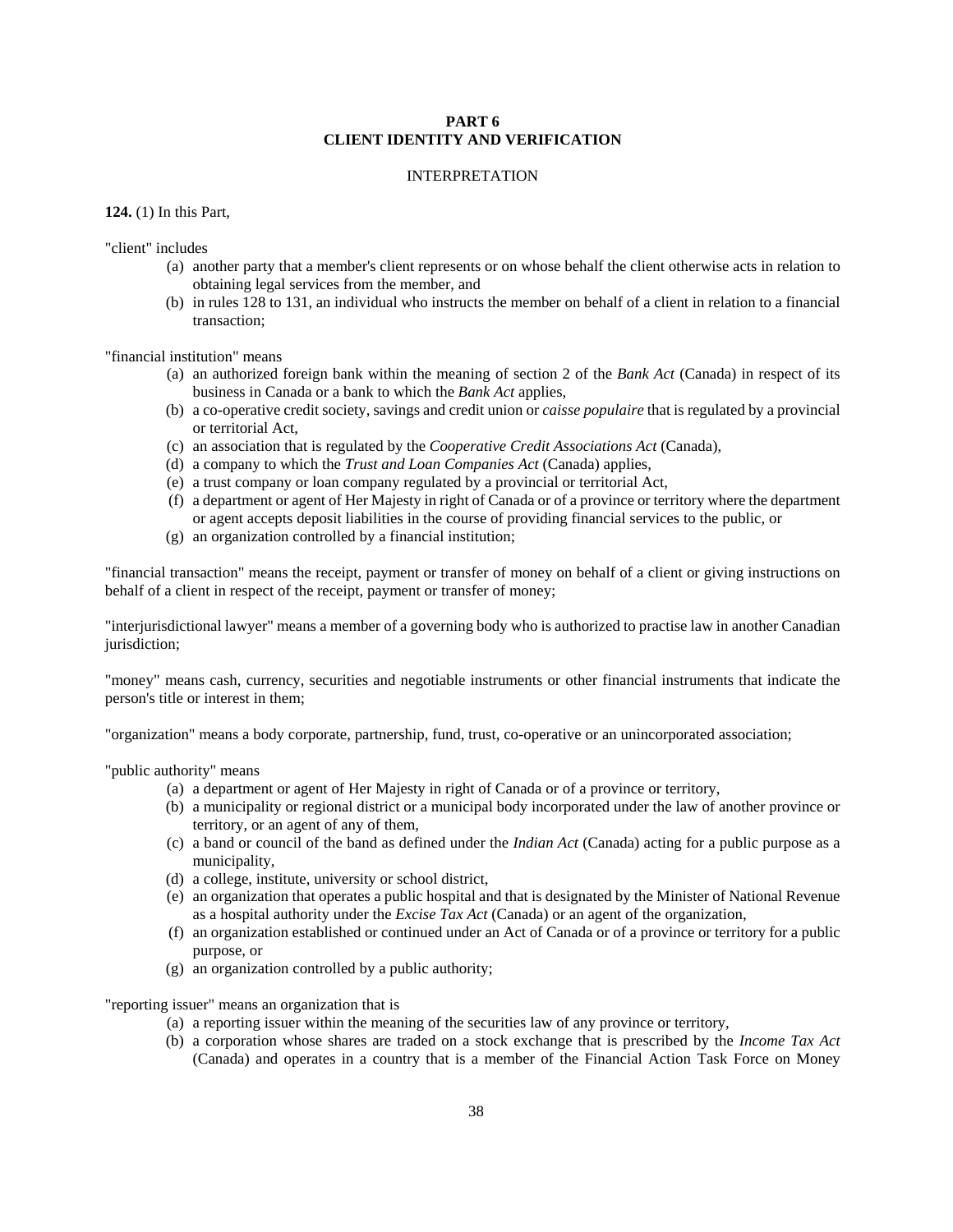Laundering, or

(c) controlled by a reporting issuer;

"securities dealer'' means a person or entity authorized under provincial or territorial legislation to engage in the business of dealing in securities or any other financial instruments or to provide portfolio management or investment advising services.

(2) In this Part, a person controls an organization if the person, directly or indirectly, has the power to elect a majority of the directors or equivalent body of the organization by virtue of

- (a) ownership or direction over voting securities of the organization;
- (b) being or controlling the general partner of a limited partnership; or
- (c) being a trustee of or occupying a similar position in the organization.

#### APPLICATION

**125.** (1) Subject to subrule (2), this Part applies to a member who is retained by a client to provide legal services.

- (2) Rules 126 to 134 do not apply when a member provides legal services
	- (a) on behalf of his or her employer;
	- (b) that do not involve a financial transaction
		- (i) as part of a duty counsel program sponsored by a non-profit organization, or
		- (ii) in the form of *pro bono* summary advice; or
	- (c) if another member or an interjurisdictional lawyer, who has complied with rules 126 to 134 or the equivalent provisions of a governing body,
		- (i) engages the member to provide legal services to the client as an agent, or
		- (ii) refers a matter to the member for the provision of legal services.

(3) In this Part, the responsibilities of a member may be fulfilled by his or her firm, including members or employees of the firm conducting business in another Canadian jurisdiction.

### CLIENT IDENTIFICATION

**126.** (1) A member who is retained by a client to provide legal services shall make reasonable efforts to obtain, and if obtained, record

- (a) the client's full name, business address and business telephone number;
- (b) if the client is an individual, the client's home address, home telephone number and occupation;
- (c) if the client is an organization, the name, position and contact information for individuals who give instructions with respect to the matter for which the member is retained; and
- (d) if the client is an organization other than a financial institution, public authority or reporting issuer,
	- (i) the general nature of the type of business or activity engaged in by the client, and
	- (ii) the organization's incorporation or business identification number and the place of issue of its incorporation or business identification number.

(2) A member who has obtained and recorded the information concerning the identity of a client under subrule (1) is not required subsequently to obtain and record that information about the same individual or organization.

## **EXEMPTIONS**

**127.** Rules 128 to 132 do not apply

(a) if the client is

- (i) a financial institution,
- (ii) a public authority,
- (iii) a reporting issuer, or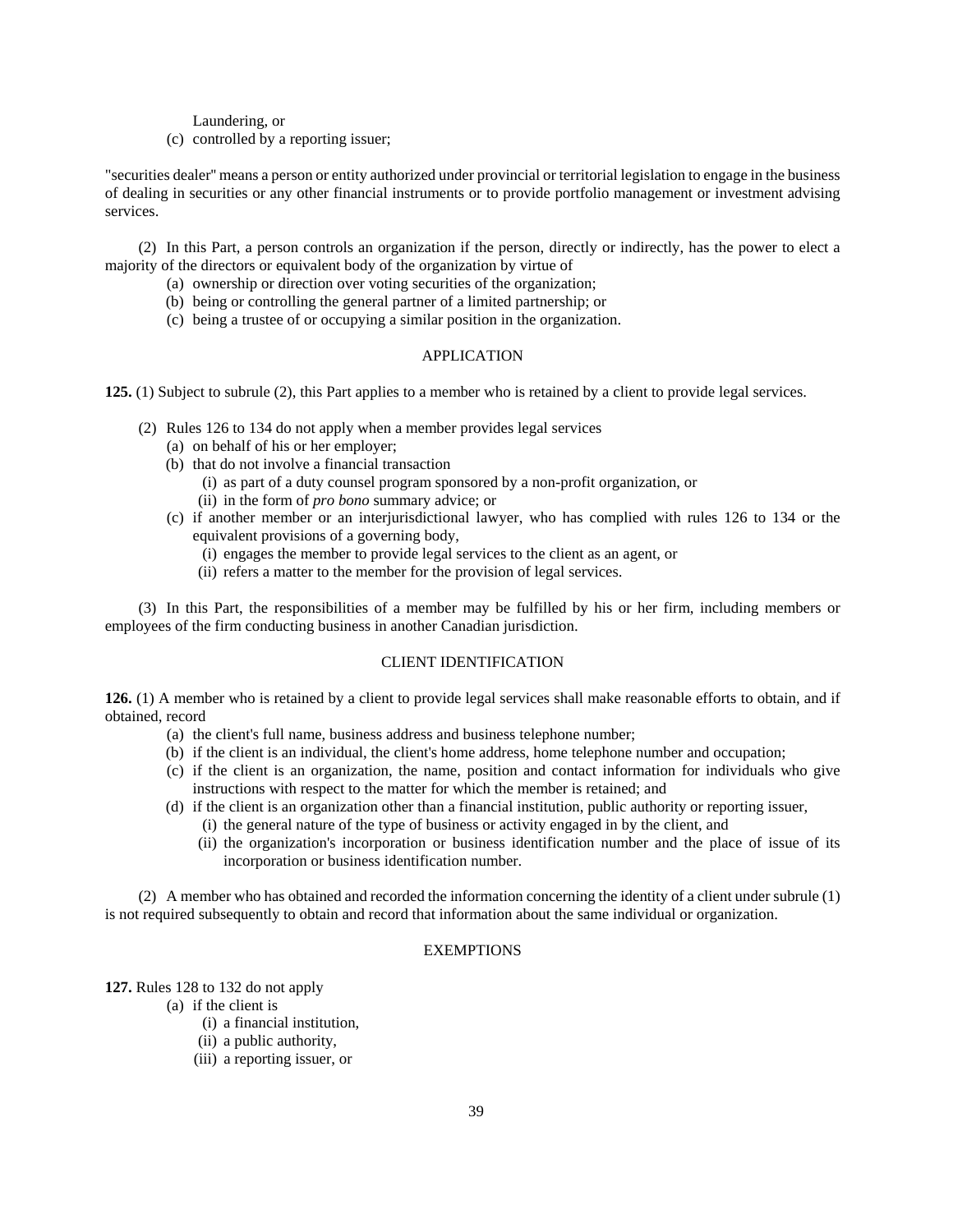- (iv) an individual who instructs the member on behalf of a client described in subparagraph (i), (ii) or (iii);
- (b) when a member
	- (i) pays money to or receives money from any entity acting as a principal that is
		- (A) a financial institution,
		- (B) a public authority, or
		- (C) a reporting issuer,
	- (ii) receives money paid from the trust account of another member or an interjurisdictional lawyer,
	- (iii) receives money from a peace officer, law enforcement agency or other public official acting in an official capacity, or
	- (iv) pays or receives money
		- (A) under the order of a court or other tribunal,
		- (B) to pay a fine or penalty,
		- (C) as a settlement of any legal or administrative proceeding, or
		- (D) for professional fees, disbursements, expenses or bail; or
- (c) to a transaction in which all funds involved are transferred by electronic transmission, provided
	- (i) the transfer occurs between financial institutions or financial entities headquartered in and operating in countries that are members of the Financial Action Task Force,
	- (ii) neither the sending nor the receiving account holders handle or transfer the funds, and
	- (iii) the transmission record contains
		- (A) a reference number,
		- (B) the date,
		- (C) the transfer amount,
		- (D) the currency, and
		- (E) the names of the sending and receiving account holders and the sending and receiving entities.

### VERIFICATION

**128.** (1) A member who provides legal services in respect of a financial transaction, including a non-face-to-face transaction shall take reasonable steps to verify the identity of the client using what the member reasonably considers to be reliable, independent source documents, data or information.

- (2) For the purposes of subrule (1), independent source documents may include
	- (a) if the client is an individual, valid original government issued identification, including a driver's licence, birth certificate, provincial or territorial health insurance card, passport or similar record;
	- (b) if the client is an organization such as a corporation or society that is created or registered in accordance with legislative authority, a written confirmation from a government registry as to the existence, name and address of the organization, including the names of its directors where applicable, such as
		- (i) a certificate of corporate status issued by a public authority,
		- (ii) a copy obtained from a public authority of a record that the organization is required to file annually under applicable legislation, or
		- (iii) a copy of a similar record obtained from a public authority that confirms the organization's existence; and
	- (c) if the client is an organization that is not registered in any government registry, such as a trust or partnership, a copy of the organization's constating documents, such as a trust or partnership agreement, articles of association, or any other similar record that confirms its existence as an organization.

## IDENTIFYING DIRECTORS, SHAREHOLDERS AND OWNERS

**129.** A member who provides legal services in respect of a financial transaction for a client that is an organization referred to in paragraph 128(2)(b) or (c) shall make reasonable efforts to obtain, and if obtained, record

(a) the name and occupation of all directors of the organization, other than an organization that is a securities dealer; and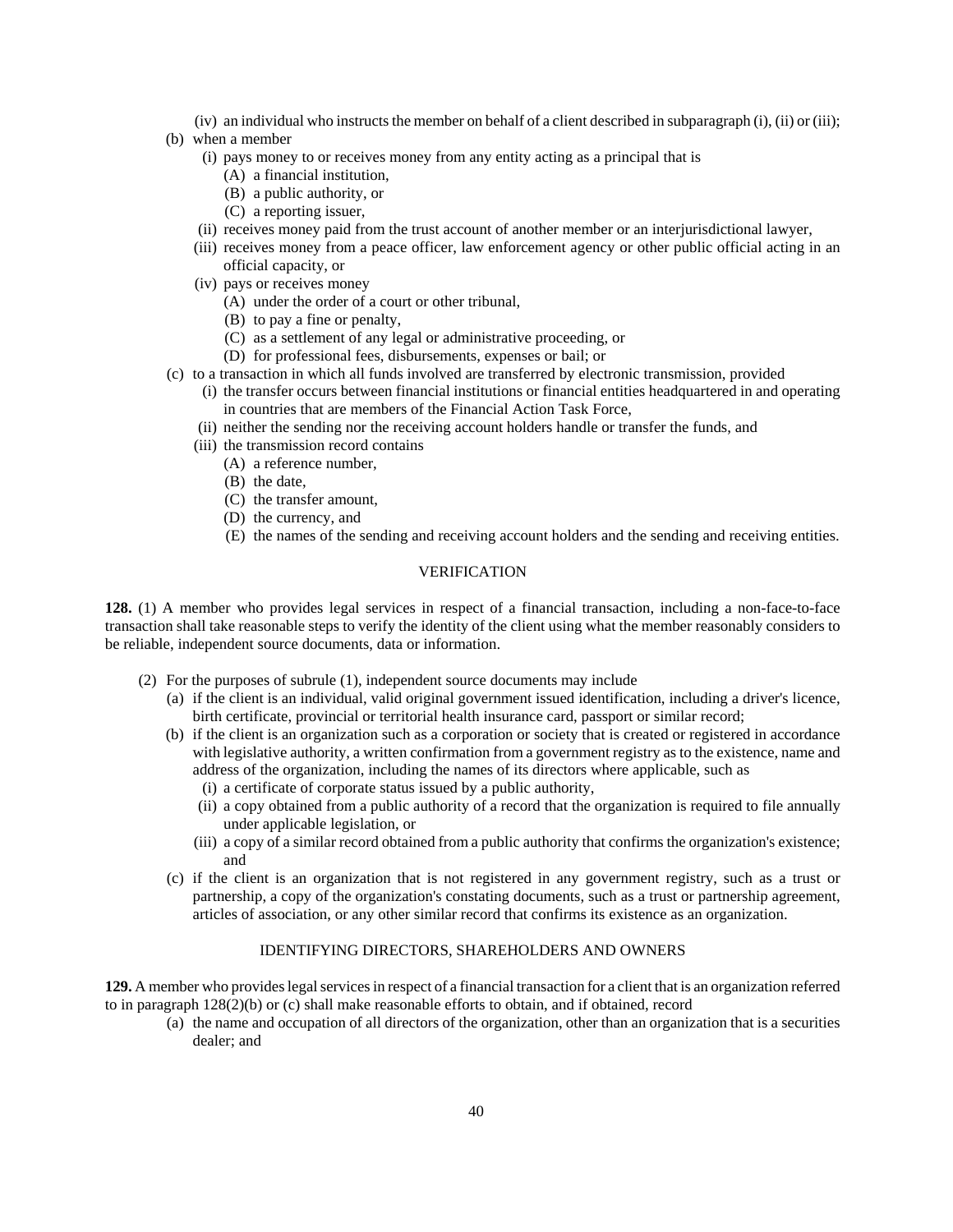(b) the name, address and occupation of all persons who own 25% or more of the organization or of the shares of the organization.

#### CLIENT IDENTIFICATION AND VERIFICATION IN NON-FACE-TO-FACE TRANSACTIONS

**130.** (1) This rule applies when a member provides legal services in respect of a financial transaction for a client who is an individual not physically present before the member.

(2) If the client is present elsewhere in Canada, the member shall verify the client's identity by obtaining an attestation from a commissioner of oaths for a jurisdiction in Canada, or a guarantor in Canada, that the commissioner or guarantor has seen one of the documents referred to in paragraph 128(2)(a).

(3) For the purposes of subrule (2), an attestation must be produced on a legible photocopy of the document and must include

- (a) the name, profession and address of the person providing the attestation;
- (b) the signature of the person providing the attestation; and
- (c) the type and number of the identifying document provided by the client.

(4) For the purposes of subrule (2), a guarantor must be a person engaged in one of the following occupations in Canada:

(a) dentist;

- (b) medical doctor;
- (c) chiropractor;
- (d) judge;
- (e) magistrate;
- (f) lawyer;
- (g) notary (in Québec);
- (h) notary public;
- (i) optometrist;
- (j) pharmacist;
- (k) professional accountant (Chartered Accountant, Certified General Accountant, Certified Management Accountant, Accredited Public Accountant, Public Accountant or Registered Public Accountant);
- (l) professional engineer;
- (m) veterinarian;
- (n) architect;
- (o) peace officer;
- (p) paralegal licensee (in Ontario);
- (q) nurse;
- (r) school principal;
- (s) the mayor or chief magistrate of a city, borough or town corporate certified under the seal of the city, borough or town corporate.

(5) If the client is not present in Canada, the member shall rely on an agent to obtain the information required to verify the identity of the client under rule 128, which may be attested to in a form similar to that described in this rule, provided the member and the agent have an agreement or arrangement in writing for that purpose.

(6) A member who enters into an agreement or arrangement referred to in subrule (5) shall obtain from the agent the information obtained by the agent under that agreement or arrangement.

## TIMING OF VERIFICATION OF INDIVIDUALS

**131.** (1) A member who provides legal services in respect of a financial transaction shall at that time verify the identity of a client who is an individual.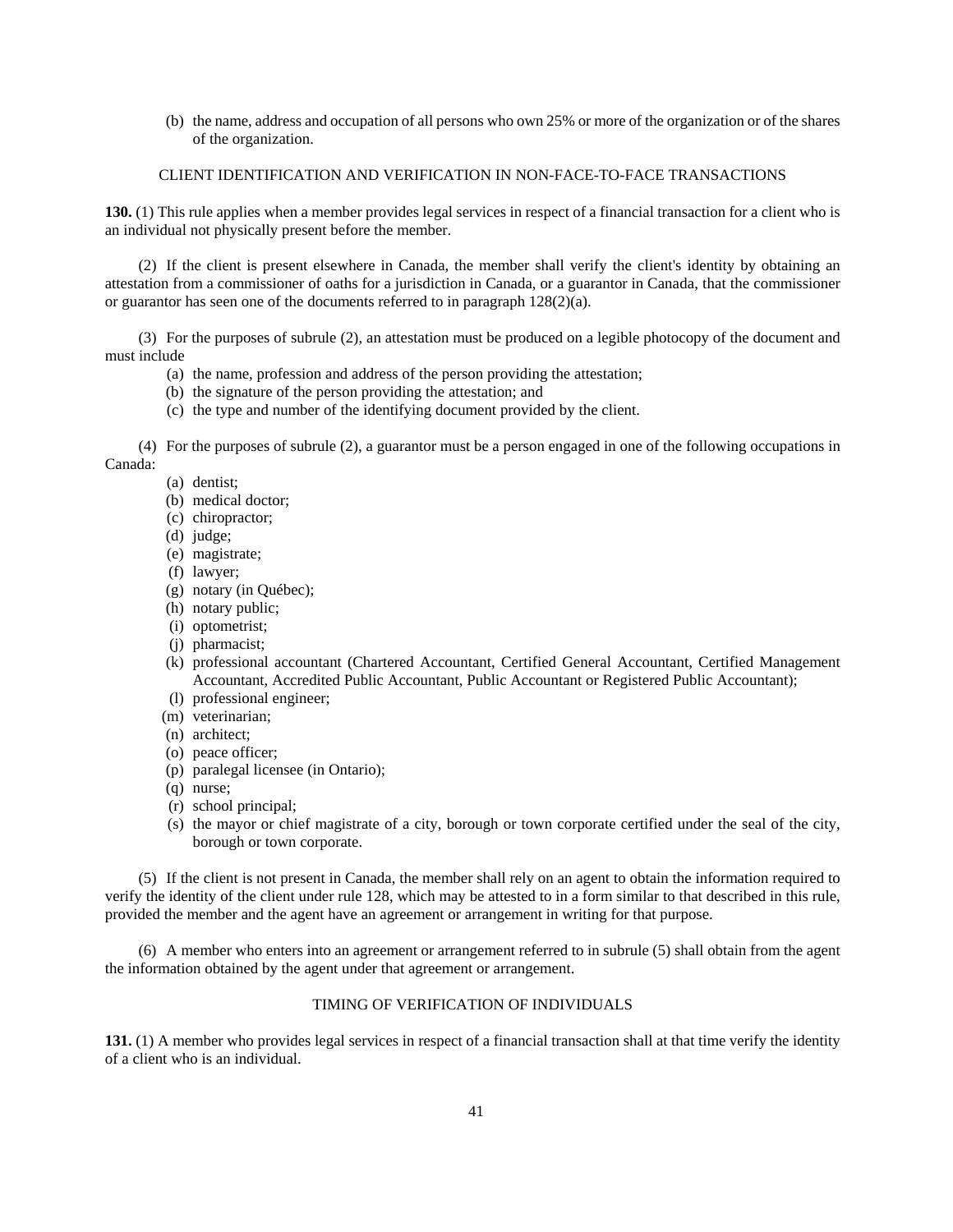(2) A member who has verified the identity of an individual is not subsequently required to verify that same identity if the lawyer recognizes that individual.

#### TIMING OF VERIFICATION FOR ORGANIZATIONS

**132.** (1) A member shall verify the identity of a client that is an organization within 60 days after engaging in a financial transaction.

(2) A member who has verified the identity of a client that is an organization and obtained and recorded information under rule 129 is not subsequently required to verify that identity or obtain and record that information.

#### RECORD KEEPING AND RETENTION

**133.** (1) A member shall obtain and retain a copy of every document used to verify the identity of any individual or organization for the purposes of subrule 128(1).

(2) The documents referred to in subrule (1) may be kept in a machine-readable or electronic form, if a paper copy can be readily produced from it.

(3) A member shall retain a record of the information and any documents obtained for the purposes of rules 126 and 129, and copies of all documents received for the purposes of subrule 128(2), for the longer of

- (a) the duration of the lawyer and client relationship and for as long as is necessary for the purposes of providing services to the client; and
- (b) a period of at least six years after completion of the work for which the member was retained.

## EXISTING MATTERS

**134.** Rules 125 to 133 do not apply to matters for which a member was retained before December 31, 2008, but they do apply to all matters for which he or she is retained after that time, regardless of whether the client is a new or existing client.

#### CRIMINAL ACTIVITY

**135.** (1) If, in the course of obtaining the information and taking the steps required in rule 126, subrule 128(2) or rule 129, or while retained by a client, a member knows or ought to know that he or she is or would be assisting a client in fraud or other illegal conduct, the member shall withdraw from representation of the client.

(2) This rule applies to all matters for which a member is retained before or after the coming into force of this Part on December 18, 2009.

#### **PART 7 SELF-REPORTING**

## REPORTING CRIMINAL CHARGES

**136.** (1) Subject to subrule (4), a lawyer, student-at-law or applicant shall notify the Secretary in writing as soon as is reasonably practicable after he or she is

- (a) charged with an offence under any statute or with contempt of court; or
- (b) the subject of an order to enter into a recognizance, with or without sureties, to keep the peace.
- (2) The notice must include a complete description of the particulars of the charge or order.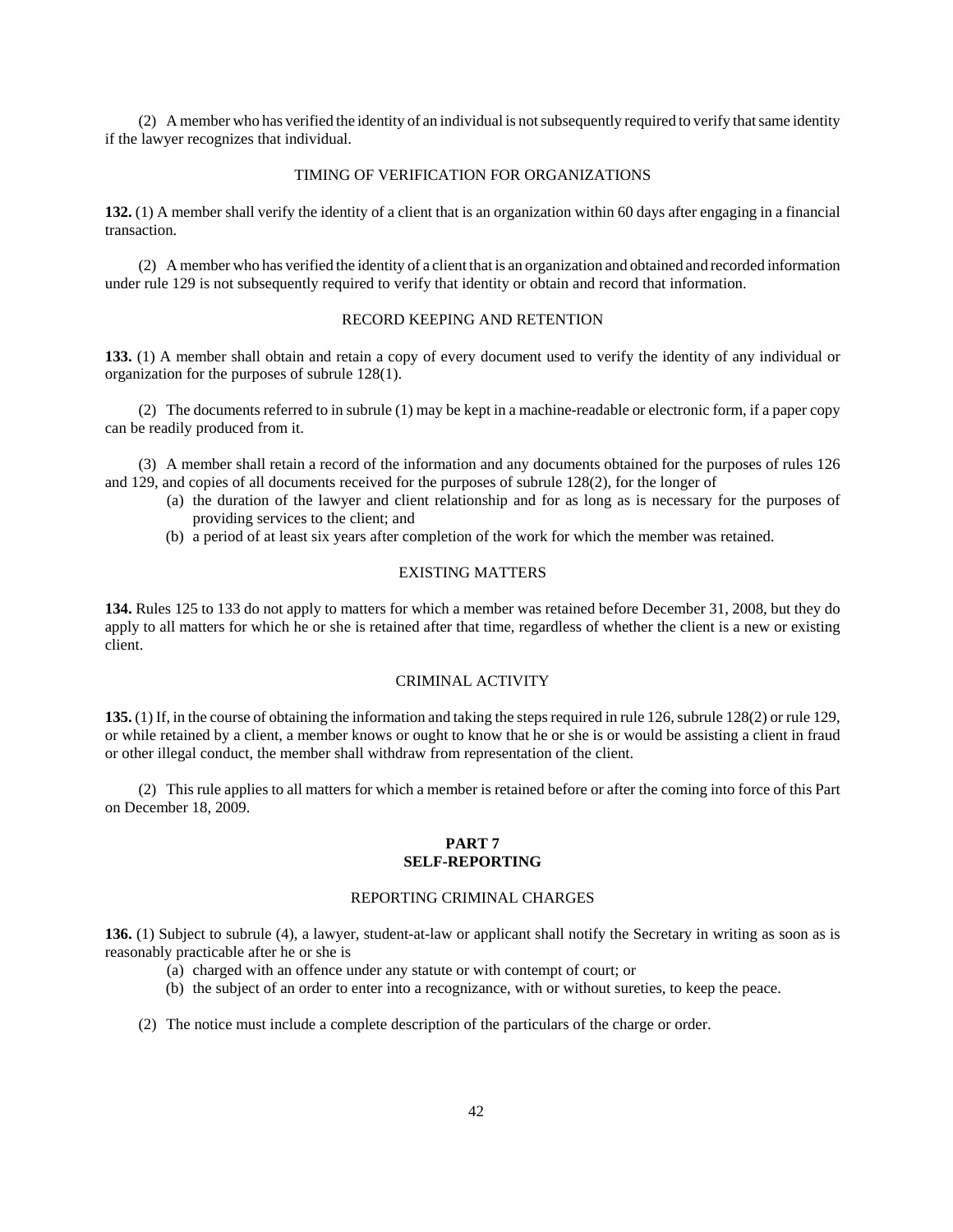(3) Subject to subrule (4), the lawyer, student-at-law or applicant shall notify the Secretary of the disposition of the charge, any agreement arising out of the charge and the result of any Crown or defence appeal arising from the charge or order, as soon as is reasonably practicable.

(4) This rule does not apply where the lawyer, student-at-law or applicant is issued or served with a ticket as defined in the *Contraventions Act* (Canada) or the *Summary Conviction Procedures Act*.

## REPORTING MEMBER'S INSOLVENCY

**137.** (1) In this rule,

"insolvent member" means a member who, with respect to the *Bankruptcy and Insolvency Act* (Canada),

- (a) is the respondent of a petition for a receiving order under section 43 of that Act,
- (b) has made an assignment of all his or her property for the general benefit of the member's creditors under section 49 of that Act,
- (c) has made a proposal under section 50 of that Act,
- (d) has filed a notice of intention to make a proposal under section 50.4 of that Act, or
- (e) has applied for a consolidation order under section 219 of that Act;

"monetary judgment" includes an order *nisi* of foreclosure.

(2) A member against whom a monetary judgment is entered and who does not satisfy the judgment within 30 days after the date of entry shall, as soon as is reasonably practicable, notify the Secretary in writing of

- (a) the circumstances of the judgment, including whether the judgment creditor is a client or former client of the member, and
- (b) the member's proposal for satisfying the judgment, whether or not an appeal respecting the judgment has been commenced.
- (3) An insolvent member shall, as soon as is reasonably practicable,
	- (a) notify the Secretary in writing that he or she has become an insolvent member; and
	- (b) submit to the Secretary
		- (i) a copy of all material filed in the proceedings dealing with the insolvency,
		- (ii) all information relating to any professional relationship between the member and any creditor,
		- (iii) all information respecting any debts which arose from the member's practice of law, and
		- (iv) such other information including copies of any books, records, accounts and other documents and information in his or her possession that are relevant to the proceedings or that the Secretary may request.

(4) After receiving the information and material required under this rule, the Secretary shall refer the information and material to the chairperson of the Discipline Committee for his or her attention under rule 78.

- (5) Insolvency is not of itself conduct deserving of discipline.
- (6) An insolvent member shall not operate a trust account unless it is operated with (a) the permission of the Executive; and
	- (b) a second signatory who is a member of the Society and is not an insolvent member.
- (7) The restrictions in subrule (6) remain in force until removed by the Executive.
- (8) This rule applies to students-at-law with such modifications as the circumstances require.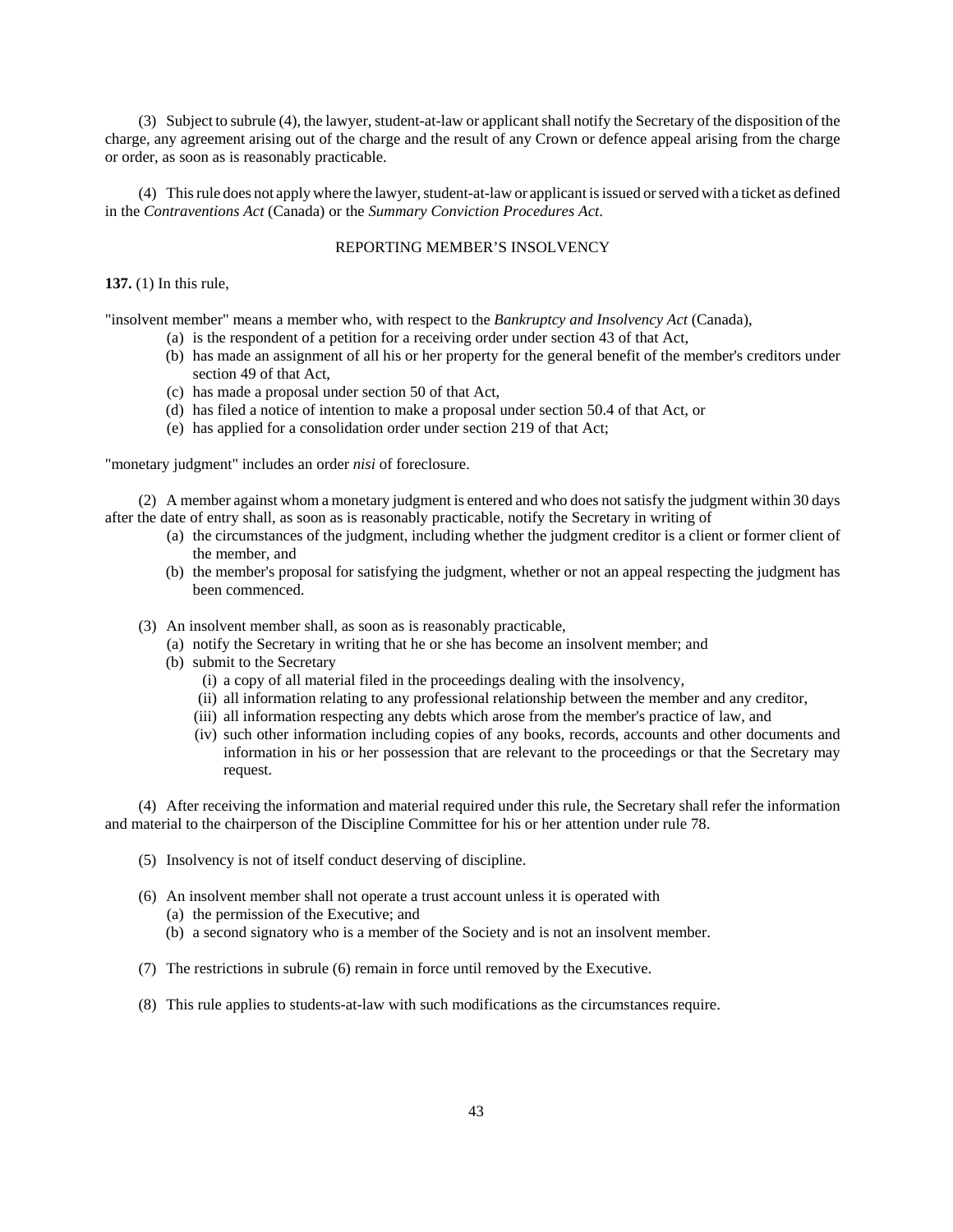### **PART 8 TERRITORIAL MOBILITY**

#### INTERPRETATION

**138.** In this Part and unless the context indicates otherwise,

"entitled to practise law" means allowed, under all of the legislation and regulations of a home jurisdiction, to engage in the practice of law in that jurisdiction;

"Executive Director" includes a person designated by the Executive Director to perform any of the duties assigned to the Executive Director in these Rules;

"governing body" means

- (a) the Law Society or Barristers' Society in a Canadian common law jurisdiction, or
- (b) the *Chambre des notaires du Québec*;

"lawyer" means a member of a governing body;

"liability insurance" means compulsory professional liability errors and omissions insurance required by a governing body;

"reciprocating governing body" means a governing body that

- (a) has signed the Territorial Mobility Agreement, and
- (b) has adopted regulatory provisions giving effect to the requirements of the Territorial Mobility Agreement;

"resident" has the meaning respecting a province or territory that it has with respect to Canada in the *Income Tax Act* (Canada);

"Territorial Mobility Agreement" means the Federation of Law Societies of Canada Territorial Agreement of May 2006, made at Charlottetown, Prince Edward Island and signed by the Society on November 3, 2006, as extended by the Territorial Mobility Agreement made in November, 2011. R-005-2014,s.6.

#### APPLICATION

**139.** This Part

- (a) gives effect to the requirements of the Territorial Mobility Agreement; and
- (b) ceases to have effect when the Territorial Mobility Agreement expires or is cancelled.

## TRANSFER UNDER TERRITORIAL MOBILITY AGREEMENT

**140.** (1) This rule applies to an applicant for transfer from another Canadian jurisdiction, provided that the applicant is entitled to practise law in the jurisdiction of a reciprocating governing body of which the applicant is a member.

(2) An applicant under this Rule shall fulfill all of the requirements in rule 40 for call and admission on transfer from another Canadian jurisdiction, except that he or she need not pass any transfer examination.

(3) To qualify for call and admission, an applicant under this rule shall certify in a prescribed form that he or she has reviewed and understands all of the materials reasonably required by the Society.

- (4) A lawyer called and admitted under this rule has no greater rights as a member of the Society than
	- (a) the lawyer has as a member of the governing body of his or her home jurisdiction; or
	- (b) any other member of the Society in similar circumstances.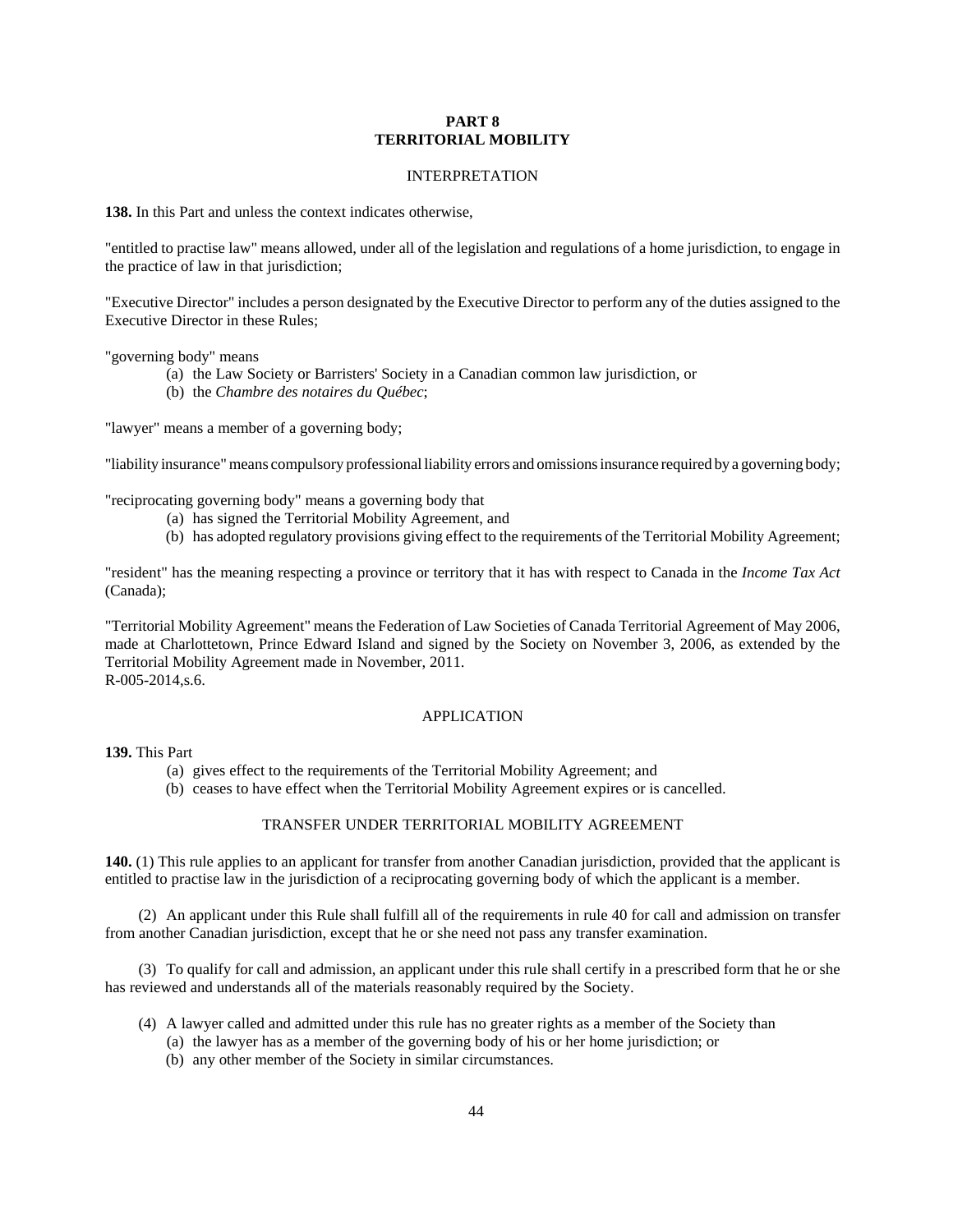## LIABILITY INSURANCE

**141.** (1) This rule applies to a member of the Society who is entitled to practise law in the jurisdiction of a reciprocating governing body of which the lawyer is a member.

(2) A lawyer may apply to the Executive Director for exemption from the requirement for professional liability insurance in rule 119, if, in another Canadian jurisdiction in which the governing body allows a similar exemption for members of the Society, the lawyer

- (a) is resident; and
- (b) maintains the full mandatory professional liability insurance coverage required in the other jurisdiction that is reasonably comparable in coverage and limits to that required of lawyers in the Northwest Territories and that extends to the lawyer's practice in the Territories.

## **PART 9 LIMITED LIABILITY PARTNERSHIPS**

## INTERPRETATION

**142.** In this Part,

"extra-territorial limited liability partnership" means an extra-territorial partnership as defined in section 102.22 of the *Partnership Act*;

"limited liability partnership" means a limited liability partnership as defined in section 102.1 of the *Partnership Act*;

"LLP" means a limited liability partnership;

"partnership" means a entity as described in subsection 2(1) of the *Partnership Act*;

"registered" means an LLP or extra-territorial LLP for which approval and certification has been issued by the Secretary, on behalf of the Society under this Part, and registered with the Registrar of Corporations under the *Partnership Act*, and for which the approval and certification has not expired.

### REGISTER OF LLPS

**143.** (1) The Secretary shall maintain a register of LLPs containing the following information with respect to each LLP:

- (a) the name and registered office of the LLP and the number on the register attributed to the LLP;
- (b) the names and Roll numbers of the members of the Society who are partners in the LLP, or who hold shares in a professional corporation that is a partner in the LLP;
- (c) the date of initial approval by the Society of the application of the LLP for registration under Part III.1 of the *Partnership Act*; and
- (d) any other particulars specified by the Executive.

(2) The Secretary shall maintain any other records with respect to LLPs specified by the Executive.

(3) A registered LLP shall notify the Secretary in writing of any change in the particulars specified in subrule (1) before or immediately after the change is made, and shall submit with such notification the prescribed fee for registration of the change.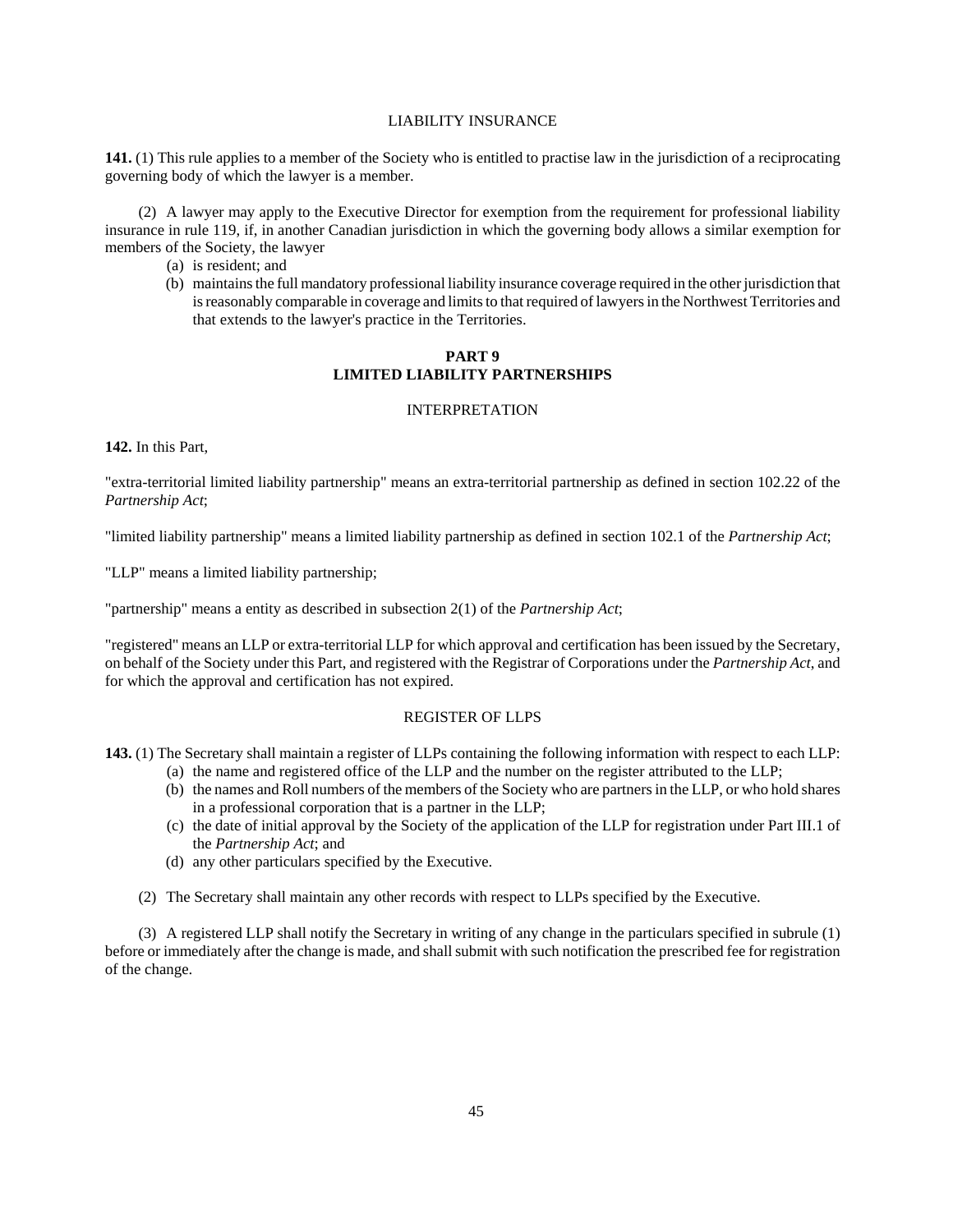## CERTIFICATION OF NORTHWEST TERRITORIES LLP

**144.** Where a member proposes to register as an LLP under Part III.1 of the *Partnership Act*,

- (a) the member shall submit to the Secretary
	- (i) an Application by Northwest Territories LLP in Form 9.1,
	- (ii) the fee as is set by the Executive for each year, and
	- (iii) any other information required by the Secretary for the purposes of this rule; and
- (b) the Secretary shall endorse on the application or shall issue a statement of the Society's certification under paragraph 102.8(4)(h) of the *Partnership Act*, that
	- (i) the partners are covered by liability insurance in the form and amount required for that purpose by these rules,
	- (ii) the partnership and the partners meet all other eligibility requirements for practice as an LLP that are imposed by the Executive from time to time under the Act, provided that the Secretary is satisfied as to those matters; and
	- (iii) that the certification under paragraph 102.8(4)(h) of the *Partnership Act* expires on December 31 of the year it is issued.

R-090-2013,s.19; R-136-2016,s.13.

## CERTIFICATION OF EXTRA-TERRITORIAL LLP

**145.** Where a partnership has a status substantially equivalent to an LLP under the laws of a jurisdiction other than the Northwest Territories and consists of one or more partners, whether individuals or professional corporations that carry on the practice of law, and that partnership proposes to register as an extra-territorial LLP under Part III.2 of the *Partnership Act*,

- (a) that partnership shall submit to the Secretary
	- (i) an Application by Extra-Territorial LLP in Form 9.2;
	- (ii) the fee as is set by the Executive for each year, and
	- (iii) any other information required by the Executive for the purposes of this rule; and
- (b) the Secretary shall endorse on the application or issue a statement of the Society's certification under paragraph 102.25(3)(j) of the *Partnership Act* that
	- (i) the Northwest Territories partners and partners in the partnership are covered by liability insurance in the form and amount required for that purpose by these rules,
	- (ii) the partnership and the Northwest Territories partners meet all other applicable eligibility requirements for practice as an extra-territorial LLP that are imposed by the Executive from time to time under the Act, provided that the Secretary is satisfied as to those matters; and
	- (iii) the certification under paragraph 102.25(3)(j) of the *Partnership Act* expires on December 31 of the year it is issued.

R-090-2013,s.20; R-136-2016,s.14.

#### INSURANCE REQUIREMENTS

**146.** (1) A member of the Society who is a partner in an LLP, or who holds shares in a professional corporation that is a partner in an LLP, shall have and maintain professional liability insurance providing coverage of at least \$1,000,000 per occurrence and \$2,000,000 in the aggregate.

(2) Subrule (1) does not apply to a member of the Society who is a partner in an LLP, or who holds shares in a professional corporation that is a partner in an LLP, during such period that he or she is both an inactive member and on parental leave. R-138-2014,s.1.

## OTHER ELIGIBILITY REQUIREMENTS

**147.** The Secretary shall not endorse an application under rule 144 or 145 if the applicant partnership has one or more partners, whether individuals or professional corporations, that are not entitled to carry on the practice of law.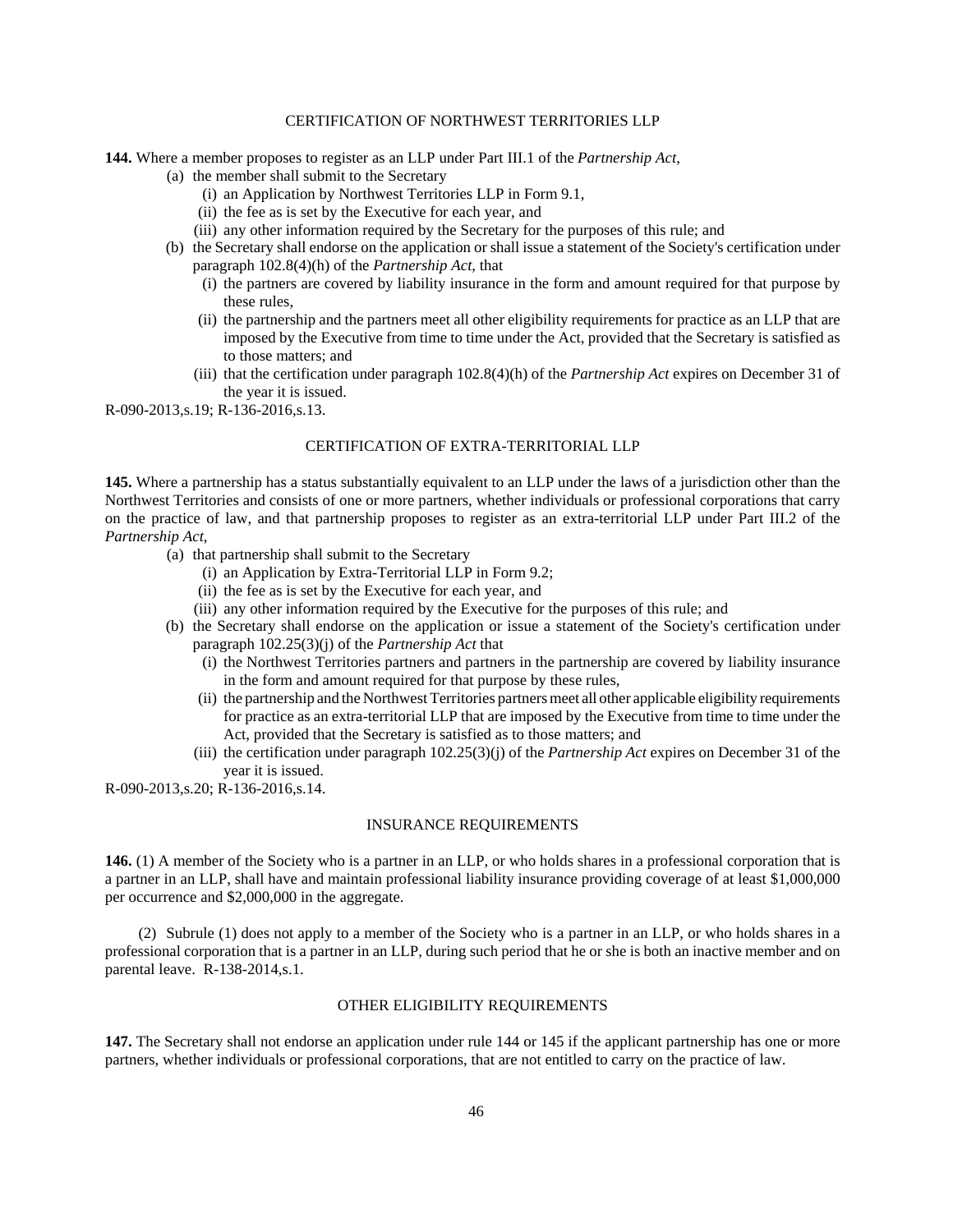## NOTIFICATION OF NON-COMPLIANCE

**148.** The Secretary, or any other person so authorized by the Executive from time to time, shall provide notification to the Registrar of Corporations in accordance with the *Partnership Act* if the Society becomes aware of the failure of an LLP or one or more of its partners to maintain compliance with the requirements imposed on an LLP and its partners under these rules and the Act.

## RENEWAL OF PERMIT

**149.** (1) Each year the Secretary shall send each LLP a written notice respecting renewal of its certification.

(2) An LLP certified under rule 144 or 145 may apply to the Secretary for an annual renewal of certification by submitting to the Secretary

- (a) completed Application by Northwest Territories LLP in Form 9.1 or Application by Extra-Territorial LLP in Form 9.2, as applicable;
- (b) proof of insurance under rule 146; and
- (c) the fee specified in Schedule A.

(3) An LLP renewing its certification shall submit to the Secretary those items required in paragraphs (2)(a) and (b) on or before December 31 in each year.

- (4) If an LLP fails to comply with subrule (3),
	- (a) its certification under paragraphs 144(b) or 145(b) expires on December 31 of the last year in which the endorsement and certification is valid; and
	- (b) the LLP is a partnership after its certification expires.
- (5) **Repealed. R-136-2016,s.15(2).**
- (5) The Executive shall set annual renewal fees each year.

(6) Where the certification for an LLP expires under this rule and the partnership wants to renew its certification with the Society, the partnership shall apply as though it had never been certified with the Society. R-090-2013,s.21; R-136-2016.s.15(1),(2) and (3); R-097-2017,s.13.

## **PART 10 PROFESSIONAL CORPORATIONS**

## INTERPRETATION

**150.** In this Part,

"annual permit" means a permit as defined in the *Professional Corporations Act*;

"law professional corporation" or "law PC" or "Law Prof. Corp." means a professional corporation that is

(a) a professional corporation defined in the *Professional Corporations Act*, and

(b) registered as a law professional corporation with the Secretary under this Part.

### CORPORATE REGISTER OF PROFESSIONAL CORPORATIONS

**151.** (1) The Secretary shall maintain a corporate register of law professional corporations containing the following information with respect to each law professional corporation:

- (a) its name, registered office and registration number;
- (b) the Roll numbers, names and addresses of each director;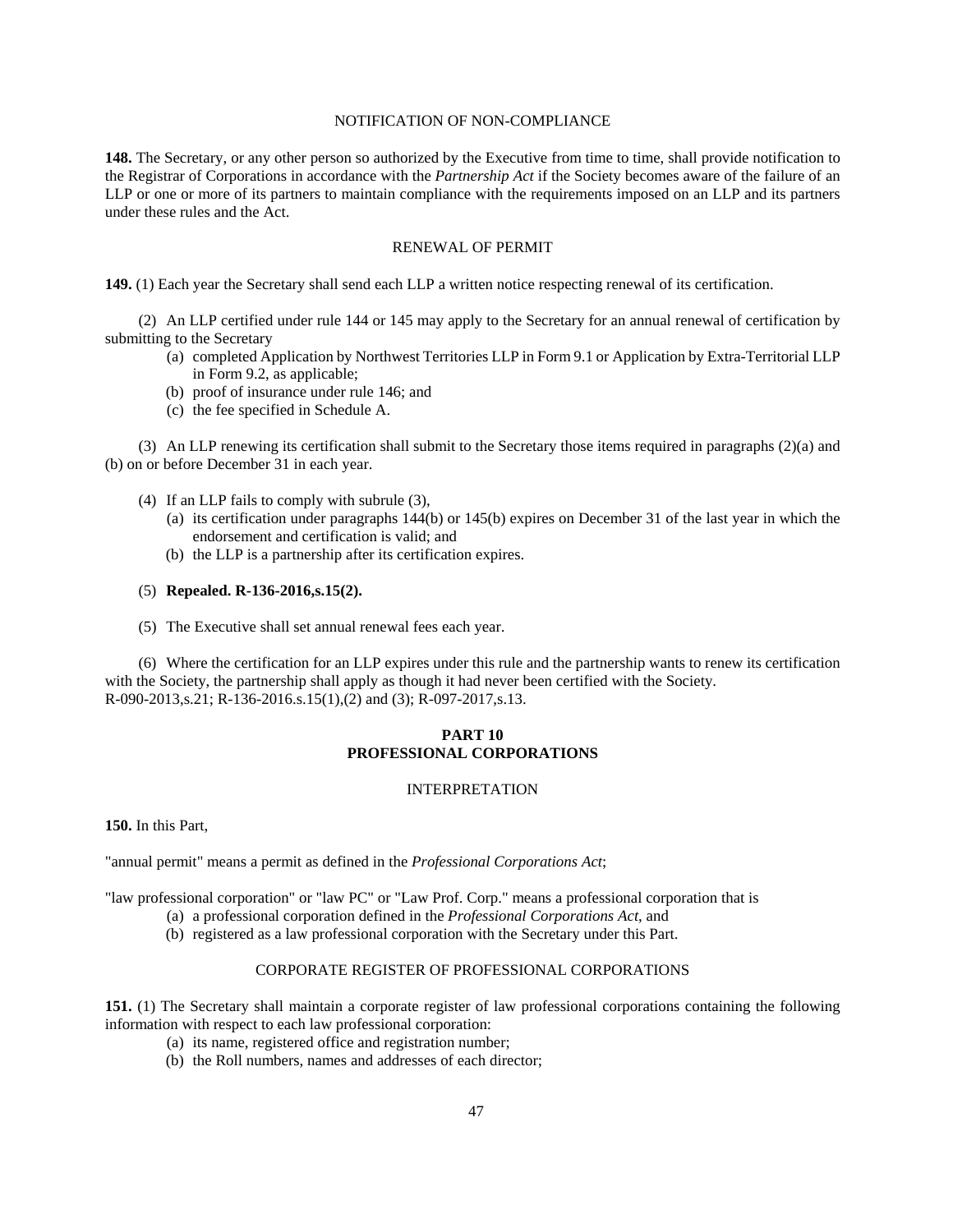- (c) a certified copy of
	- (i) its certificate of incorporation issued under subsection 268(3) of the *Business Corporations Act*, and (ii) its articles and bylaws;
- (d) the names and Roll numbers of the active members of the Society who hold voting shares in the law professional corporation;
- (e) the date of initial approval by the Society of the application for registration as a law professional corporation;
- (f) any other particulars specified by the Executive.

(2) A law professional corporation shall notify the Secretary in writing of any change in the particulars specified in subrule (1) before or immediately after the change is made and submit with such notification the fee set out in Schedule A for registration of the change.

(3) The Secretary shall keep the register of law professional corporations at the Society's head office and shall make it available for inspection by any person, without fee, during regular office hours.

## REGISTRATION OF TERRITORIAL PROFESSIONAL CORPORATION

**152.** (1) In this rule, "territorial law professional corporation" means a law professional corporation incorporated in the Northwest Territories.

(2) Where a professional corporation proposes to register, under section 6 of the *Professional Corporations Act*, as a territorial law professional corporation, the professional corporation shall submit to the Secretary

- (a) an Application for Registration by Territorial Law Professional Corporation in Form 10.1;
- (b) a copy of the applicant's current articles or bylaws filed under the *Business Corporations Act* and *Business Corporations Regulations*;
- (c) a copy of the applicant's current Notice of Directors filed under the *Business Corporations Regulations*;
- (d) the fee set out in item 7(b) of Schedule A.

(3) Where the Secretary approves of the registration of a professional corporation as a territorial law professional corporation, he or she shall endorse the Form 10.1 submitted under paragraph  $(2)(a)$ , to state that the professional corporation is registered as a territorial law professional corporation.

(4) Where a registered territorial law professional corporation fails to renew its permit within one year after its expiry, the Secretary shall cancel the registration of the territorial law professional corporation.

(5) To be satisfied whether an application made under this rule should be approved, the Secretary may require an applicant to provide additional information. R-090-2013,s.22; R-137-2014,s.1; R-097-2017,s.14.

#### REGISTRATION OF EXTRA-TERRITORIAL PROFESSIONAL CORPORATION

**153.** (1) In this rule, "extra-territorial law professional corporation" means

- (a) a corporation that is incorporated under the laws of a another province or territory and complies with the applicable laws of that jurisdiction pertaining to law professional corporations; and
- (b) a corporation that is a registered extra-territorial corporation under the *Business Corporations Act*.

(2) Where a professional corporation proposes to register, under section 6 of the *Professional Corporations Act*, as an extra-territorial law professional corporation, the professional corporation shall submit the Secretary

- (a) an Application for Registration by Extra-Territorial Law Professional Corporation in Form 10.2;
- (b) a copy of the applicant's extra-territorial registration filed under the *Business Corporations Act*;
- (c) a copy of the applicant's current articles or bylaws filed in the extra-territorial jurisdiction;
- (d) a current list of directors;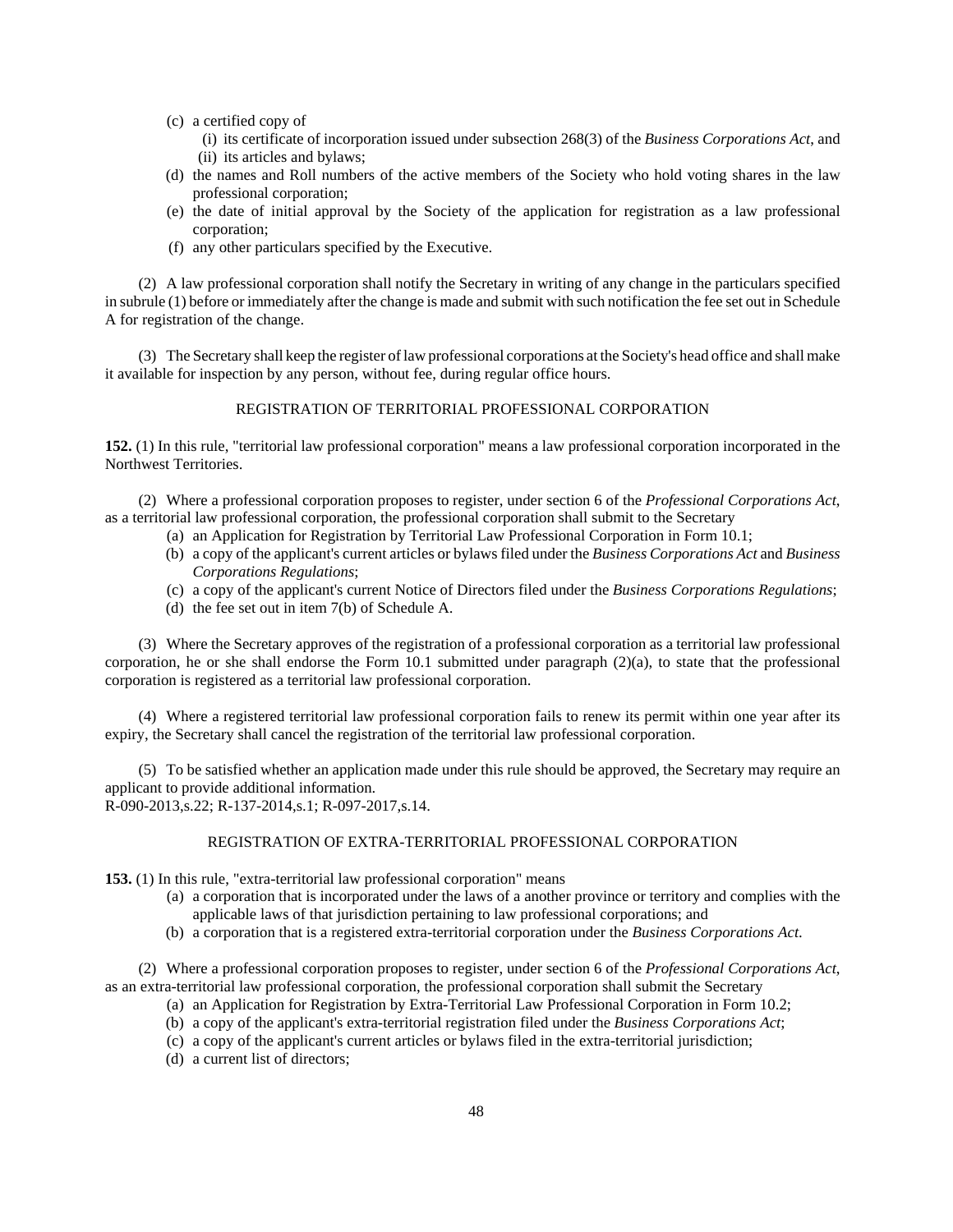(e) the fee set out in item 7(c) of Schedule A.

(3) Where the Secretary approves of the registration of a professional corporation as an extra-territorial law professional corporation, he or she shall endorse the Form 10.2 submitted under paragraph (2)(a), to state that the professional corporation is registered as an extra-territorial law professional corporation.

(4) Where a registered extra-territorial law professional corporation fails to renew its permit within one year after its expiry, the Secretary shall cancel the registration of the extra-territorial law professional corporation.

(5) The Secretary may allow an extra-territorial law professional corporation to use its name as authorized in its home jurisdiction.

(6) To be satisfied whether an application made under this rule should be approved, the Secretary may require an applicant to provide additional information. R-090-2013,s.23; R-137-2014,s.2; R-097-2017,s.15.

## CORPORATE NAME

**154.** A law professional corporation shall not use a name if that name

- (a) is used by another registered law professional corporation holding a certificate of registration under this Part;
- (b) so nearly resembles the name of another registered law professional corporation holding a certificate of registration under this Part that it is likely to confuse or mislead the public; or

(c) is contrary to Part 4 of the *Code of Professional Conduct* ("Marketing of Legal Services").

R-136-2014,s.3.

## CHANGE OF CORPORATE NAME

**155.** (1) A law professional corporation may apply to the Secretary, in a form approved by the Executive, for a certificate stating that the Society does not object to a specific change of name for the law professional corporation.

(2) A law professional corporation shall not apply for a change of name under the *Business Corporations Act* unless it has been granted the certificate referred to in subrule (1).

- (3) The Secretary shall issue a new certificate of registration to a law professional corporation that has
	- (a) obtained the certificate referred to in subrule (1);
	- (b) submitted to the Secretary a true copy of the certificate of amendment issued by the Registrar of Corporations under section 180 of the *Business Corporations Act*, showing the change of name and the date it is effective; and
	- (c) paid the fee set out in Schedule A.

#### ANNUAL PERMIT

**156.** (1) A law professional corporation which is registered under rule 152 or 153 may apply to the Secretary for an annual permit by submitting to the Secretary

- (a) an Application for Annual Permit for Law Professional Corporation in Form 10.3;
- (b) a copy of the endorsed Form 10.1 referred to in subrule 152(3) or the endorsed Form 10.2 referred to in subrule 153(3), as applicable;
- (c) a copy of the applicant's securities register**;**
- (d) a copy of the applicant's current articles or bylaws;
- (e) a current list of directors;
- (f) the fee set out in item 7(e) of Schedule A.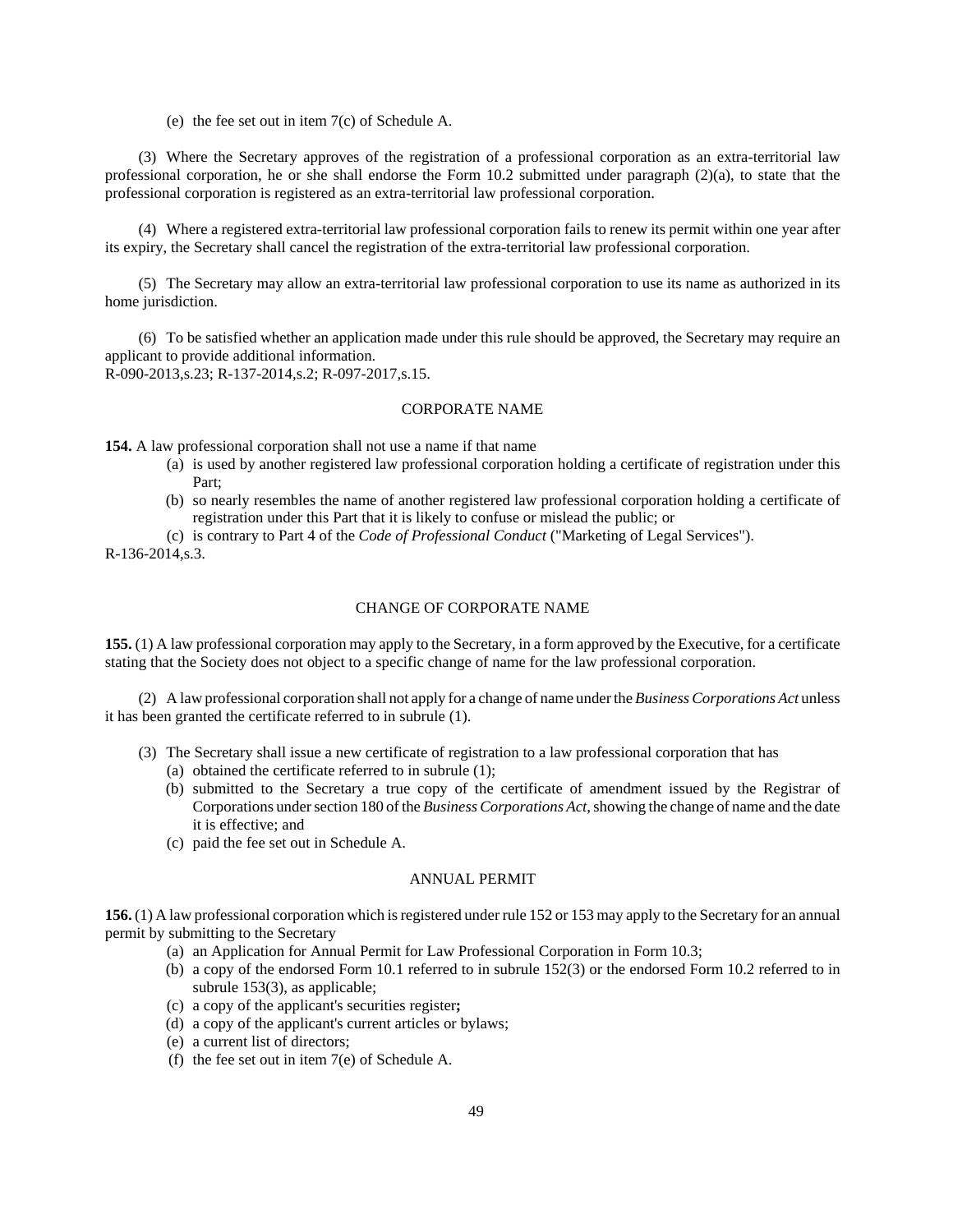(2) The Secretary may issue an annual permit to a law professional corporation if it complies with subrule (1) and the Secretary is satisfied that it complies with paragraph 6(c) of the *Professional Corporations Act*.

- (3) An annual permit may contain any terms and conditions that the Executive considers appropriate.
- (4) An annual permit expires on December 31 of the calendar year for which it was issued.
- (5) An annual permit issued to a law professional corporation ceases to be valid if
	- (a) it is revoked under rule 160;
	- (b) a practising lawyer who is a voting shareholder in the law professional corporation dies or otherwise ceases to be a practising lawyer, and no provision is made in the articles of the law professional corporation for the immediate and automatic disposition of that lawyer's shares in that case;
	- (c) another law professional corporation that is a voting shareholder in the law professional corporation ceases to be registered as a corporation under the *Business Corporations Act* or ceases to hold a valid annual permit, and no provision is made in the articles of the law professional corporation for the immediate and automatic disposition of the other law professional corporation's shares in that case; or
	- (d) it is surrendered by the law professional corporation to the Secretary.

(6) A holder of an annual permit shall not carry on any activities, other than the provision of legal services or services directly associated with the provision of legal services.

(7) To be satisfied whether an application made under this rule should be approved, the Secretary may require an applicant to provide additional information.

R-090-2013,s.24; R-137-2014,s.3; R-097-2017,s.16.

### RENEWAL

**157.** (1) The Secretary shall send written notice to each law professional corporation, respecting the renewal of its annual permit.

- (2) The notice under subrule (1) must state that the law professional corporation must submit to the Secretary
	- (a) an Application for Renewal of Annual Permit for Law Professional Corporation in Form 10.4;;
	- (b) a certificate issued by the Registrar of Corporations, dated not earlier than 60 days before the date of the submission to the Secretary,
		- (i) under section 271 of the *Business Corporations Act*, confirming that the applicant is an existing corporation and up to date in filing its annual returns under that Act, if the applicant is a territorial law professional corporation, or
		- (ii) under section 293 of the *Business Corporations Act*, confirming that the applicant is registered and up to date in filing its annual returns under that Act, if the applicant is an extra-territorial law professional corporation;
	- (c) a copy of the applicant's securities register**;**
	- (d) a copy of the applicant's current articles or bylaws, if they have changed since last filed with the Secretary;
	- (e) a current list of directors;
	- (f) the fee set out in item 7(f) of Schedule A.

(3) A law professional corporation shall submit to the Secretary those items described in subrule (2) on or before December 31 in each year.

- (4) If a law professional corporation fails to comply with subrule (3),
	- (a) its annual permit expires on December 31 of the last year in which it is valid; and
	- (b) the law professional corporation will no longer hold a valid permit for the purposes of paragraph 4(l)(a) of the *Professional Corporations Act*, after December 31 of the last year in which it is valid.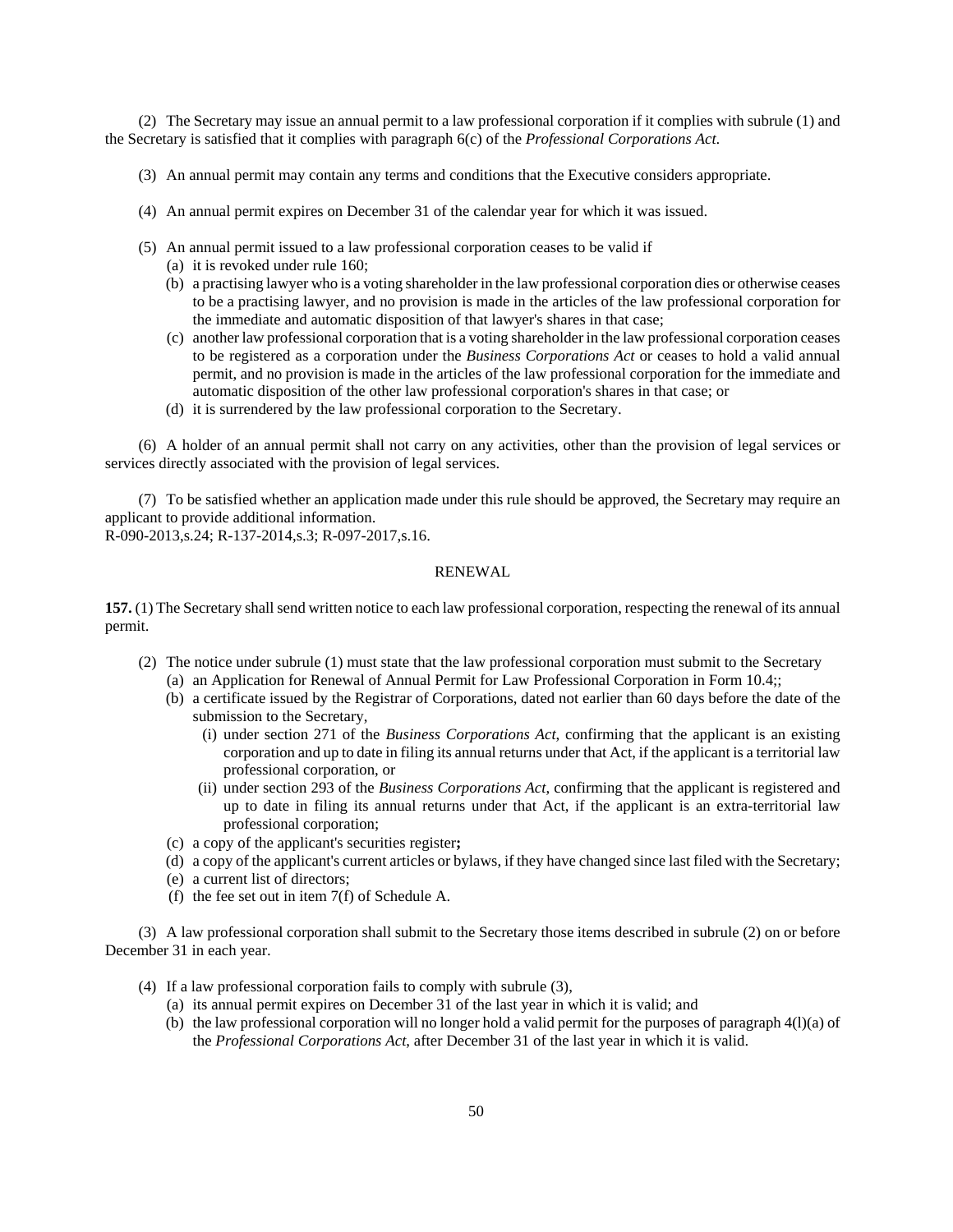(5) The information required for annual renewal of registration must include full particulars of any change since the most recent annual permit application or renewal in

- (a) the name and registered office of the law professional corporation;
- (b) the number on the register attributed to the law professional corporation; and
- (c) the names and Roll numbers of the members of the Society who are partners in the law professional corporation, or who hold shares in a law professional corporation that is a partner in the law professional corporation.

(6) To be satisfied whether an application made under this rule should be approved, the Secretary may require an applicant to provide additional information.

(7) Where the annual permit for a law professional corporation expires under this rule or rule 156 and the law professional corporation wants to renew its annual permit with the Society, the information required, the fee required and all other aspects of the application must be the same as if the law professional corporation had never registered with the Society.

(8) Where the Secretary refuses to renew an annual permit, he or she shall give written notice to the law professional corporation of the refusal with reasons. R-137-2014, s.4; R-097-2017, s.17.

## NOTICE OF CHANGE IN CORPORATE INFORMATION

**158.** The president of a law professional corporation which holds a valid annual permit or his or her designate shall promptly advise the Secretary in writing of any change to the information contained in the annual permit application or annual permit renewal application most recently submitted to the Society.

## DISSOLUTION, INSOLVENCY OR BANKRUPTCY

**159.** (1) Where a law professional corporation is to be dissolved or is insolvent or bankrupt, the members who are shareholders in the law professional corporation shall, as soon as is reasonably practicable,

- (a) notify the Secretary in writing that the law professional corporation is insolvent or bankrupt; and
- (b) submit to the Secretary
	- (i) a copy of all material filed in the proceedings dealing with the insolvency or bankruptcy,
	- (ii) all information relating to any professional relationship between the law professional corporation and any creditor,
	- (iii) all information respecting any debts which arose from the law professional corporation's carrying on of the business of providing professional services, and
	- (iv) the law professional corporation's annual permit.
- (2) After receiving the information and material required under this rule, the Secretary shall
	- (a) revoke the registration of the law professional corporation; and
	- (b) refer the information and material to the chairperson of the Discipline Committee for his or her attention under rule 78, in the case of a law professional corporation that is insolvent or bankrupt.
- (3) Dissolution, insolvency and bankruptcy are not of themselves deserving of discipline.

### REVOCATION OF ANNUAL PERMIT

- **160.** (1) A Sole Inquirer or a Committee of Inquiry acting under Part III and the Act, may revoke an annual permit if
	- (a) in the course of providing legal services the law professional corporation does anything that, if done by a member, would be unprofessional conduct; or
	- (b) the law professional corporation contravenes the Act, the *Professional Corporations Act*, the *Business Corporations Act* or these rules.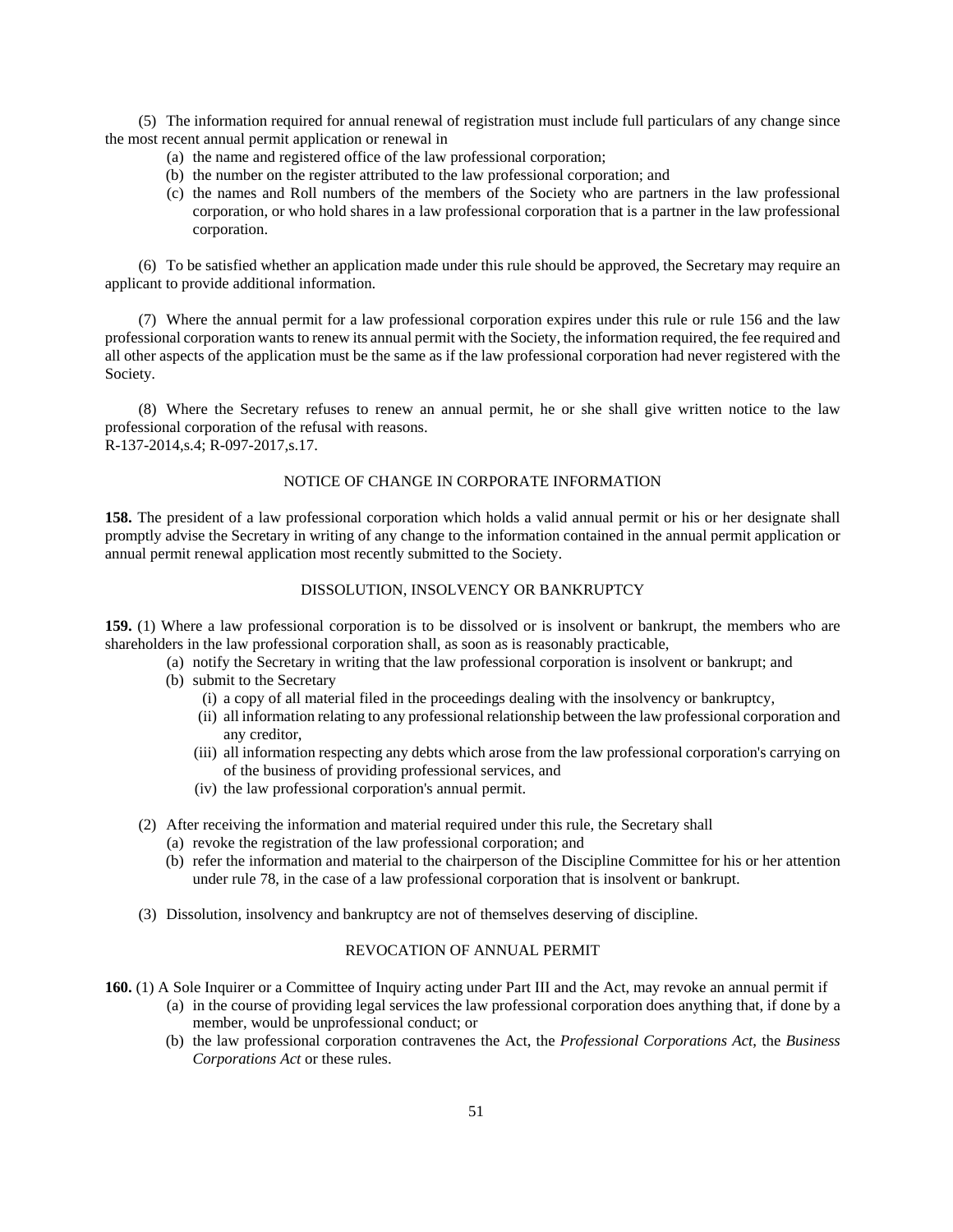(2) Instead of revoking an annual permit under subrule (1), the Sole Inquirer or a Committee of Inquiry acting under Part III and the Act may do one or more of the following:

- (a) reprimand one or more of the voting shareholders of a law professional corporation;
- (b) impose a fine on the law professional corporation in an amount not exceeding \$20,000;
- (c) impose conditions or limitations under which the law professional corporation may continue to provide legal services to the public.

(3) Any person who is a shareholder, director, officer or employee of or contractor to a law professional corporation may be

- (a) compelled to give evidence at a proceeding under the Act or these rules; or
- (b) required to produce any file or record in that person's possession or control that is relevant to matters raised in any proceeding under the Act or these rules.

(4) When a Sole Inquirer or a Committee of Inquiry acting under paragraph (2)(c) imposes a condition or limitation under which a law professional corporation may continue to provide legal services to the public, the Secretary may disclose to any person the fact that the condition or limitation applies and the nature of the condition or limitation.

(5) If the Secretary discloses the existence of a condition or limitation under subrule (4) by means of the Society's website, the Secretary shall remove the information from the website within a reasonable time after the condition or limitation ceases to be in force.

## PUBLIC DISCLOSURE OF CORPORATE STATUS

**161.** When a member provides legal services to the public through a law professional corporation, all advertising for the member must indicate that the law professional corporation provides the legal services.

## DISCLOSURE OF CORPORATE INFORMATION

**162.** (1) All information and documents received by the Society under this Part are confidential and no person is permitted to disclose them to any person, with the exception of the information and documents contained in the corporate register under subrule 151(1).

(2) The Secretary may, on payment by a person of the appropriate fee set out in Schedule A, provide copies of entries in the corporate register or a certificate of status under section 14 of the Act to that person.

- (3) As an exception to subrule (1), the Society may
	- (a) use information and documents for a purpose consistent with the Act and these rules;
	- (b) disclose information and documents to a governing body as defined in the *Professional Corporations Act*; and
	- (c) disclose, on request, to any person
		- (i) the name of a law professional corporation,
		- (ii) a law professional corporation's place of business,
		- (iii) whether a corporation has a valid annual permit and is a law professional corporation with the Society,
		- (iv) whether a specified lawyer is an employee or a voting shareholder of a law professional corporation, and
		- (v) whether a specified law professional corporation is a voting shareholder of a law professional corporation.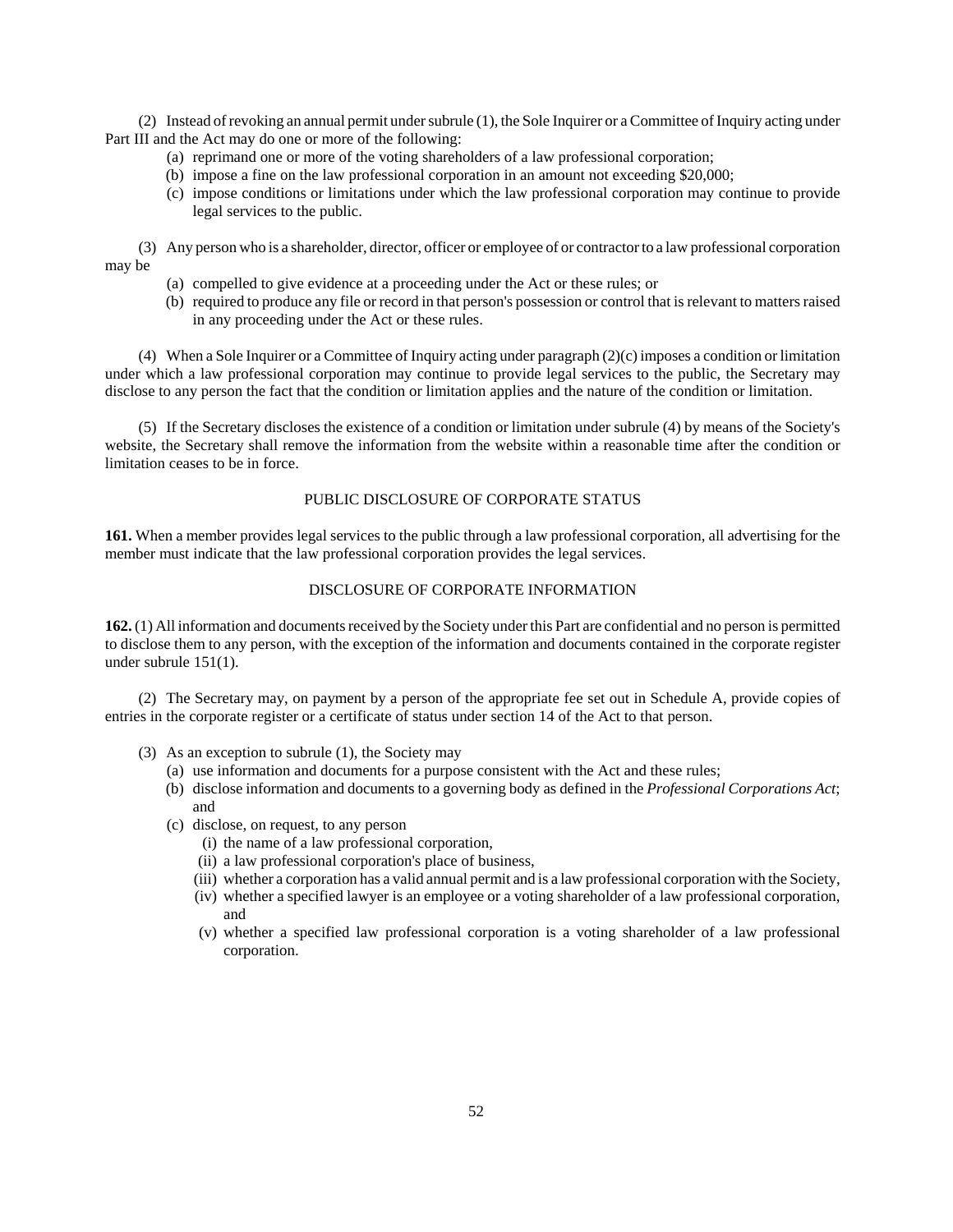# **SCHEDULE A**

## FEES

| Item |                        | Description                                                                             | Reference | Amount (\$) |  |  |  |  |  |
|------|------------------------|-----------------------------------------------------------------------------------------|-----------|-------------|--|--|--|--|--|
| 1.   | <b>Regular Members</b> |                                                                                         |           |             |  |  |  |  |  |
|      | (a)                    | Application (where member not struck from Roll)                                         | 40(1)(g)  | 205         |  |  |  |  |  |
|      | (b)                    | Application (where member struck from Roll)                                             | 40(1)(g)  | 510         |  |  |  |  |  |
|      | (c)                    | Admission                                                                               | 40(1)(g)  | 230         |  |  |  |  |  |
|      | (d)                    | Annual (active member)                                                                  | 40(1)(g)  | 1270        |  |  |  |  |  |
|      | (e)                    | Annual (inactive member)                                                                | 40(1)(g)  | 230         |  |  |  |  |  |
|      | (f)                    | Change of status - inactive to active member                                            | 57(2)(f)  | 205         |  |  |  |  |  |
|      | (g)                    | Late fee for reporting continuing professional<br>development                           | 71(1)(d)  | 255         |  |  |  |  |  |
|      | (h)                    | Reinstatement of suspended member (for each year<br>or part of a year member suspended) | 82(1)     | 255         |  |  |  |  |  |
| 2.   |                        | Students-at-Law                                                                         |           |             |  |  |  |  |  |
|      | (a)                    | Application                                                                             | 41(1)(e)  | 25          |  |  |  |  |  |
|      | (b)                    | Admission                                                                               | 41(1)(e)  | 105         |  |  |  |  |  |
|      | (c)                    | Application as member                                                                   | 49(g)     | 75          |  |  |  |  |  |
|      | (d)                    | Admission as member                                                                     | 49(g)     | 230         |  |  |  |  |  |
|      | (e)                    | Annual as member (active)                                                               | 49(g)     | 1270        |  |  |  |  |  |
|      | (f)                    | Assignment of articles                                                                  | 44(2)     | 15          |  |  |  |  |  |
|      | (g)                    | Reinstatement of articles                                                               | 83(1)(c)  |             |  |  |  |  |  |
| 3.   |                        | <b>Restricted Appearance</b>                                                            |           |             |  |  |  |  |  |
|      | (a)                    | Application                                                                             | 51(2)(g)  | 205         |  |  |  |  |  |
|      | (b)                    | Admission                                                                               | 51(2)(g)  | 430         |  |  |  |  |  |
|      | (c)                    | Renewal                                                                                 | 51(5)(b)  | 155         |  |  |  |  |  |
| 4.   |                        | Canadian Legal Advisor                                                                  |           |             |  |  |  |  |  |
|      | (a)                    | Application                                                                             | 52(2)(h)  | 205         |  |  |  |  |  |
|      | (b)                    | Admission                                                                               | 52(2)(h)  | 230         |  |  |  |  |  |
|      | (c)                    | Annual (active)                                                                         | 52(2)(h)  | 1270        |  |  |  |  |  |
|      | (d)                    | Annual (inactive member)                                                                | 52(2)(h)  | 230         |  |  |  |  |  |
|      | (e)                    | Change of status - inactive to active                                                   | 52(2)(h)  | 205         |  |  |  |  |  |
|      | (f)                    | Reinstatement of suspended member (for each year<br>or part of a year member suspended) | 52(2)(h)  | 255         |  |  |  |  |  |
| 5.   |                        | <b>Law Student</b>                                                                      |           |             |  |  |  |  |  |
|      | (a)                    | Application                                                                             | 53(1)(e)  | 25          |  |  |  |  |  |
|      | (b)                    | Enrolment                                                                               | 53(1)(e)  | 50          |  |  |  |  |  |